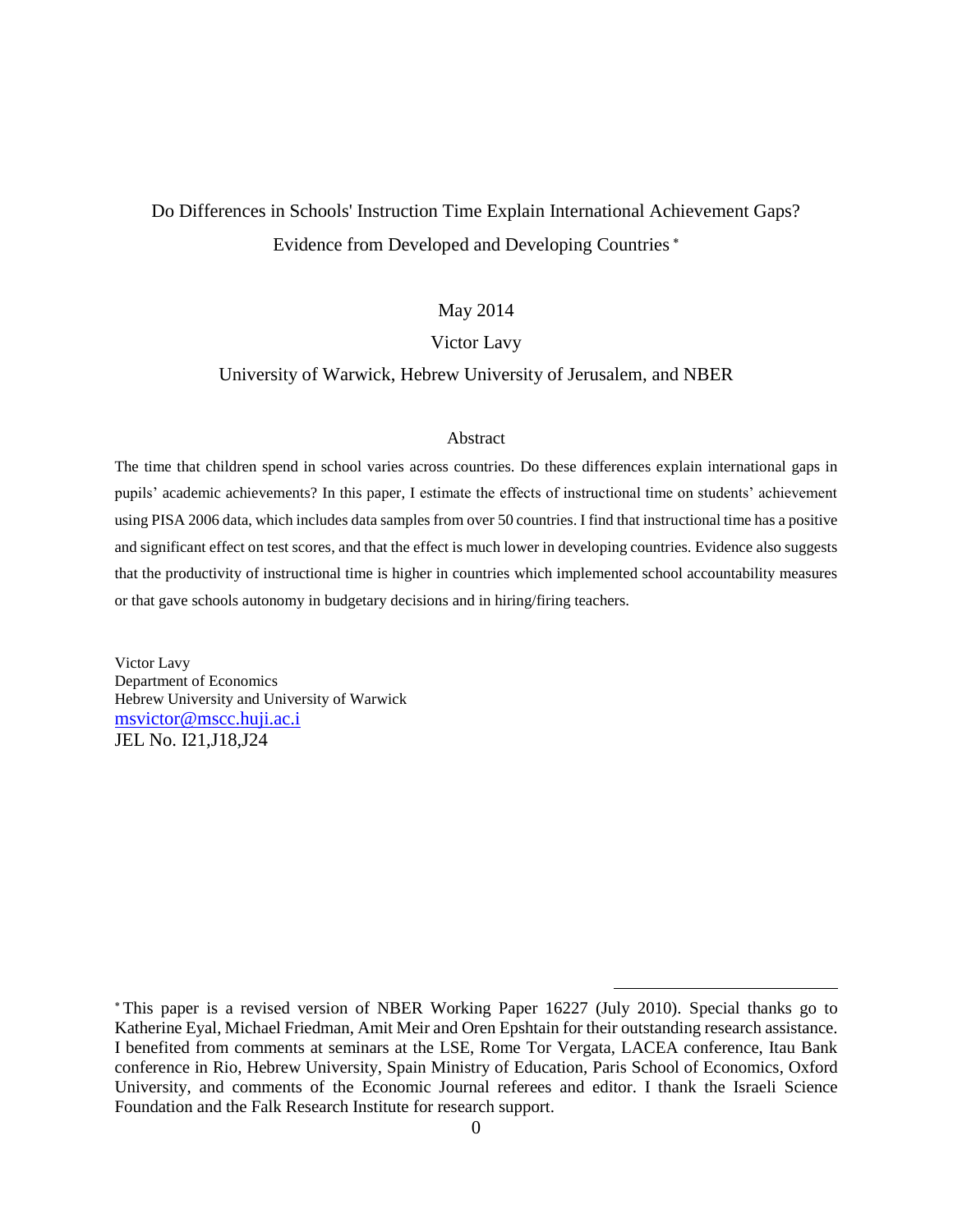#### **I. Introduction**

The amount of time that students spend in public schools varies widely from one country to another. For example, among European countries such as Belgium, France, and Greece, 15-year-old pupils receive an average of more than 1,000 hours per year of total compulsory classroom instruction, while in England, Luxembourg, and Sweden the average is only 750 hours per year.<sup>1</sup> As well, children from the ages 7-8 in England, Greece, France, and Portugal receive an average instructional time of more than 800 hours per year, while in Finland and Norway they receive less than 600 hours. Similar differences among countries exist in the number of classroom lessons per week in different subjects as evident from data from the 2006 Program for International Student Assessment (PISA), a unique international education survey of 15-year-old students conducted by the Organization for Economic Co-operation and Development (OECD) and designed to allow for cross-country comparisons. For instance, these data show that 15-yearold pupils in Denmark receive 4 hours of instruction per week in math and 4.7 hours in language, while pupils of the same age in Austria receive only 2.7 hours of weekly classroom lessons in math and 2.4 hours in language. Overall, total weekly hours of instruction in math, language, and science is 55 percent higher in Denmark (11.5 hours) than in Austria (7.4 hours). Similar magnitudes of disparities in instructional time appear among the Eastern European and developing countries that are included in the PISA 2006.

Do these large differences in instructional time explain some of the differences across countries in pupils' achievements in different subjects? While research in recent years provides convincing evidence about the effect of several inputs in the education production function,<sup>2</sup> there is limited evidence on the effect of classroom instructional time. This evidence ought to be important for policymakers in many countries since increasing instructional time is a relatively simple option to implement (provided that resources are available) and, moreover, such an increase would be feasible in many countries. For example, U.S[. President](http://news.yahoo.com/s/mcclatchy/20090310/pl_mcclatchy/3185580_1#_blank) Barack Obama has argued in recent years that American children should go to school longer

<sup>1</sup> Source: OECD Education at Glance, 2006: http://www.oecd.org/dataoecd/6/47/37344903.xls.

<sup>&</sup>lt;sup>2</sup> For example, see studies on class size (Krueger 1999), teachers' training and certification (Kane et al. 2007), remedial education (Jacob and Lefgren 2004), teacher effect (Rockoff 2004, Rivkin et al. 2005), and computer aided instruction (Barrow et al. 2009).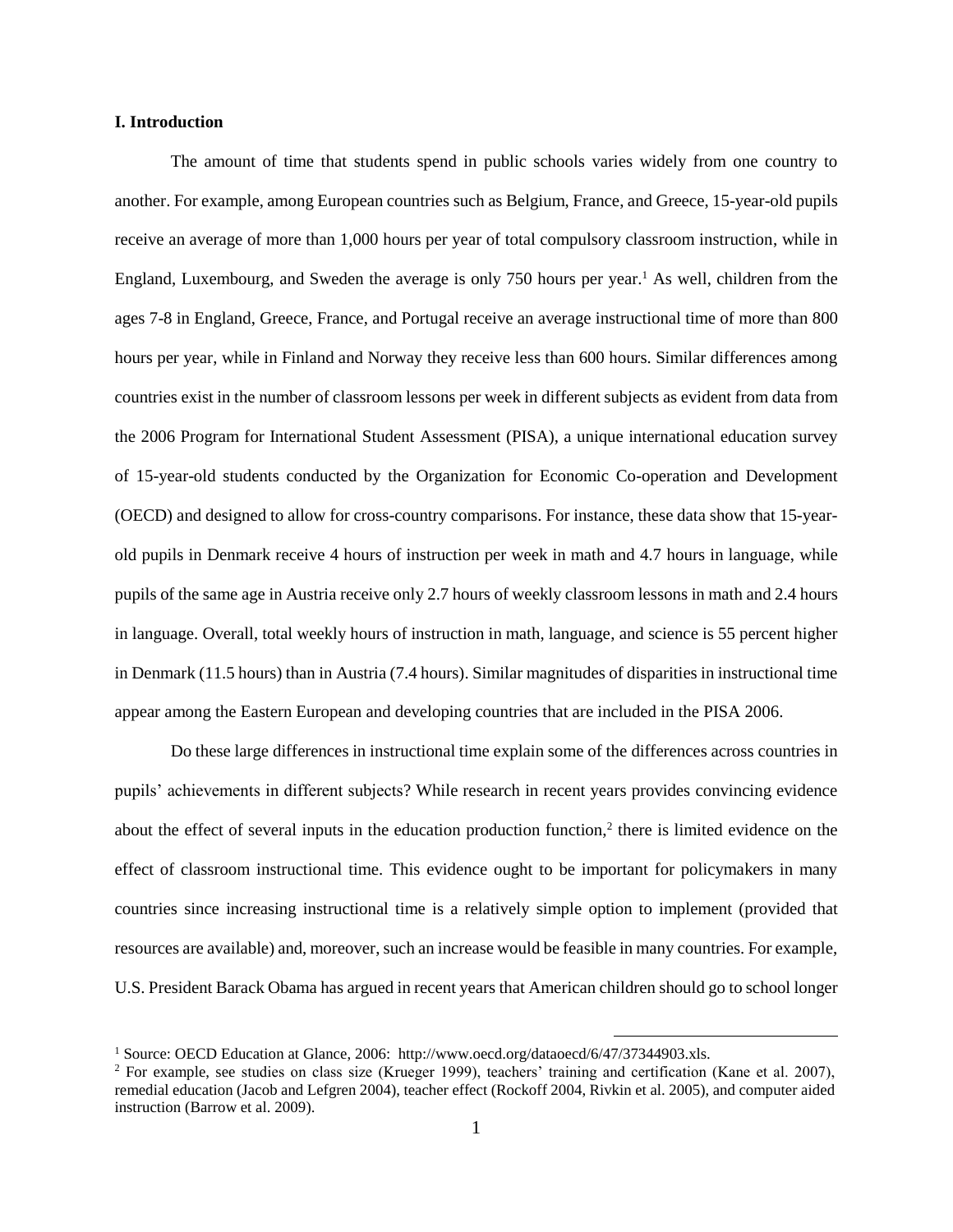– either staying later in the day or attending later into the summer or both. He has spoken of this goal, of extending the school week and year, as a central element in his proposed education reform.<sup>3</sup>

In this paper, I use the results of the PISA 2006. PISA is a triennial survey of the knowledge and skills of 15-year-olds. It is the product of collaboration between participating countries through the Organization for Economic Co-operation and Development (OECD), and draws on leading international expertise to develop valid comparisons across countries and cultures. More than 400,000 students from 57 countries constituting close to 90 percent of the world economy took part in PISA 2006. The study focused on science, but the assessment also included language and mathematics. In addition, it collected data on student, family, and institutional factors, including information about the amount of instructional time per week in each of the subjects tested. I exploit these features of the data to identify the effect of instructional time on academic achievement. First, having test scores in multiple subjects for each student and relatively large variation in instructional time across subjects allows me to use within student estimation of the effect of instructional time. At the same time, I am able to control for individual time invariant characteristics that equally affect performance across subjects, such as the individual's underlying ability, parental and family background, lagged achievements, and lagged and current school resources and characteristics. Second, the considerable within student variation in instructional time allows for additional analysis. I use this significant variation to test whether the effect of instructional time is non-linear and whether it differs among developed and developing countries. The disadvantage of this identification approach is that I assume that the effect of instructional time is the same for all three subjects, an assumption that is common in many studies that pool cross-sectional data across subjects. However, in this study I can assess how

<sup>&</sup>lt;sup>3</sup> [President](http://news.yahoo.com/s/mcclatchy/20090310/pl_mcclatchy/3185580_1#_blank) Barack Obama said on March 10, 2009, at a speech to the U.S. Hispanic Chamber of Commerce, that American children should go to school longer — either stay later in the day or into the summer — to have a chance to compete for jobs and paychecks against foreign children. He urged administrators to "rethink the school day" by adding more class time, and proposed longer class hours as part of a broader effort to improve U.S. schools that he said are falling behind foreign competitors. As well, these ideas have been recently implemented as part of Mayor Rahm Emanuel's longer school day initiative, as students in forty schools across Chicago will have an extra 90 minutes of instruction every day. (See http://www.suntimes.com/news/education/7757540-418/chicago-publicschools-system-launches-longer-school-day-website.html.)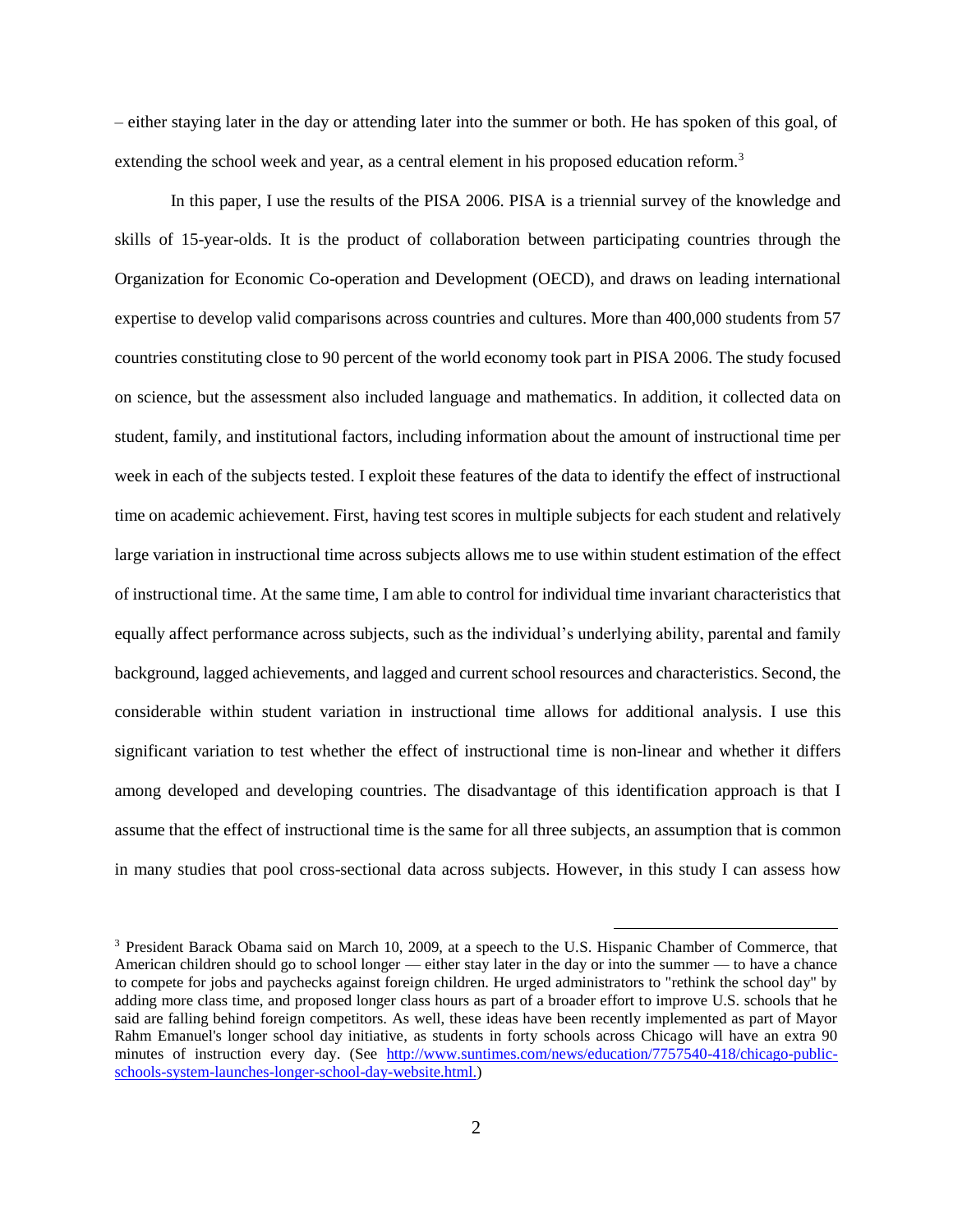restrictive it is by comparing estimates obtained based on pooling only sub-groups or all three subjects together.

This paper hopes to overcome some of the problems and limitations found in the numerous studies which have evaluated the effect of time spent in school on student achievement and earnings. For example, Grogger (1996) and Eide and Showalter (1998) estimated the effect of the length of the school year in the United States and found insignificant effects, perhaps due to limited variation in the length of the school year there or the omission of other variables. Card and Krueger (1992) and Betts and Johnson (1998) used state-level data in the United States to examine the same effect and found a positive significant effect on earnings, perhaps because they studied earlier periods when length of the school year varied more widely and because state-level data may be of sufficient size to contend with the potential effect of unobserved heterogeneity. Card and Krueger (1992) also presented results controlling for state effects, showing that the positive effect of a longer school year length vanishes within states and conditional on other school quality variables. Lee and Barro (2001) examined the effect of the amount of time spent in school during the year on student performance across countries while controlling for a variety of measures for school resources. They found no effects of the length of the school year on internationally comparable test scores. However, while this study attempted to identify the effect of instructional time on test scores by controlling for many characteristics and resources in each school and country, this method cannot rule out biases (due to school and country unobserved heterogeneity) that are correlated with instructional time and test scores. A more recent study, Pischke (2007), overcame potential selection and endogeneity problems by using a West-German short school year in 1966-67 which reduced those school years by about two-thirds for some students. This change increased grade repetition in primary school and lowered enrollment in higher secondary school tracks, but it had no adverse effect on earnings and employment later in life. Hansen (2008) reported that more instructional time due to fewer snow-related school day cancelations and delayed testing increased student performance in Colorado and Maryland. Marcotte and Hemelt (2008) reported that substantial snowfall (leading to fewer days spent at school) is associated with lower pupils' performance in Maryland. Allensworth and Takako (2009) evaluate the efficacy of a double-period algebra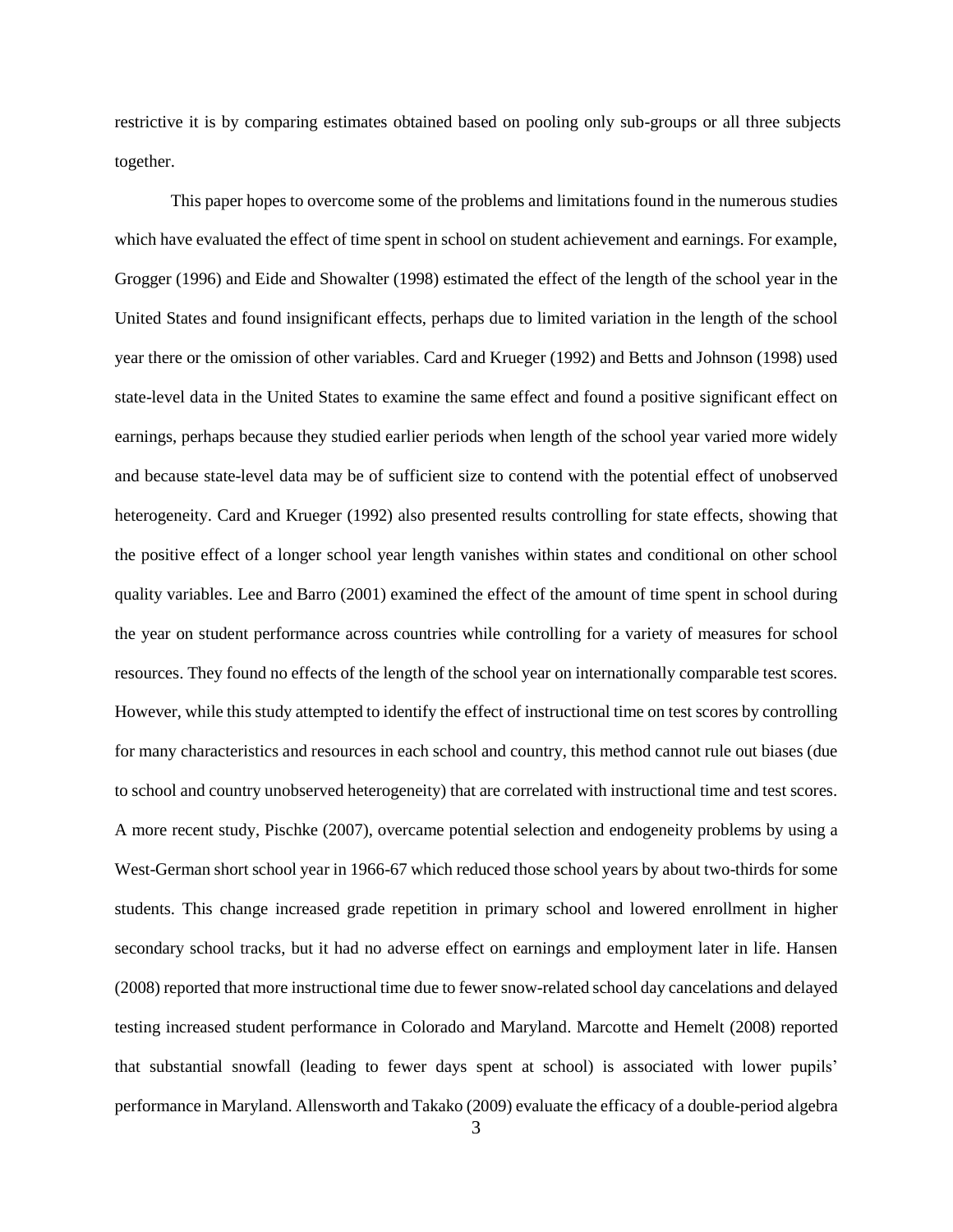policy initiated in the Chicago Public Schools in 2003 and targeted to 9th-grade students with test scores below the national median. The authors suggest that support courses improved algebra test scores for the target population, mainly for students close to the national median. Dobbie and Fryer (2011) find that charter schools in New York City that add 25 percent or more instructional time have an annual gain of 0.059 of a standard deviation in math. However, the authors emphasize that their estimates of the relationship between instructional time and school effectiveness are unlikely to be causal given the lack of experimental variation in instructional time school inputs. However, Fryer (2012) reports similar size effects of instructional time in Huston's public schools.

The results I present in this paper show that instructional time has a positive and significant effect on the academic achievements of pupils. However, the estimates are much lower than the "naïve" OLS estimates which overstate the extent to which countries like the United States might "catch up" to other developed nations by increasing instructional time. The size of the estimated effects is modest to large. On average, a one-hour increase per week in math, science, or language instruction raises the test score in these subjects by 0.06 of a standard deviation of the distribution of test scores. I also find that the results were heterogeneous across groups, and that the effect of instructional time is larger for girls, immigrants, and pupils from low socioeconomic status families. In addition, while estimates based on the sample of the former Soviet Eastern European countries are very similar to the average effect obtained from the sample of OECD developed countries, the evidence based on a sample of developing countries suggests a much lower effect of additional instructional time on test scores. I find that on average, one additional instructional hour in developing countries improves test scores by 0.025 standard deviation of the test score distribution. Overall, the main results presented in this paper are very robust to a variety of robustness checks with respect to the identification assumptions and to threats to their validity. In addition, this evidence is almost identical to related results I obtained with data from Israel using two different identification strategies (Lavy 2012). In that paper, the first method was identical to the one used in this paper, and the second stemmed from a natural experiment that provided an opportunity to exploit a sharp change in the method of funding schools in Israel. Remarkably, the results from the research in Israel and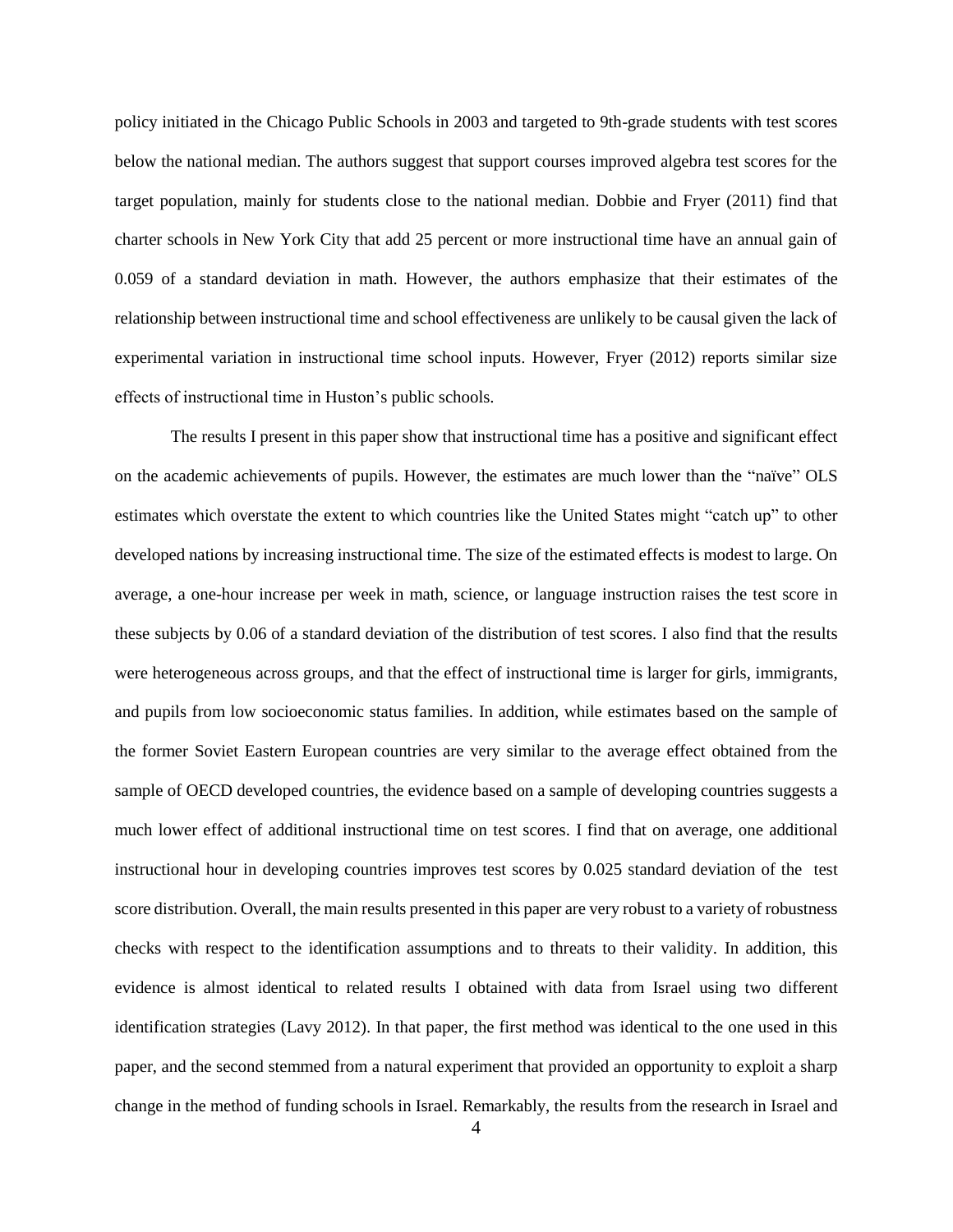the results presented in this research in an international context are almost identical. Moreover, the estimate of the effect of instructional time obtained from the PISA is also very close to the estimate presented in Dobbie and Fryer (2011) and Fryer (2012). This various estimates suggest an apparent 'empirical regularity' in the relationship between instructional-time and test scores. However, it should be noted that the pupil fixed effect framework used in this paper relies on some assumptions that reduce the strength of the identification of causal relationships relative to a research design based on a randomized control trial, a regression discontinuity model or a valid instrumental variable.

In the latter part of the paper, I investigate whether the estimated effect of instructional time varies by certain characteristics of the labor market for teachers and of the school environment. I use information from PISA 2006 about school accountability measures and the degree of school autonomy, such as the role of schools in hiring and firing teachers and in determining wages of teachers. The main effects of these characteristics, which vary by school, are absorbed in the estimation by the school fixed effects. However, I am able to estimate the effect of their interactions with instructional time in each subject. The evidence suggests that the productivity of instructional time is higher in schools that operate under well defined accountability measures, and in schools that enjoy extensive autonomy in budgetary decisions and in hiring and firing teachers. These findings emphasize the importance of quality and quantity of instructional time in bridging the gaps in student achievement across countries.

The rest of the paper is organized as follows: Section II describes the identification strategy. Section III presents the data, the construction of the analysis samples, and the various pieces of evidence that assess the validity of the identification strategy. Section IV reports the pupil fixed effects estimates of the effect of instructional time in each subject using the three international samples of countries. The section also shows results about the correlations of the average productivity of instructional time with schools' and teachers' labor market characteristics. Section V presents conclusions.

#### **II. Empirical Strategy**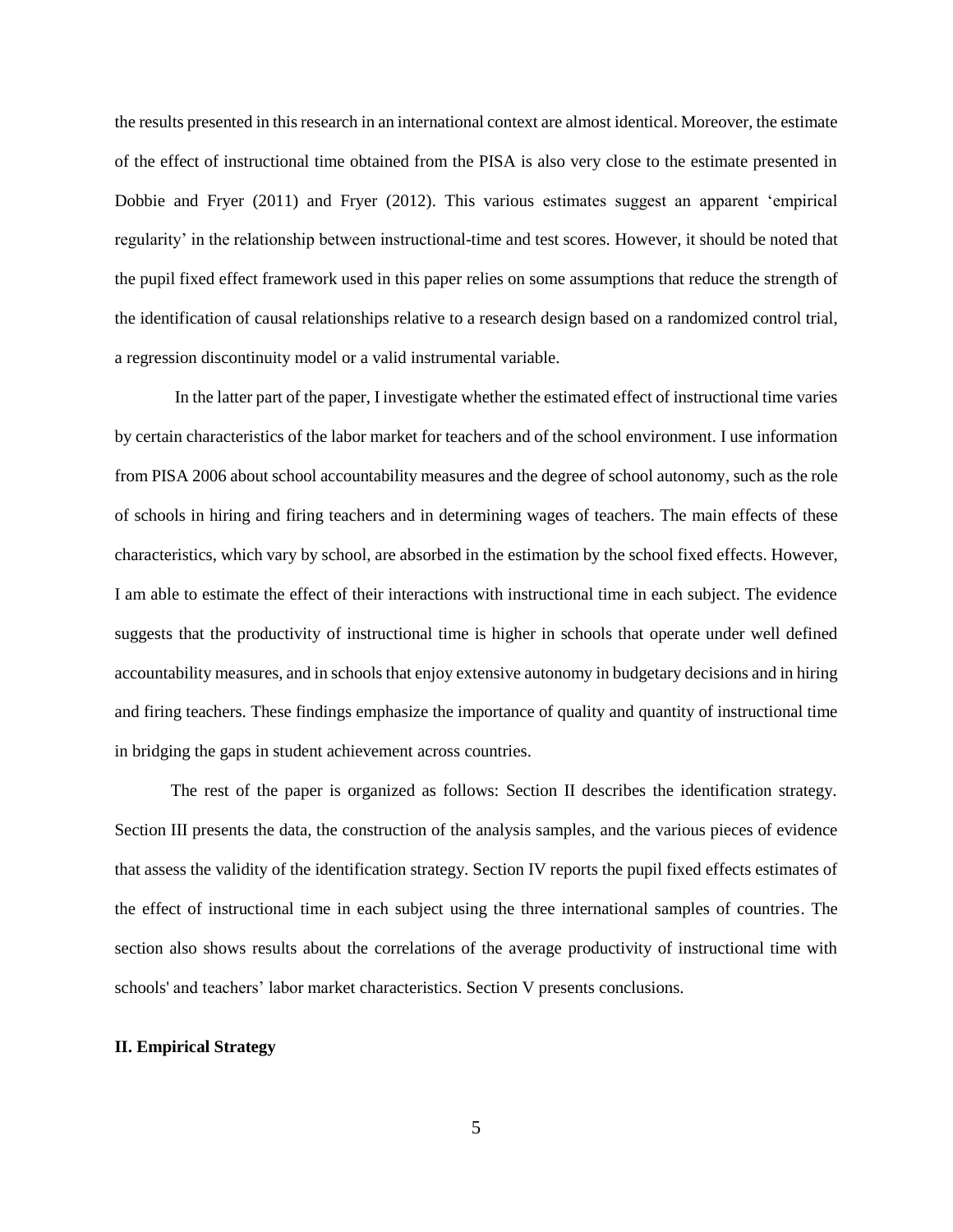The effects of unobserved correlated factors usually confound the effect of instructional time on students' outcomes. Such correlations could result if self-selection and sorting of students across schools are affected by school resources, or if there is a correlation between school instructional time and other characteristics of the school that may affect students' outcomes. One possible method to account for both sources of confounding factors in the estimation of instructional time is to rely on within-student variations in instructional time across various subjects of study. <sup>4</sup> Based on this approach, I examine whether differences in students between subjects are systematically associated with differences between subjects in instructional time. The basic idea for identification is that the student characteristics, ability, and the school environment are the same for all three subjects except for the fact that some subjects receive more instructional time than others. Of course, it could be that at the school level such variation is not purely random. However, the cause of such selection across schools is constant for students in each school and therefore does not vary within each student. Based on this approach, I present within-student estimates of the effect of instructional time on individual test scores using the following panel data specification,

$$
A_{ijk} = \mu_i + \gamma H_{kj} + \beta X_{ij} + \delta S_j + (\varepsilon_j + \eta_k) + u_{ijk}
$$
 (1)

Where  $A_{ijk}$  is the achievement of the *i*<sup>th</sup> student, in the *j*<sup>th</sup> school, in the *k*<sup>th</sup> subject,  $H_{kj}$  is instructional time in the  $k^{\text{th}}$  subject in the  $j^{\text{th}}$  school, X is a vector of characteristics of the  $i^{\text{th}}$  student in the  $j^{\text{th}}$  school and  $S_j$  is a vector of characteristics of the  $j<sup>th</sup>$  school.  $\varepsilon_j$  and  $\eta_k$  represent the unobserved characteristics of the school and the subject, respectively, and  $u_{ijk}$  is the remaining unobserved error term. The student fixed effects  $\mu_i$ captures the individual's family background, underlying ability, motivation, and other constant noncognitive skills. Note that controlling for this individual fixed effect, in combination with within-student variation across subjects' test scores, controls for school fixed effects  $\varepsilon_i$ . In other words, exploiting withinstudent variation allows one to control for a number of sources of potential biases related to unobserved characteristics of the school, the student, or their interaction. In some situations, students might be placed

<sup>&</sup>lt;sup>4</sup> Dee (2005) used also the cross subject variation within student in his work on teacher effects with the Tennessee STAR experiment.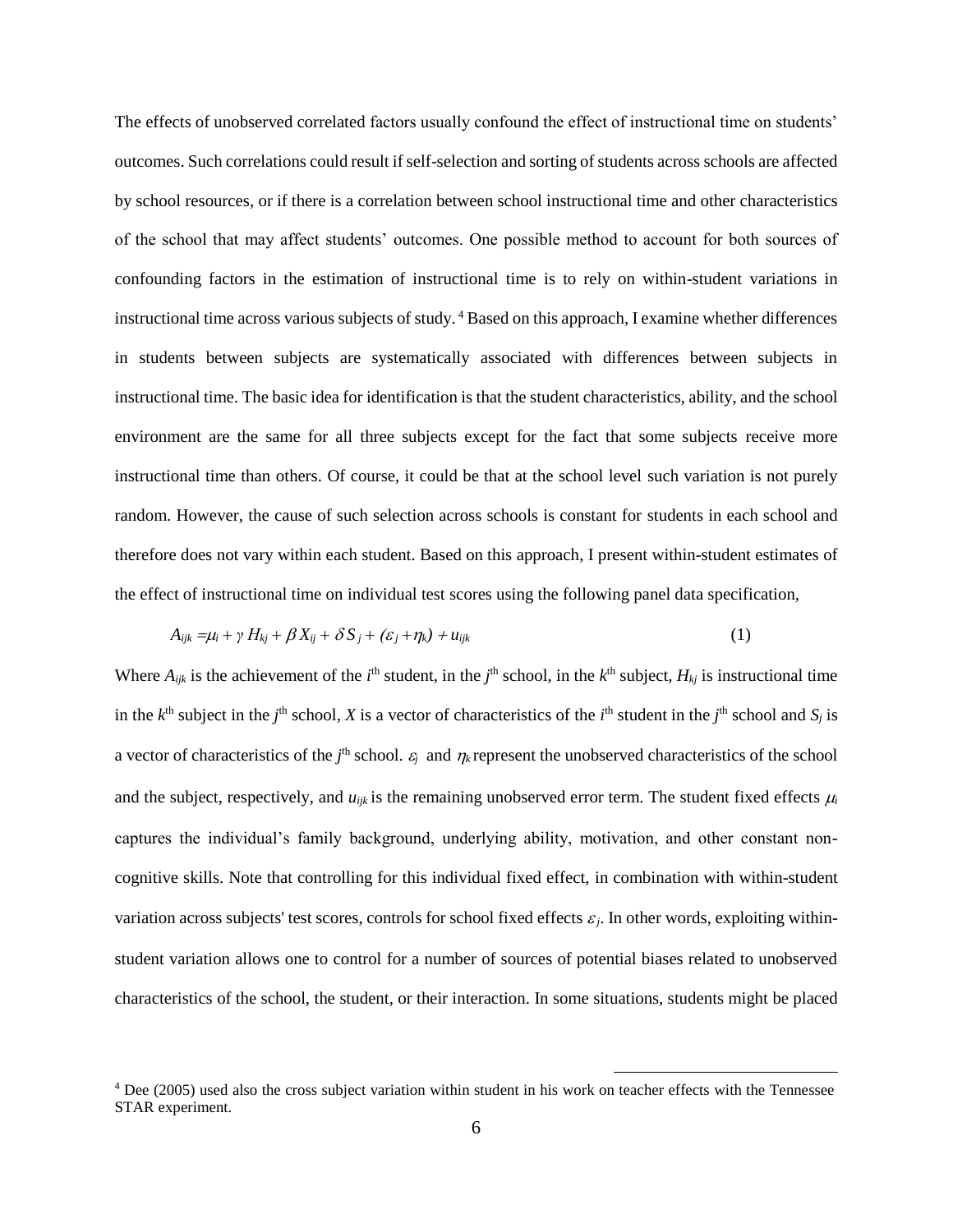or be sorted according to their ability across schools that provide more (or less) instructional time in some subjects. For instance, if more talented students attend better schools that provide more instructional hours overall in each subject, it would cause γ to be biased downward unless one were to account for student and school fixed effects. The bias would have an opposite sign if the less talented students are exposed to more instructional time. However, identification of the effect of instructional time based on a comparison of the performance of the same student in different subjects is immune to these potential biases.

Several additional remarks about this identification strategy merit additional comment. First, the necessary assumption for this identification strategy is that the effect of instructional time is the same for all subjects, implying that *γ* cannot vary by subject. This assumption can be violated if the production function for knowledge differs by subjects at different ages. For example, reading literacy might yield high returns per hour of instruction when children are young while the return to math instruction might be higher at later age. Although the restriction of equal productivity of instruction time across subjects is plausible when children are at age 15, in this paper I will provide some evidence to support this conjecture. Second, the effect of instructional time is "net" of instructional time spillovers across subjects (e.g. instruction time in language might influence pupils' test scores in mathematics). Third, the pupil fixed effect framework does not preclude the possibility that pupils select or are sorted across schools partly based on subjectspecific instructional time. For example, pupils who have high ability in math may select or be placed in a school that specializes in math, and they may receive more instructional time in math as a result. This might be the case in a charter school that focuses on mathematics and therefore attracts students with a particular gap between their math and language skills. Such school might also have a particularly strong math faculty and therefore may choose to have more math instruction time for students.

However, this latter issue may be less of a concern in the PISA sample for several reasons. First, since such tracking is largely conducted within schools, and I measure instructional time in each subject by the school-level means and not by the class means or even the within school program level means. Second, the pupils in the sample are 15 years old, and most are still in  $9<sup>th</sup>$  grade. In most countries,  $9<sup>th</sup>$  grade is part of middle school or lower secondary school, while schools that specialize in a given subject are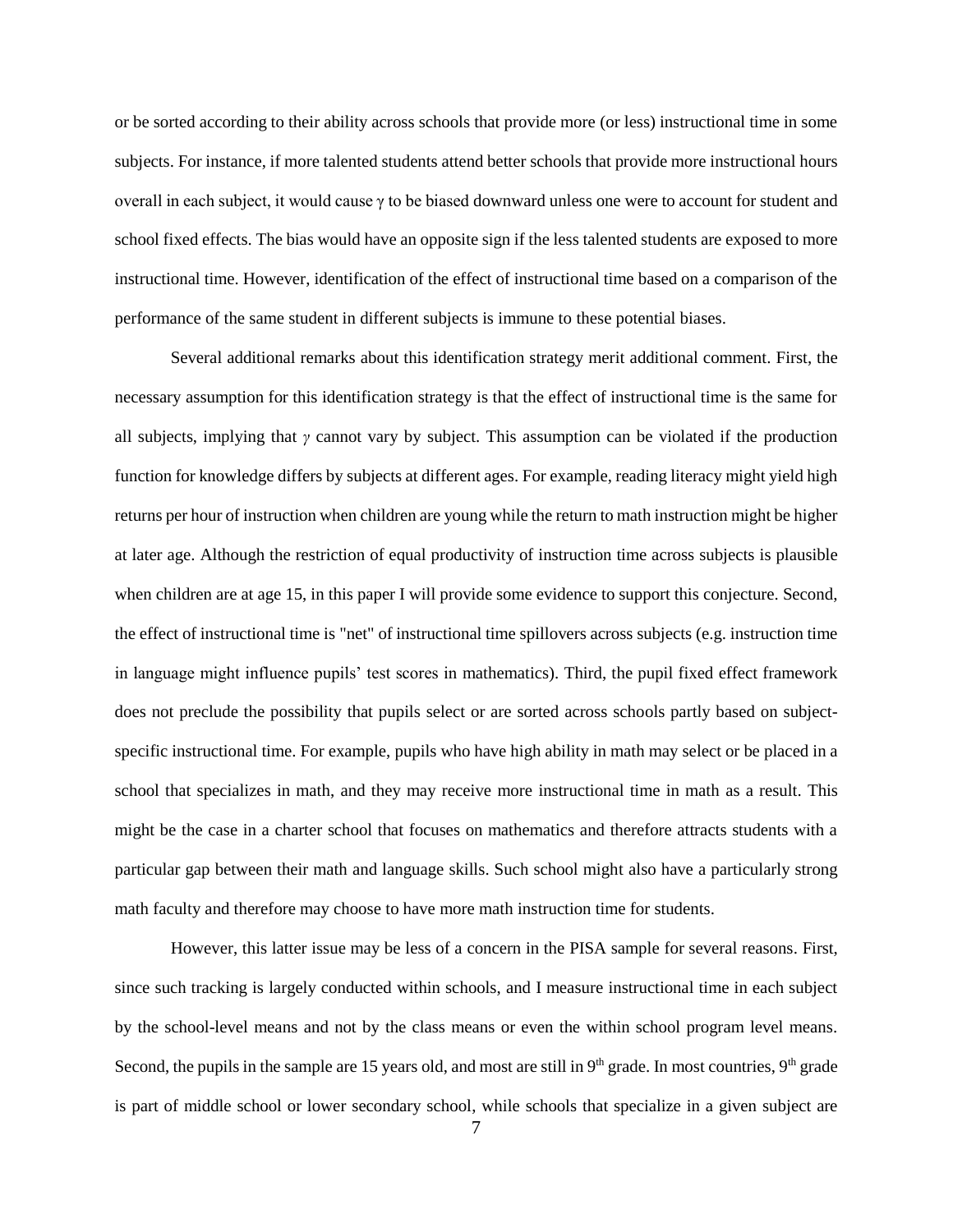mostly upper secondary schools, from  $10<sup>th</sup>$  grade on. Third, I am able to stratify the sample according to good proxies of whether the school sorts and selects students based on subject-specific considerations. For example, I observe in the PISA data information about whether admission to a school takes into account the student's academic record, or the student's need or desire for a special program. I also note whether a school uses tracking in forming classes, and whether it is a public or a private school. I assume that a school that does not use academic ability as an admission criterion, or does not take into account student's desire for a particular program, will most likely not select students on subject-specific considerations. Such selection is also less likely to take place in schools that do not use any form of tracking by ability, or in public schools. Indeed, the results that I present below are very similar across the various stratified samples based on schools' admission and tracking policies, and whether the schools are private or public, suggesting that this issue is not a source of bias. In the next section, I describe in more detail the data that I use for the analysis.

#### **III. Data**

The Program for International Student Assessment, known by its acronym PISA, provides regular data on the OECD country education systems and the knowledge and skills of their students. The first survey was in 2000, the second in 2003, and the third in 2006. More than 50 countries have taken part in PISA so far, and it is the only international education survey to measure the knowledge and skills of 15 year-olds, an age at which students in most countries are nearing the end of their compulsory time in school. PISA does not examine students' mastery of specific school curricula. Instead, it evaluates students' ability to apply knowledge and skills in key subject areas and their ability to analyze reason and communicate effectively as they examine, interpret, and solve problems. PISA measures student performance in language, mathematics, and science literacy and asks students about their motivations, beliefs about themselves, and learning strategies. All OECD member countries participated in the first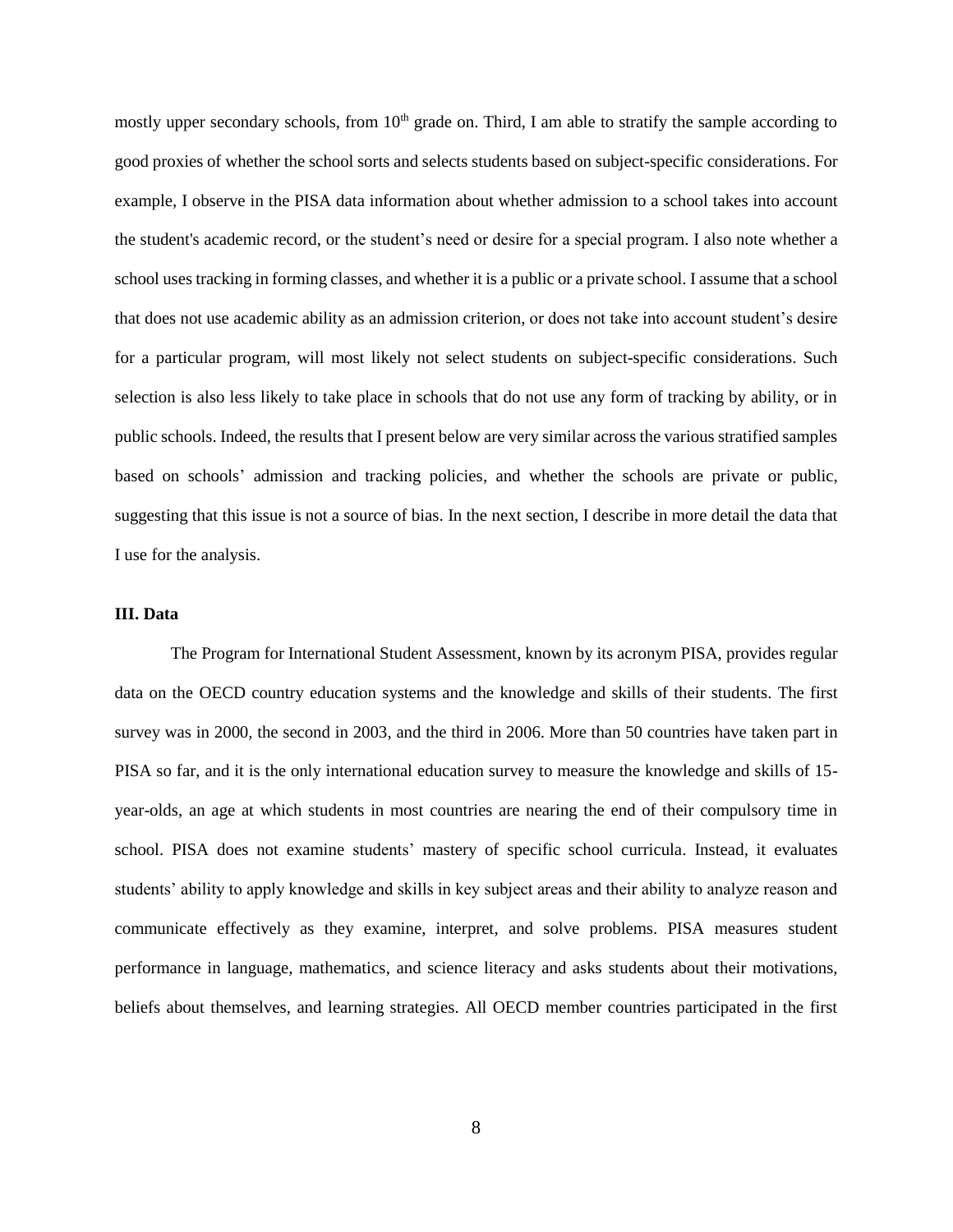three PISA surveys along with certain partner countries. In total, 43 countries took part in PISA 2000, 41 in PISA 2003, and 58 in PISA 2006.<sup>5</sup>

Each participating OECD country has a PISA Governing Board representative who is appointed by the country's education ministry. Guided by the OECD's education objectives the Board determines the policy priorities for PISA and makes sure that these are respected during the PISA surveys. For each survey, an international contractor (usually a testing and assessment agency) is responsible for the survey design and implementation. Working with the OECD Secretariat, the PISA Governing Board, and the international contractor, the PISA National Project Managers oversee the implementation in each participating country. PISA has Subject Matter Expert Groups for its three key areas of testing – language, mathematics and science literacy – as well as for other subjects when appropriate.<sup>6</sup> These groups include world experts in each area, and together they design the theoretical framework for each PISA survey.

The international contractor randomly selects schools in each country. The tests are administered to students who are between 15 years 3 months and 16 years 2 months of age at the time of the test, rather than to students in a specific year of school. This average age of 15 was chosen since at this age young people in most OECD countries are nearing the end of compulsory education. The selection of schools aims to be representative of the respective country's population of schools and students. The tests are made up of both multiple-choice questions and questions requiring students to construct their own responses. All PISA countries are invited to submit questions to the international contractor; in addition, the international contractor also writes some questions. The international contractor and participating countries review the questions and carefully check them for cultural bias. PISA uses only those questions that have been approved unanimously. The material is organized around texts, and sometimes includes pictures, graphs, or tables setting out real-life situations. Each PISA survey includes about seven hours of test material and

<sup>5</sup> Countries that are interested in participating in PISA contact the OECD Secretariat. The PISA Governing Board then approves membership according to certain criteria. Participating countries must have the technical expertise necessary to administer an international assessment and must be able to meet the full costs of participation. To take part in a cycle of PISA, countries must also join two years before the survey takes place.

 $\overline{6}$  For example, the PISA 2003 has a section on problem solving.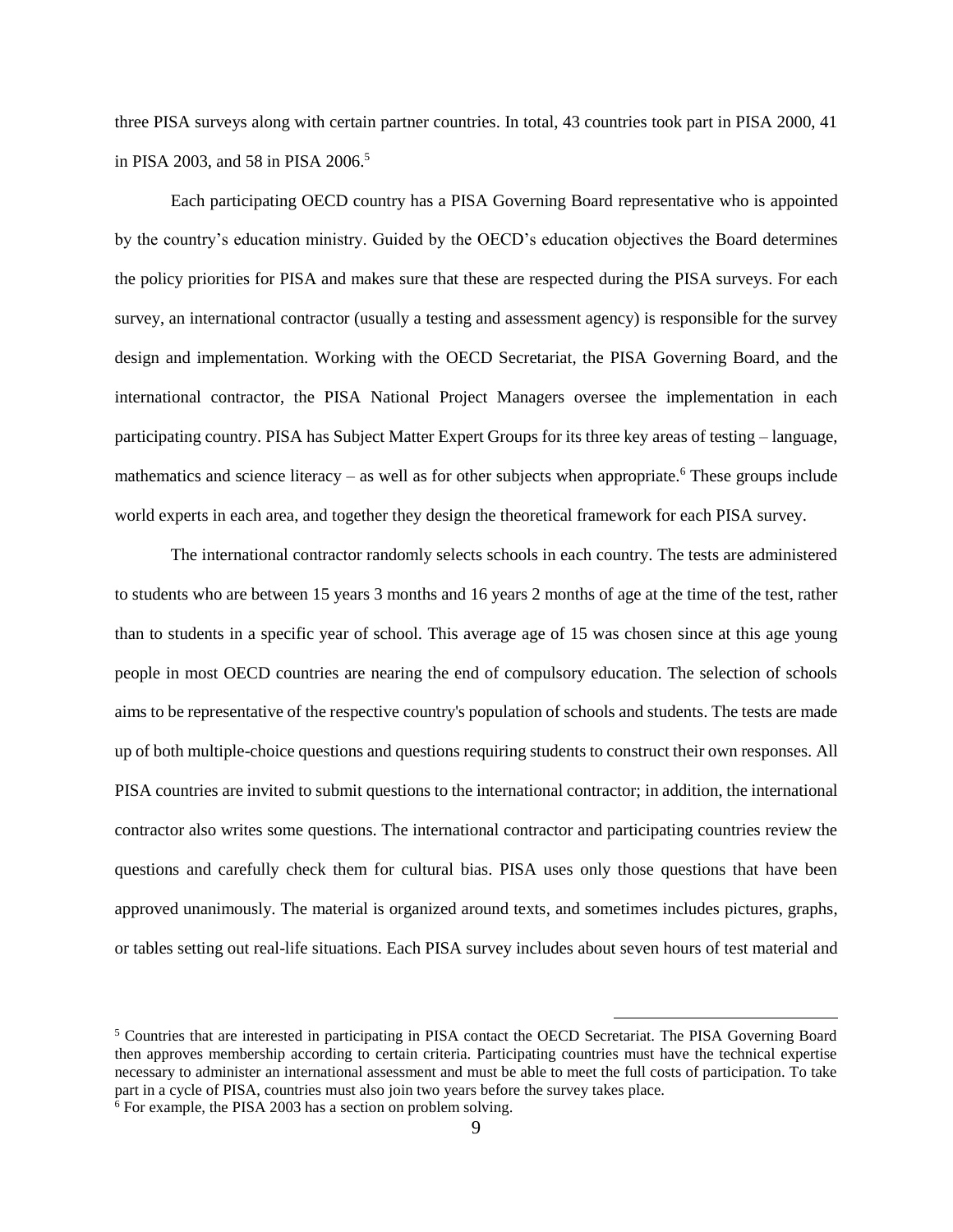each student takes a two-hour test, with the actual combination of test materials different for every student. Students also answer a 20- to 30-minute background questionnaire, providing information about themselves, their homes, and their attitudes to learning. In addition, school principals are given a 20-minute questionnaire about their schools.

Each country has its own group of test markers, overseen by the country's National Project Manager. They mark the PISA tests using a guide developed by the international contractor and the PISA subject experts (with input from all participating countries). Other experts crosscheck the corrections. The results are then sent to the international contractor, who in turn transmits the final data to the OECD Secretariat. The average score among OECD countries is 500 points, and the standard deviation is 100 points. The results from PISA can be compared across the surveys, as can some of the background questionnaire items.

Table 1 reports the distribution of instructional time in each of the three international samples of countries in the 2006 PISA based on the pupil-level data. Each pupil replied to the following question: "How much time do you typically spend per week studying the following subjects in regular lessons at school?" <sup>7</sup> The student could choose from the following options: *No time, Less than 2 hours a week, 2 or more but less than 4 hours a week, 4 or more but less than 6 hours a week, or more than 6 hours a week.*  I merged the first two options into one joint category as "less than two hours a week" and used the other categories as is. I computed the school average in each subject using the mid values of each range. Since the PISA data allow for overall instruction time per week in all subjects to be combined, I have aggregated and averaged this information at the country annual level for all OECD countries. A high correlation emerges between these country means and the administrative data on total annual hours of instruction in secondary schooling as reported in the OECD report, "Education at Glance."

According to Table 1, the means of instructional time in the developed OECD countries in math, science, and language are 3.53, 3.06, and 3.54 hours per week, respectively. In the Eastern European

 $<sup>7</sup>$  See the online appendix for the exact format of this question in the PISA 2006 student questionnaire.</sup>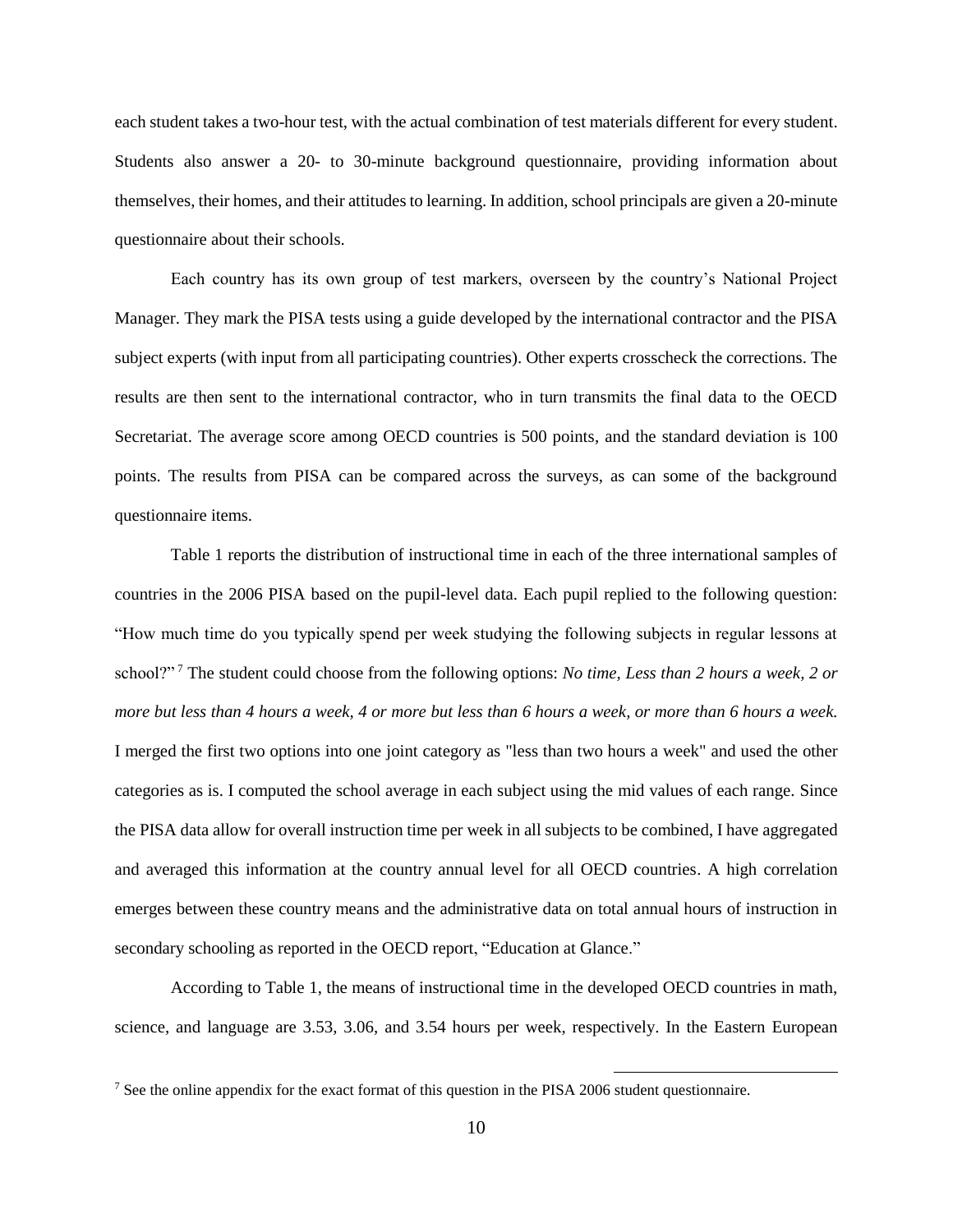sample, mean instructional time is lower than in the OECD countries in all subjects (3.30 for math, 2.77 for science and 3.08 in language). These Eastern European figures are similar to the mean instructional time in the developing countries' sample (3.48 for math, 2.97 for science and 3.24 for language). Tables A1-A3 in the appendix present the mean instructional time in each of the subjects for each of the countries included in the three samples of the 2006 PISA. As seen from these tables, large variation in instructional time exists on many levels. Variation emerges among the countries that make up the three broad multicountry groups, and also within individual countries among the different schools and various subjects. The PISA data - which include instruction time per week for the three subjects studied here, all other subjects, and for the overall school week - explain some of the reasons behind the variations. For instance, the data show that a large part of the variation across subjects in instruction time is explained by variation across schools in total instruction time per week. Of course, the variation in total weekly instruction time across schools is caused by several obvious factors. For instance, governments may allocate resources to schools in a differential manner that is dependent on their socio-economic background, and schools may receive different amounts of contributions from parents, the community, or local school authority. Many of these factors vary at the school or country level, and our identification strategy that uses the within school and pupil estimation strategies will account for them. When the variation in instructional time across subjects is related to the overall length of the school week, than the benefit of additional classes in math, science or English is at the expense of time not being in school. However, the counterfactual of increasing instruction time in one of the three subjects could also be a reduction in instruction time of the other two subjects and in all other subject as well. Indeed the PISA data reveal that schools with the highest level of instruction time (observed in the data) in a given subject is more likely to have less than the maximum instruction time in each of the other two subjects and also of all other subjects. Similar evidence are reported in Rivkin and Schiman (2013) based on the PISA 2009 data.

Certain additional issues regarding the data and methodology bear mention. Different countries vary in the length of the school year (number of weeks of study), but this factor is not a limitation in this case since the within school and pupil estimation strategies control for the length of the school year.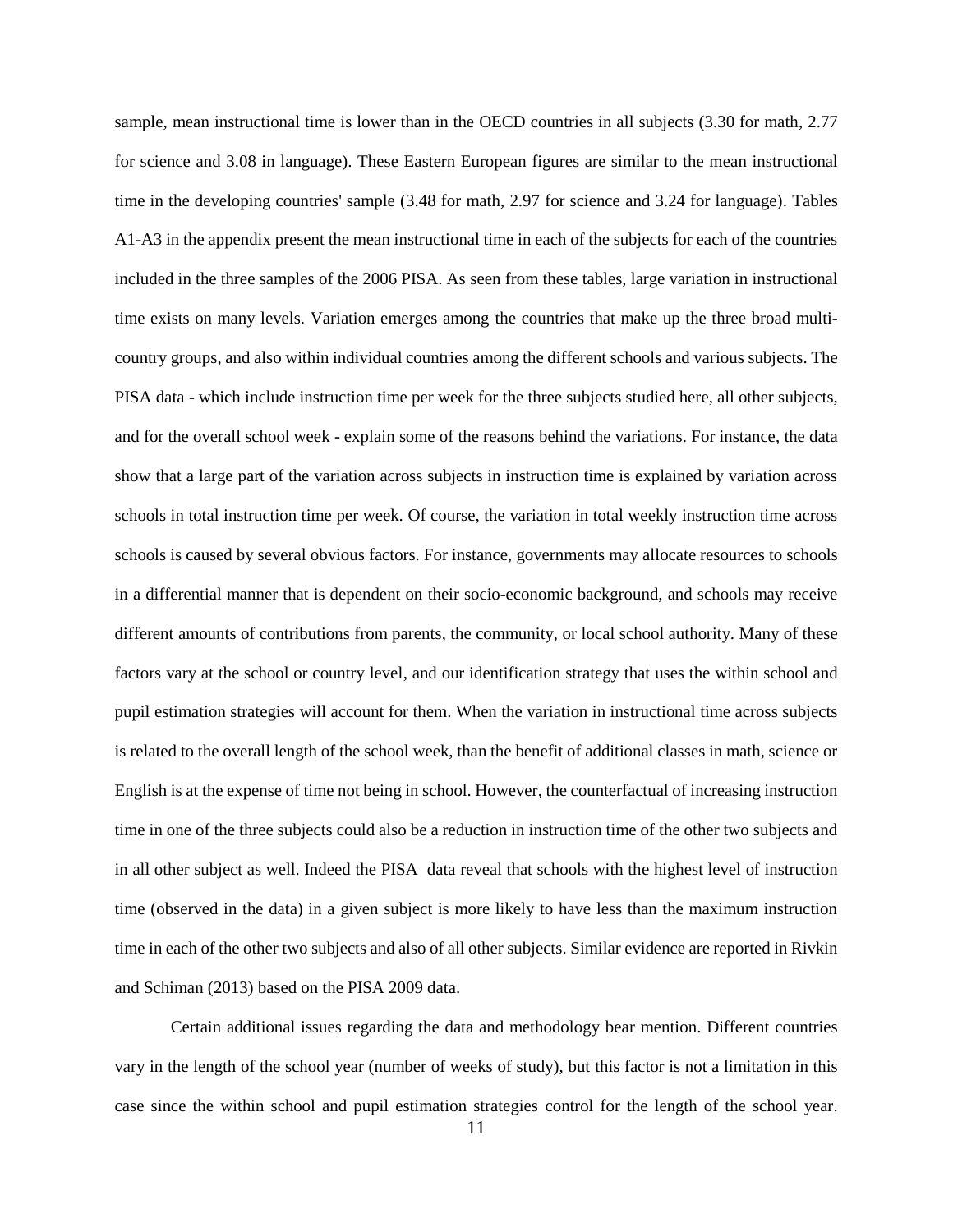Regarding instruction time, the measurements reflect the average in the school and not the hours reported by each student. It is also worth noting that the variation in subject instruction hours across students in the same school is not due to an endogenous decision of the students since the PISA sample in each country includes students in 9th and  $10<sup>th</sup>$  grades; levels at which the curriculum of study in most or all countries is completely compulsory. Students may choose some courses only in the latter part of high school, perhaps at  $11<sup>th</sup>$  and  $12<sup>th</sup>$  grades. Variation in subject instruction hours could stem from tracking practices in schools, however, and I address this issue by directly examining the sensitivity of my results to differences in tracking practices across schools.

Finally, Table A4 in the appendix presents the means of the PISA test scores and the instruction time variables for all three samples of countries. The average test score in the developed OECD countries is 513.4 and the standard deviation in test scores between pupils is 84.4. The within student standard deviation in test scores is almost half as large, 38.8. Thus, there is considerable variation in test scores of the same pupil to explain. The average weekly instructional time per subject in the OECD sample is 3.38 hours and the within-pupil standard deviation in instructional time is  $1.02$  — comparable in magnitude to the standard deviation in instructional time between students, 1.08. The table also indicates that there are no dramatic differences between the OECD sample and the Eastern European or developing countries' samples in the within- and between-pupil standard deviations.

#### **IV. Results**

#### **A. Estimates of the effects of instructional time in OECD countries**

Table 2 reports the estimated coefficients of instructional time from subject-specific test score regressions based on the sample of the OECD countries. For each subject, I report estimates from three specifications: (1) without any controls; (2) with country fixed effects; and (3) with country fixed effects and pupil characteristics. Panel A presents the OLS estimates when instructional time is measured in hours per week. Panel B presents estimates for measures of instructional time by category: less than 2 hours per week, 2-3 hours per week, and 4+ hours. Note that the first category indicator (less than 2 hours per week)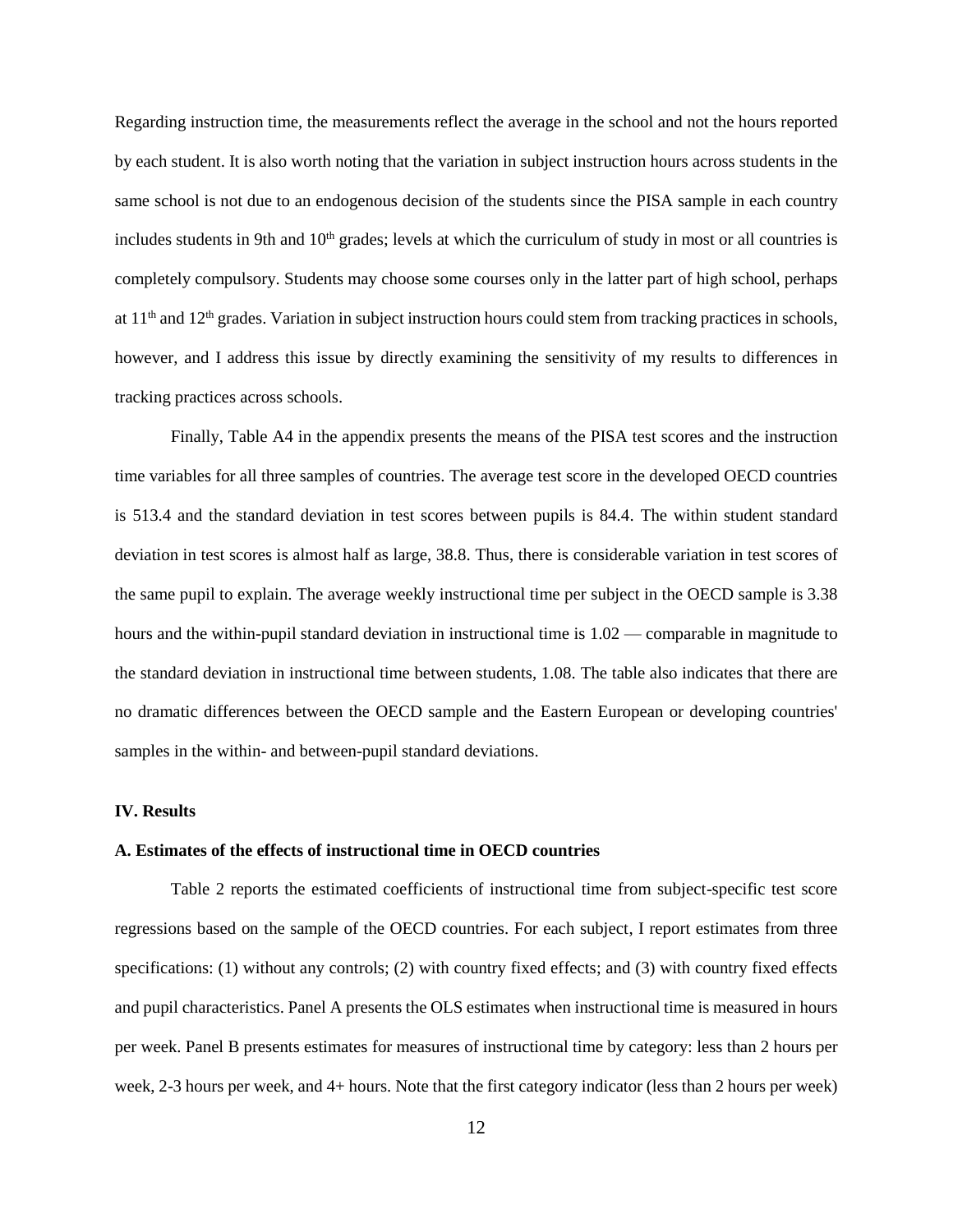is the omitted group in the regression. The dependent variable is the standardized scores, computed by subtracting the mean of 500 from each score and dividing it by standard deviation of 100. Therefore the estimated coefficients of interest are in terms of standard deviation of the test score distribution.

Table 2 indicates that the estimated effects of instructional time on PISA test scores are all positive, very large, always significantly different from zero, and not dramatically sensitive to the addition of controls to the regression. For example, the estimate for total instructional time in mathematics is 0.217 with no controls, 0.280 with country fixed effects and 0.244 with the addition of student's controls. In science, the respective estimates are about 25-30 percent higher than in math. Interestingly, the language estimates are much lower than in math and science. However, since the OLS estimates do not include student fixed effects, we will show below that the results are highly biased upward. Panel B indicates that the largest marginal effect of one additional hour of instruction is when classroom hours are increased from less than 2 hours to 2-3 hours. For example, this change in instructional hours for math is associated with an increase in test scores of nearly half of the standard deviation of between pupils test score distribution.

In Table 3, column 1 presents estimates from regressions based on a pooled sample of all three subjects (with subject fixed effects included as controls) while column 2 presents estimates when student fixed effects are included. The OLS estimates in column 1 are very similar to the estimates presented in Table 2. The within-student estimates in column 2 are all positive and much smaller than the OLS estimates in column 1 but they are still very precisely measured. Assuming a constant linear effect of instructional time, the effect of one additional hour of classroom instruction in the within-student regression is associated with an increase of 0.058 SD on the PISA test.

The other estimates presented in Panel A suggest some non-linearity in the effect of instructional time, with a larger effect in the range of 1-2 hours than at higher levels. The difference between the estimated effect of two to three hours of instruction versus the effect of up to two instruction hours is  $0.0252$  [= (0.063 points/2.5 hours)]. Similarly, the difference between the estimated effect of four or more hours of instruction versus the effect of up to two instruction hours is  $0.0248$  [=  $(0.124 \text{ points}/5 \text{ hours})$ ],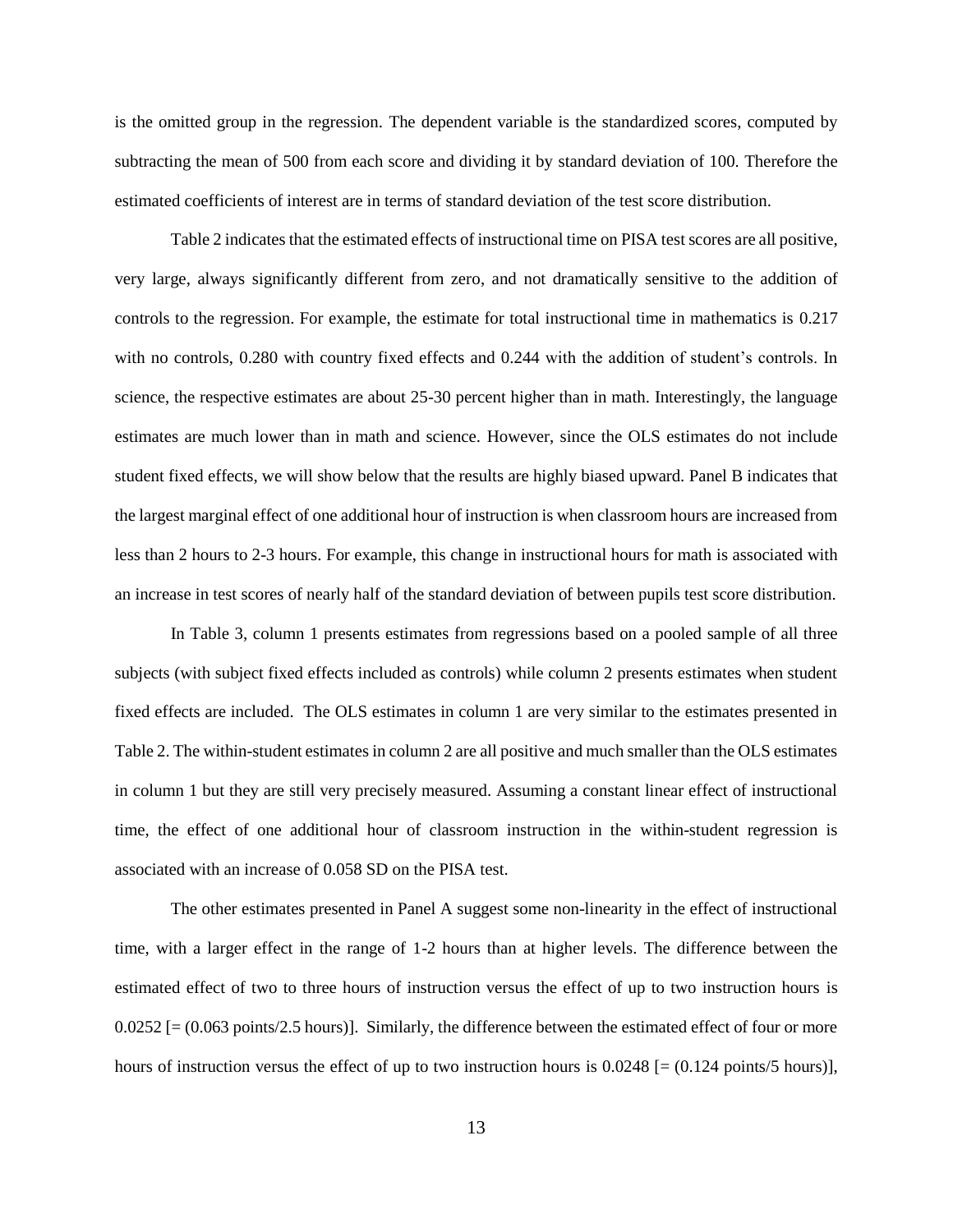both of which are lower than the average effect of 0.058. Thissuggests that the first two hours of instruction have the lowest effect.

Interestingly, the results in Table 3 on the effects of instructional time are very similar to the results in Lavy (2012). In that paper, I report results based on the same method I use in this paper and also based on an alternative identification strategy that relies on a natural experiment that exploit a sharp change in the funding method of schools in Israel. Remarkably, both of these two methods lead to identical point estimates for the effect of instructional time on core subjects test scores, and these two sets of estimates from the previous paper are almost identical to the results presented in this paper.<sup>8</sup> These similar findings strengthen the overall credibility of the results I present in this paper and also their causal interpretation.

The productivity of classroom hours might be different for different subjects. In order to check for such variation I estimate models based on the three possible samples that include only two of three subjects. The second panel of Table 3 presents estimates based on the sample that pools the math and science test scores. The estimated effects of classroom-hours obtained from this sample is higher, 0.071, about 22 percent higher than the respective estimate obtained from pooling all three subjects together. However, pooling math and language test scores yields an estimate of 0.074 and pooling science and language yields an estimate of 0.043 (results available from the author upon request). The pattern that emerges from the OECD country group does not permit me to conclude whether the average productivity of instructional time is lower for any of the three subjects. However, the average (0.063) of the three estimates obtained from three samples that include only two of the three subjects is very close to the estimate (0.058) obtained by pooling all three subjects. It is also important to note that in Lavy (2012) I was able to estimate separately the effect for each subject and these estimates are very similar to each other and as noted above their mean is very close to the estimate we present here in Table 3.

<sup>&</sup>lt;sup>8</sup> It is also important to emphasize that the natural experiment method that I used in the Israeli context allowed me to test some of the central assumptions I make while using the pupil fixed effect identification method. These tests support the assumption that the effect of additional hours of instruction on each of the subjects is very similar and that there are no cross-subjects spillover effects.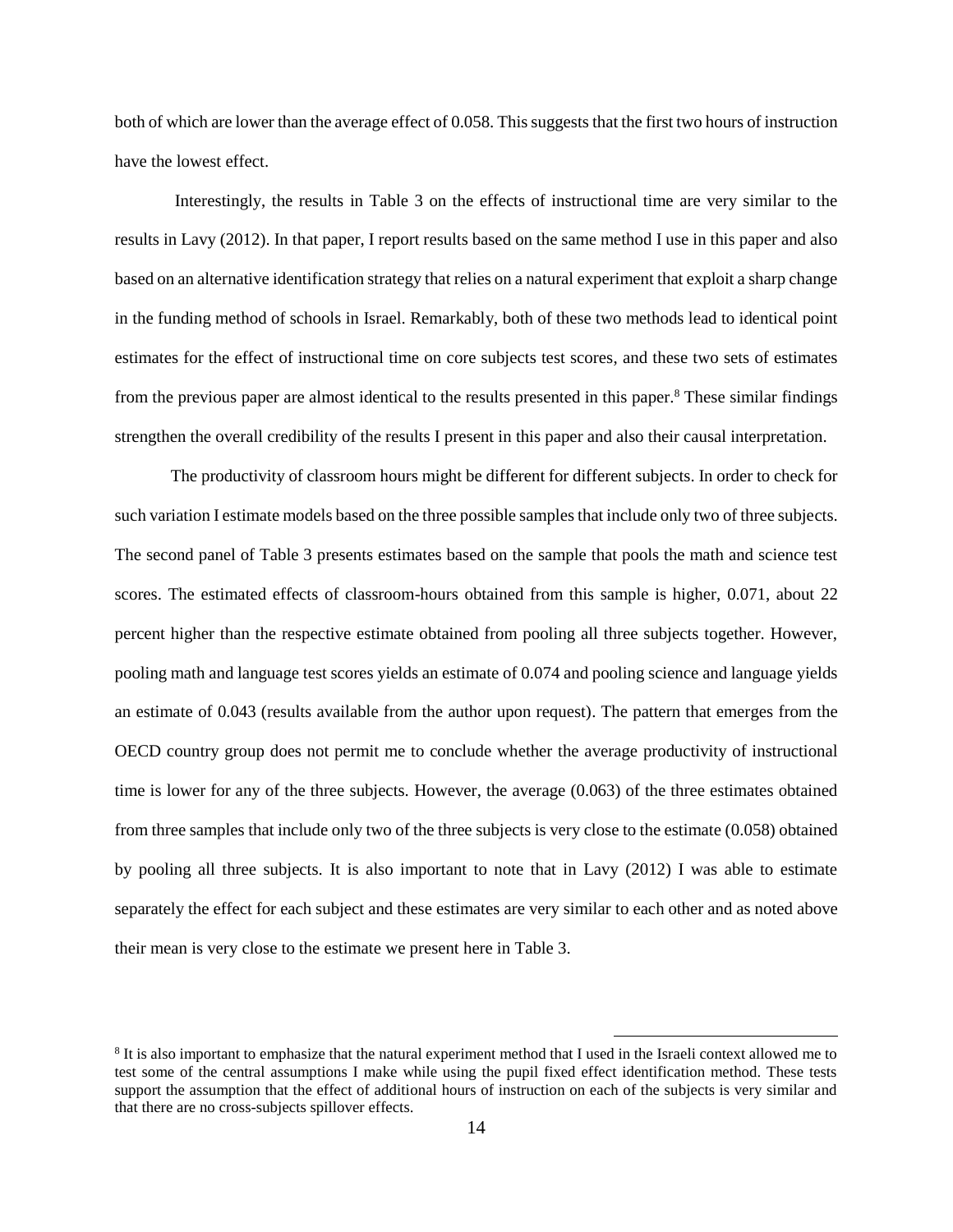#### **B. Robustness of main results and checks for threats of identification**

In this section, I present a set of robustness checks and alternative specifications that support the causal interpretation of the findings reported in column 2 of Table 3. Since the variation in hours of instruction is at the school level, the first robustness check is based on a sample of schools instead of pupils. I present these results in appendix Table A5. I obtain the variables at the school level by collapsing the pupil-level data to the respective school-level means. The pattern in this table is very similar to Table 3. The OLS estimates in the two tables are practically identical while the school fixed effect estimates based on the school-level sample are slightly lower than the estimates based on student micro data. The estimate based on all three subjects is lower by 17 percent than the respective estimate in Table 3; the estimate based on math, and science only is lower by 9 percent than the respective estimate in Table 3.<sup>9</sup>

The second robustness check concerns whether the evidence in column 2 of Table 3 reflects some subject-specific selection and sorting in some schools. It is based on the data available from the PISA school questionnaire about how much consideration is given in the admission decisions to student's academic record and whether placements tests are used in this process.<sup>10</sup> I expect that the validity of the identification strategy will be underscored here since my prior is that the sample of schools that do not pay any attention to applicants' previous academic records and do not use any admission exams should not be sensitive to endogenous sorting and selection. In columns 3-4 of Table 3, I report results from a sample of schools that do not consider a student's prior academic record and in columns 5-6 I report estimates based on a sample of schools that consider student's academic record for admission. Note that the sample of students in schools in which past academic achievements are irrelevant for admission is larger and accounts for about two-thirds of the whole sample. The table indicates that the estimates from this sample are only marginally different from those obtained from full sample: the OLS estimate is lower, 0.170 versus 0.196,

<sup>&</sup>lt;sup>9</sup> I also examined how sensitive the treatment estimates are by including interactions between the subject dummies and pupil characteristics. The estimates from this more flexible specification approach are very similar to those presented in Table 3, though overall they are about 10 percent lower (results are available from the author upon request).

 $10$  The exact wording is based on question 19 and is available in the online appendix.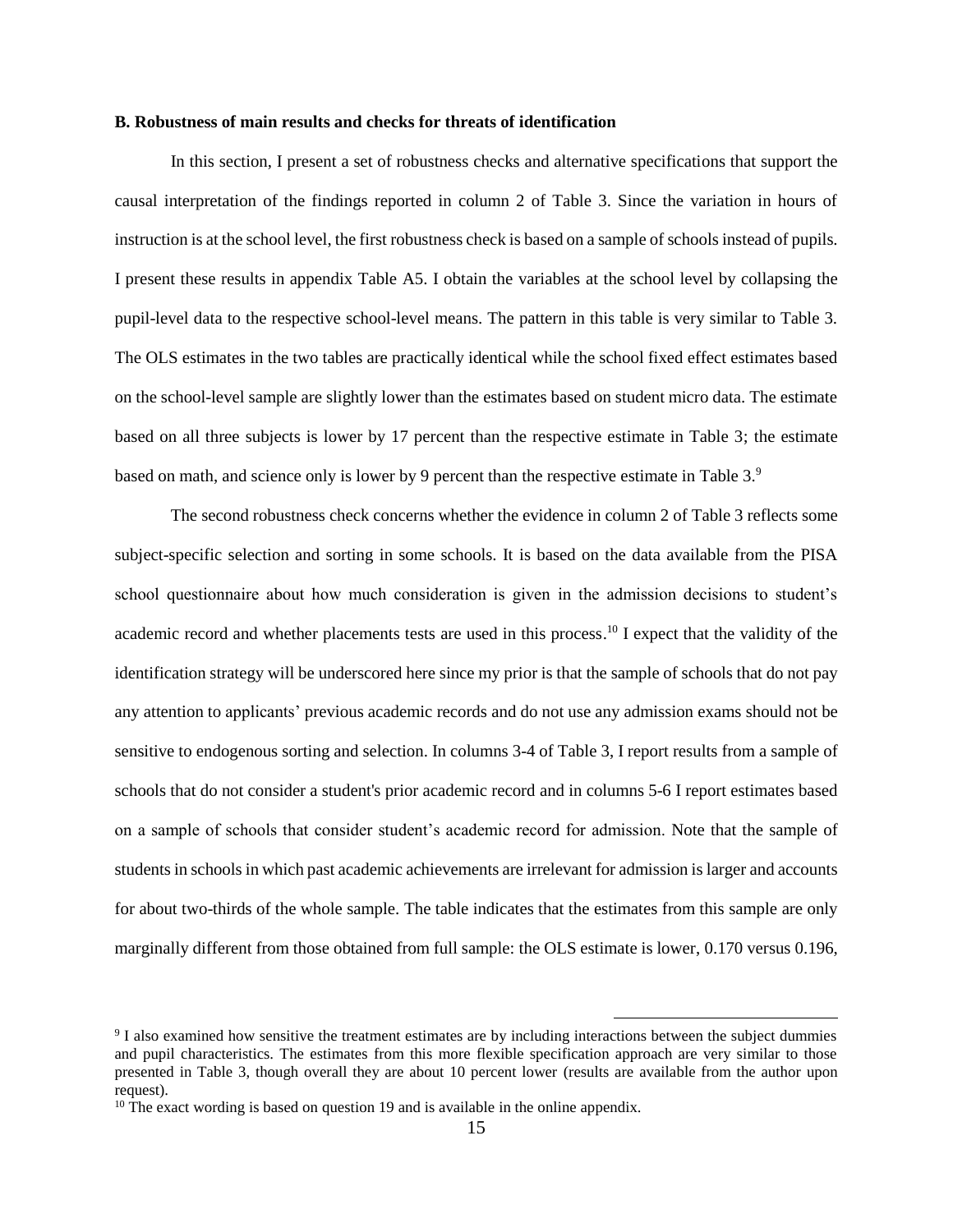and pupil fixed effect estimate is higher, 0.060 versus 0.058. As well, the OLS and the pupil fixed effect estimates in columns 5-6 are also only marginally different than the estimates obtained from the full. Overall, these results suggest that the type of admission process does not lead to differences that are statistically significant. This suggests that our results in column 2 are not biased by school-sorting processes. 11

Another potential source of selection bias is tracking pupils into classes within schools according to their ability. One can expect that schools practicing such tracking will also tend to select and admit pupils based on subject specific strengths. If the strengths or specializations of schools are correlated with hours of instruction in different subjects, a bias in the estimated effect of hours of instruction will occur. In Table 4, I present results for three different samples distinguished by schools' tracking policies. Columns 1-2 show the estimates for a sample of schools that practice tracking at the class level where students in classes are grouped according to their ability. Columns 3-4 show the results based on a sample of schools that sort pupils into different ability study groups within classes. Columns 5-6 show the results based on a sample of schools that do not practice any form of pupil tracking. The OLS and the pupil fixed effect estimates in the first row in columns 1-2 are quite similar to the respective estimates presented in columns 3-4. This indicates that the two forms of tracking leads to similar results. However, the results of column 1-2 are 15 percent higher than the respective estimates in Table 3, and the results of columns 3-4 are about 7 percent higher than the estimates in Table 3. However, in both cases, these estimates are not significantly different from the point estimates obtained from the full sample. Finally, the effect of instruction hours on test scores in schools that practice no tracking at all is 0.052 which is not significantly different from the estimate from the full sample 0.058. However, these results are significantly lower than the estimates obtained for schools which practice tracking between classes.

<sup>&</sup>lt;sup>11</sup> I also estimated the effect of hours of instruction based on a sample of schools that do not use a student's desire for a particular program as a criterion for admission. This information is also based on the PISA school questionnaire, question 19. The results based on this sample are very similar those obtained from the full sample (results are available from the author upon request).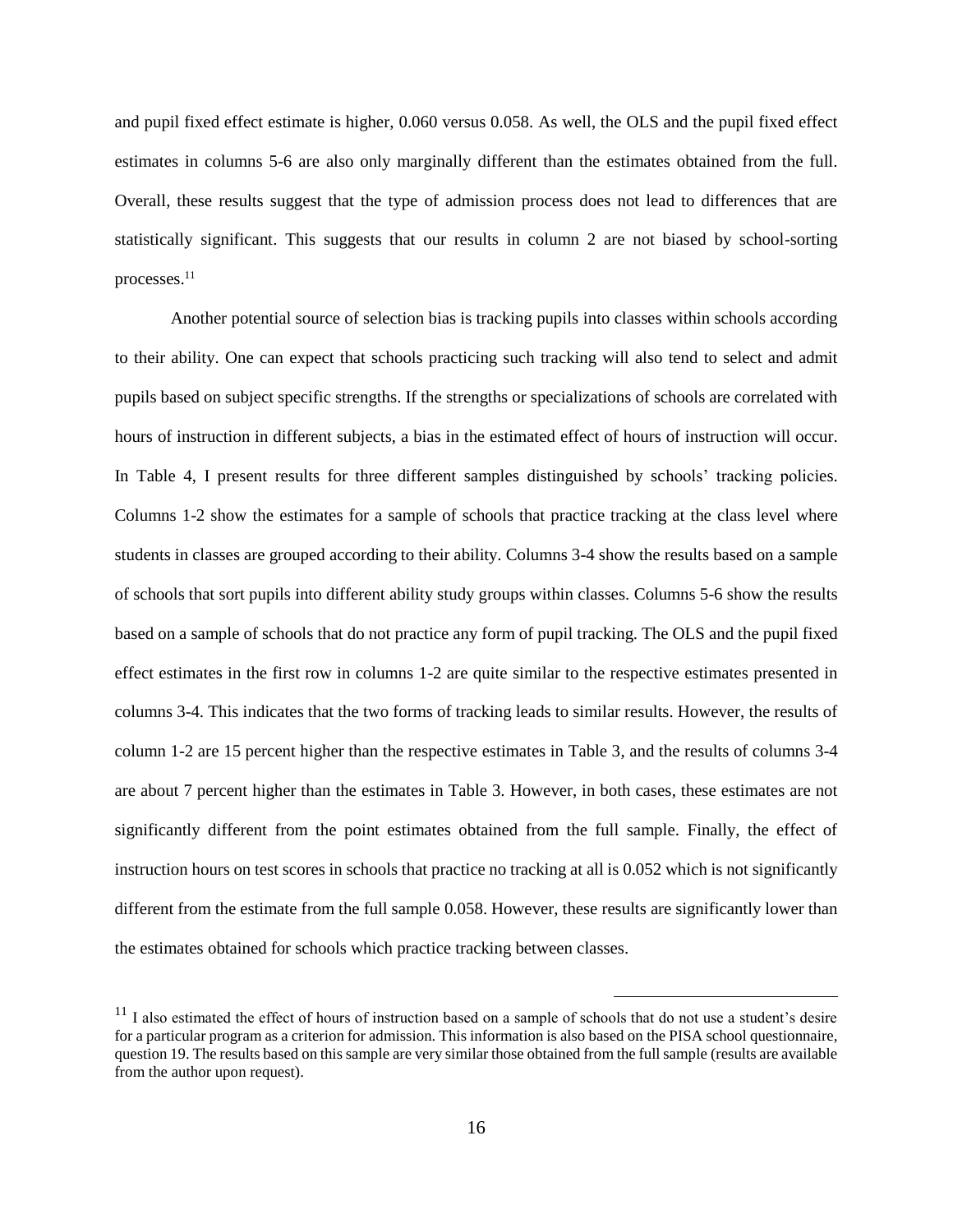Another potential source of bias can originate from the inclusion of private schools in the PISA sample. For example, 18 percents of the schools in the OECD sample are classified as private. This could be of concern since private schools are more likely to base admission on previous academic record and on additional exams, and to track pupils by ability. To address these concerns, I therefore estimated the effect of instruction hours based on a sample that included only the public schools in the PISA sample. The estimated effect of instruction school hours based on pooling together the math, science and language test scores is 0.061, just barely higher than the estimate from a sample that included also the private schools (results available from the author upon request).

Overall, the lack of any large, discernable differences in the effect of hours of instruction by admission or tracking policies of schools suggests that our estimates are not biased by unobservables correlated with sorting or selection of pupils based on subject-specific hours of instruction. This is an important result since schools that admit pupils based on academic record or that track students by ability also tend to select and admit pupils based on subject-specific strengths. If the strength or specialization of schools is also correlated with hours of instruction in different subjects, it might bias the estimates of the effect of hours of instruction. For example, certain schools may come to be known as "math-oriented" or "literature-oriented." The more effective teachers in each of these areas may gravitate to the schools that emphasize these subjects – perhaps because they like teaching students motivated in their subjects, or because they believe being the math teacher in the math-oriented school confers higher prestige than being the math teacher in a the literature-oriented school. If these schools add more hours of instructions to their favorite subject of specialization, then teachers' quality will confound the effect of instruction time. Such specialized-focus schools almost always select their students based on subject-specific ability and motivation and often also use tracking. As a result, the robustness of the evidence presented above regarding patterns of admission and student selection criteria is reassuring that the effect of instruction time that I estimate is not capturing other effects such as teacher quality.

Table 5 provides further evidence to support this conclusion. First, I add to the regressions control variables that are indicators of whether the school offers a special study program in science or math which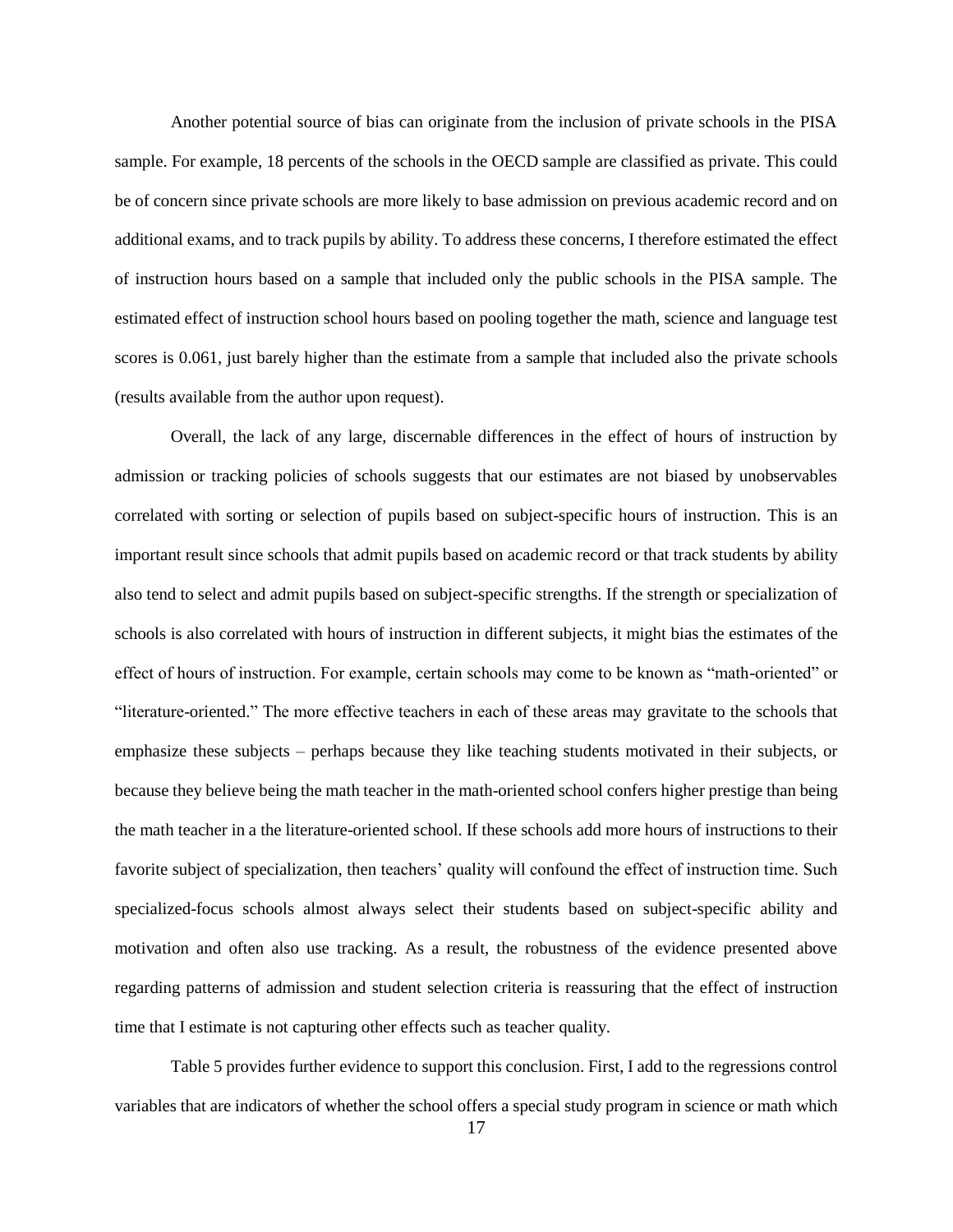may attract students with special interest and ability in those subjects. The set of controls is based on questions 20 and 22 in the PISA school questionnaire. These questions consist of indicators for school activities that promote student engagement with science (such as science clubs, science fairs, science competitions, extracurricular science projects, excursions, and field trips). The motivation for including these control variables is that they most likely will eliminate a potential bias in the estimated effect of hours of instruction due to selection or sorting of students to schools based on special abilities and interest in science and math. These results are presented in columns 1 and 2 of Table 5. Note that the OLS (column 1) and fixed effects (column 2) estimates, are almost identical to the respective estimates presented in columns 1-2 of Table 3. This suggests that the many schools that offer special programs and activities in science and math are not source of concern for bias.

Another robustness check of our evidence is based on the data available in PISA (school questionnaire question 14) about lack of qualified teachers for each of the following subjects: science, mathematics, language, and other subjects. I have added a control variable for whether the school's capacity to provide instruction in a given subject is hindered by a lack of qualified teachers in that subject. The rationale for adding this control is that specialized schools with a particular strength in a given subject are less likely to struggle to find and hire qualified teachers. The OLS and pupil fixed effect estimates are presented in columns 3 and 4 in Table 5. They are almost identical to those presented in columns 1-2 of Table 3.<sup>12</sup> These results suggest that a school's ability to find qualified teachers is not a potential source of bias regarding our core results.

## **C. Heterogeneous treatment effects**

 $12$  I also estimate the potential effect of teachers in other ways, through various samples stratified by the extent of lack of qualified teachers. For example, I compared a sample of schools that reported a lack of qualified teachers in at least two subjects to a sample that included only schools without a lack of qualified teachers in any subject. The results obtained from these samples are practically identical (results are available from the author upon request).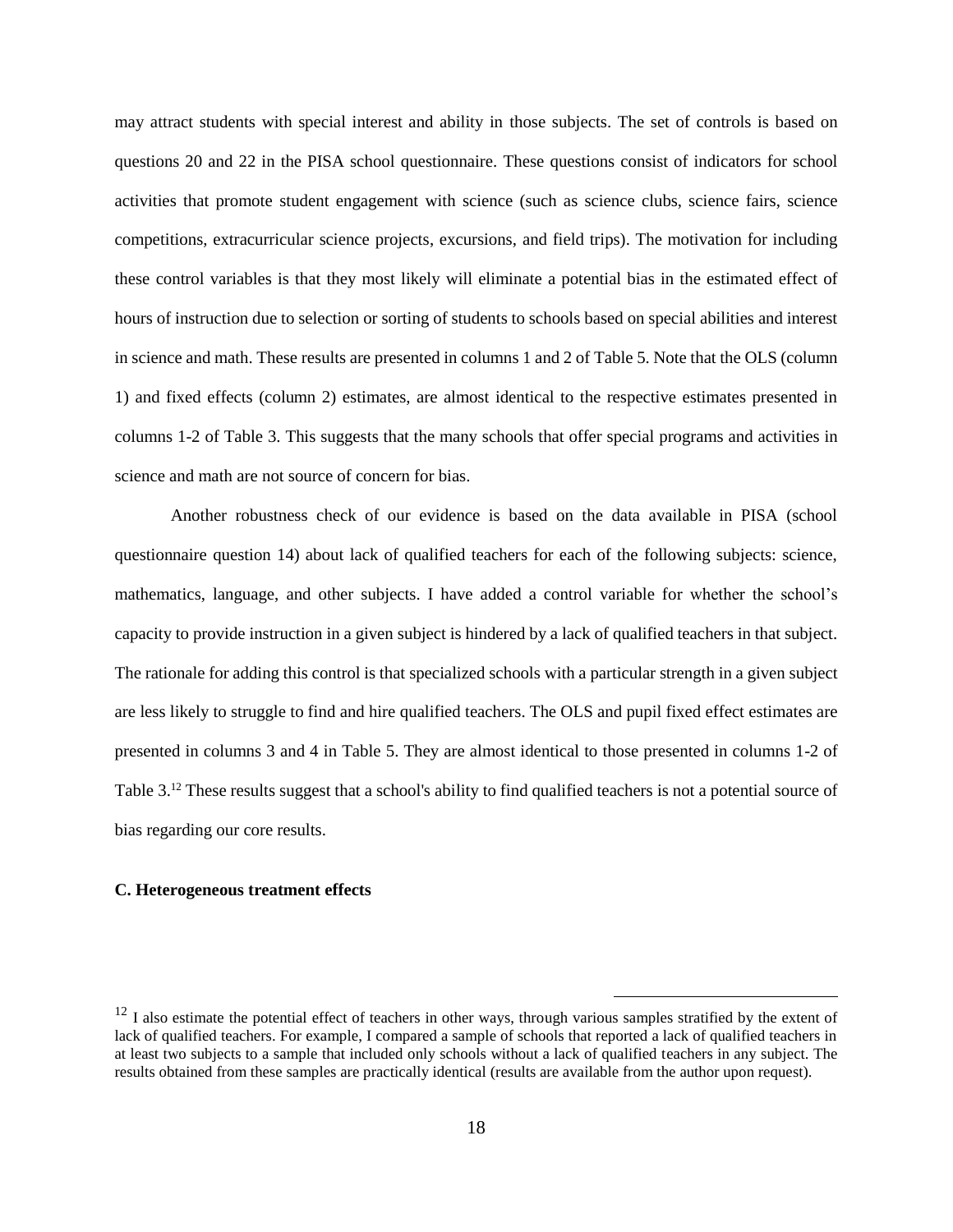To gain further insights into the effect of instructional time, I explore heterogeneous effects of classroom hours for different subgroups. In Table 6, I report separate estimates for boys and for girls. The estimates show a positive impact of instructional time for both genders. In our preferred fixed effects specification, the effect is marginally higher (by 13 percent) for girls than for boys, but this difference is not significantly different from zero. This suggests that the benefits of additional instructional time are similar for both genders.

In Table 7, I report results for two sub-samples stratified by certain family characteristics: the average years of schooling of both parents and by immigrant status. In our preferred fixed effects specification, the productivity of instructional time is clearly higher (35 percent) for pupils from loweducation families. As well, the effect of additional instructional time for immigrants reveals a striking pattern. As compared to children of native parents, the benefits of additional instruction time are marginally higher (12 percent) for children of first-generation immigrants, but they are much higher (30 percent) for second-generation immigrants. This suggests that there are some heterogeneous effects of instructional time.

## **D. Evidence from middle- and low-income countries**

In this section, I explore whether the effects of instructional time differ by country income. The first panel in Table 8 presents evidence that is based on a sample of 14 middle-income countries from the former Soviet Bloc: Bulgaria, Czech Republic, Estonia, Croatia, Hungary, Lithuania, Latvia, Montenegro, Poland, Romania, Russian Federation, Serbia, Slovak Republic, and Slovenia. The mean test scores of the three subjects in this sample are all lower than the respective means of the OECD countries. The mean test scores for this sample are: 472.4 for math, 480.4 for science, and 458.3 for language (see Table A2 in the online appendix). The standard deviations in the pupil-level distribution of test scores are 97.8 in math, 97.9 in science and 105.0 in language – similar to those in the OECD sample.

The table indicates that the OLS estimates of the effect of instructional time are much higher in this sample relative to the results for the OECD developed countries. For example, the OLS estimate for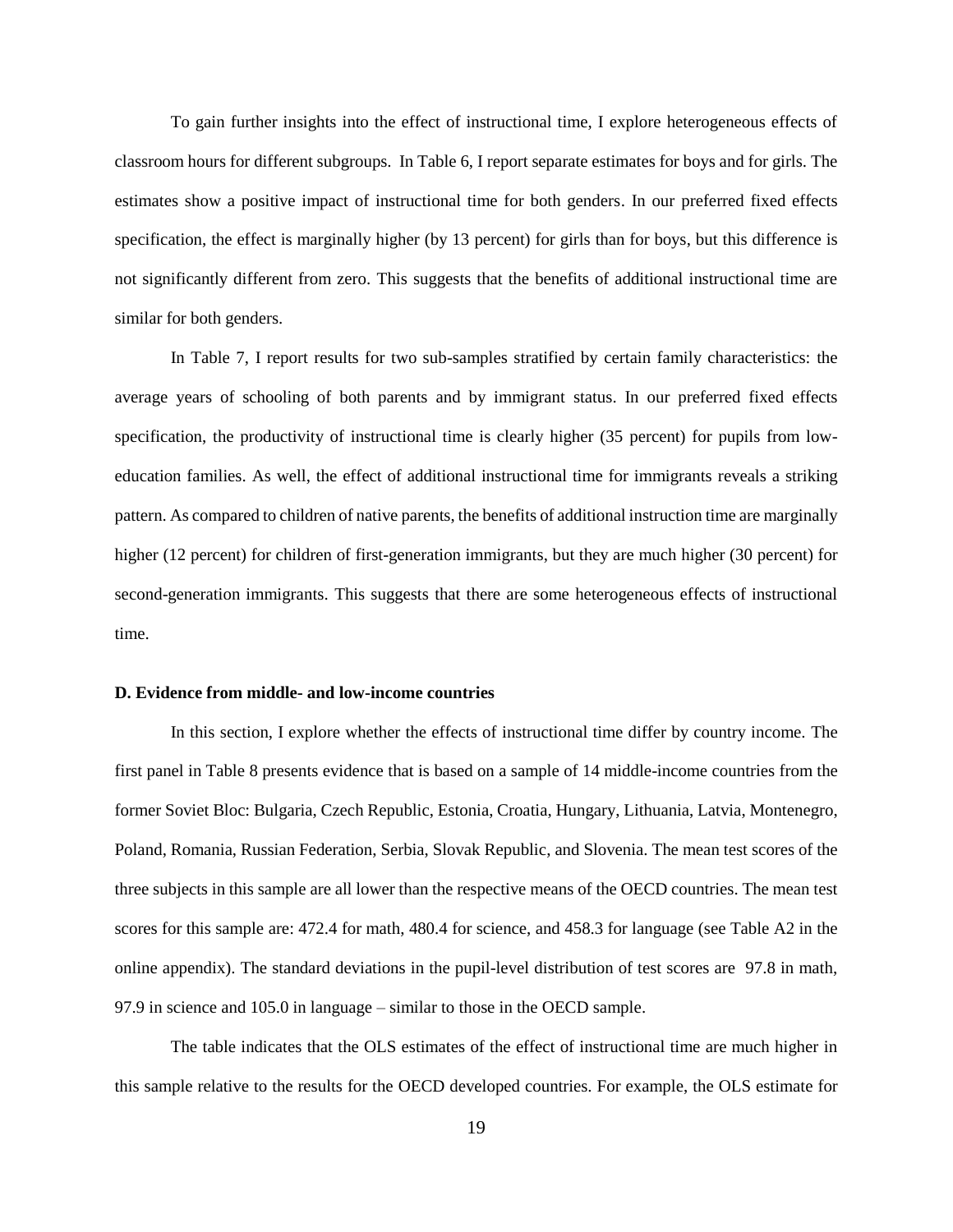the continuous hours of instruction variable is 0.38.2, versus 0.196 in the OECD sample. However, the within-pupil estimate is 0.061 which is almost identical to the respective OECD estimate. This suggests that the selection or endogeneity in school resources in the Eastern European countries is much more important. In terms of heterogeneity, in our preferred fixed-effect specification the estimate for girls is again higher (26 percent) than for boys, and it is much higher (33 percent) for pupils from low-education families. As well, the greater effect of hours of instruction on second-generation immigrants is again evident as in the OECD sample.

The second panel in Table 8 presents estimates based on a sample of 13 developing countries: Argentina, Azerbaijan, Brazil, Chile, Colombia, Indonesia, Jordan, Kyrgyzstan, Mexico, Thailand, Tunisia, Turkey, and Uruguay.<sup>13</sup> The mean test scores for this sample of developing countries are: 398.5 in math, 403.4 in science, and 397.1 in language. This implies that their mean test scores are 21 percent lower than in the OECD countries. The standard deviation in the pupil level distribution of test scores is around 100 in the three subjects.

The Panel B estimates show much lower instructional time productivity than the estimates of the OECD or the middle-income Eastern European countries. The effect of a change of one classroom hour is only 0.029 points in our fixed effects specification. This effect size is about half the effect size estimated for the OECD developed economies and for the Eastern European sample.<sup>14</sup> In terms of heterogeneity, instructional time in the sample of the developing countries is much more effective in improving test scores of girls (38 percent higher than for boys) and of first-generation immigrants(67 percent higher than second-

 $13$  It should be noted that I do not include in this sample the newly industrialized countries of Korea, Honk Kong, Macau, and Chinese Taipei since their per capita income is much higher than the developing countries. In addition, PISA does not classify these countries as developing countries. These countries are also among the best-performing countries among all participants in PISA 2006 and their mean instructional time in all three subjects is also among the highest in the overall sample.

<sup>&</sup>lt;sup>14</sup> The gap is even larger based on a comparison of the estimates derived from pooling only math and science test scores. As well, the largest difference in terms of the non-linear specification of instructional hours between the two groups of countries is in the effect of changing from less than two hours to 2-3 hours of instruction per week. These results are available from the author upon request.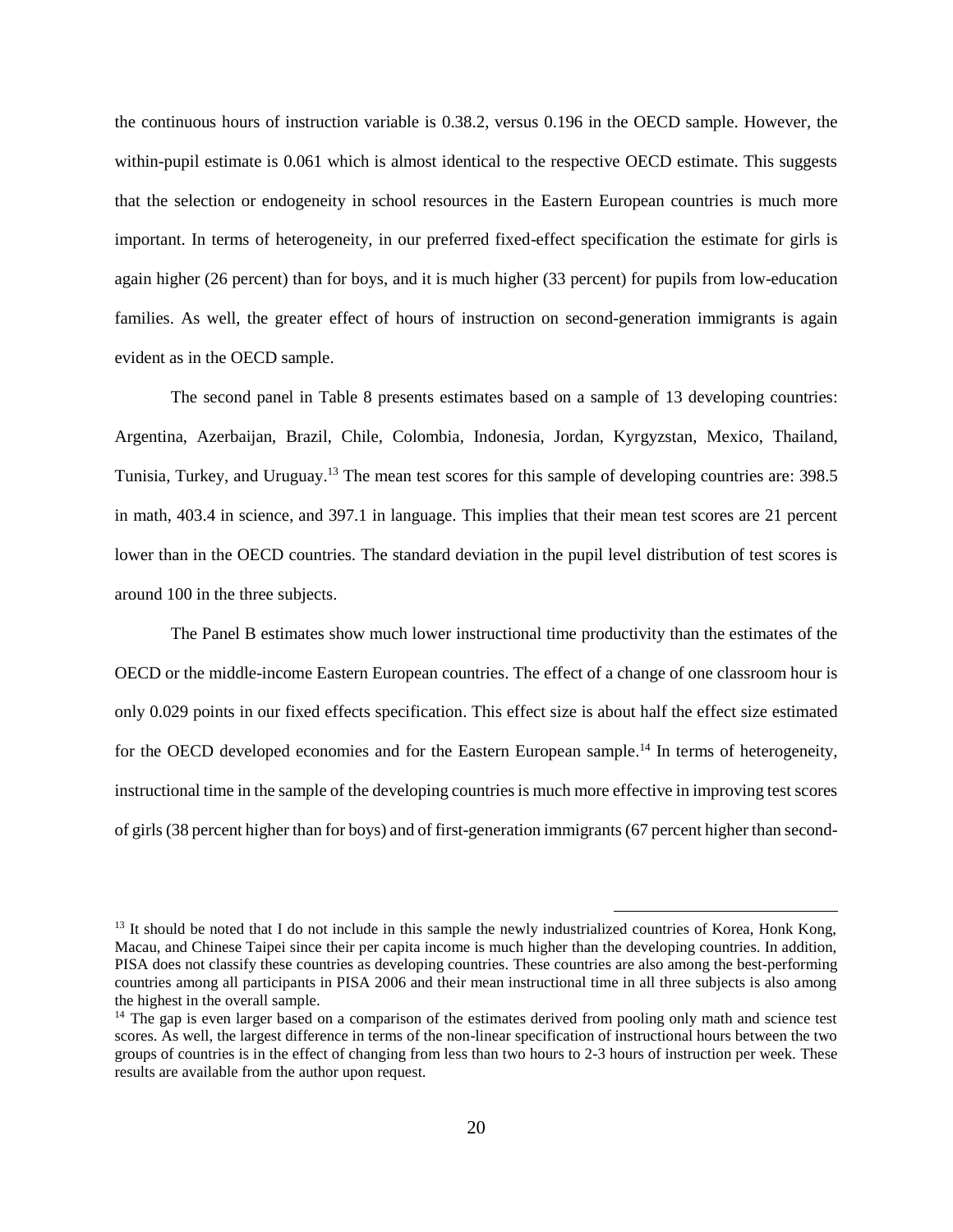generation immigrants). However, in this sample the effect of additional instructional time is 26 percent lower for pupils from low-education families than for pupils from highly educated families.

Our Table 8 results can be used to compute what proportion of the gap in knowledge and test scores between the developed and developing countries can be explained or eliminated by bridging the gap in instructional time and in its productivity in the different subjects. According to Table 1, the mean instructional times in math, science and language in the OECD countries are 3.5, 3.1 and 3.5 hours per week; in the poor countries they are 3.5, 3.0 and 3.2 hours per week respectively. A comparison shows that the gaps in instructional time are relatively small. The two distinct groups of countries spend almost the same amount of time on math and science, and the wealthy OECD countries spend only marginally more time on language (9 percent). At the same time, the mean test scores in the developing countries sample are about 100 points lower: 398.5 versus 506.5 in math, 403.4 versus 508.6 in science, and 397.1 versus 497.7 in language (see Table A1 and Table A3). Therefore, the gap in mean test scores between the developing and the OECD developed countries is very large (more than 20 percent) and its size is about one standard deviation in each of the subjects. Obviously, equalizing the instructional time in the poor countries to the level in rich countries will not significantly eliminate the test score gap between these two parts of the world. However, the poor countries can reduce this gap by raising the marginal productivity of instructional time to the level in rich countries. The average instructional time in the three subjects in the developing countries sample is 0.032. Converging to the productivity of instructional time in the OECD countries will therefore raise achievements in each of the three subjects by 0.10 of a standard deviation. In the next section, I explore the potential impact of changing structural features of the education system in developing countries as these changes may lead to a convergence of the productivity of instructional time to the level in the OECD countries.

#### **E. Correlates of productivity differences of instructional time across countries**

The productivity of instructional time is endogenous, and it can be affected by a wide variety of factors - for example, the quantity and quality of other school inputs, teachers' education and training,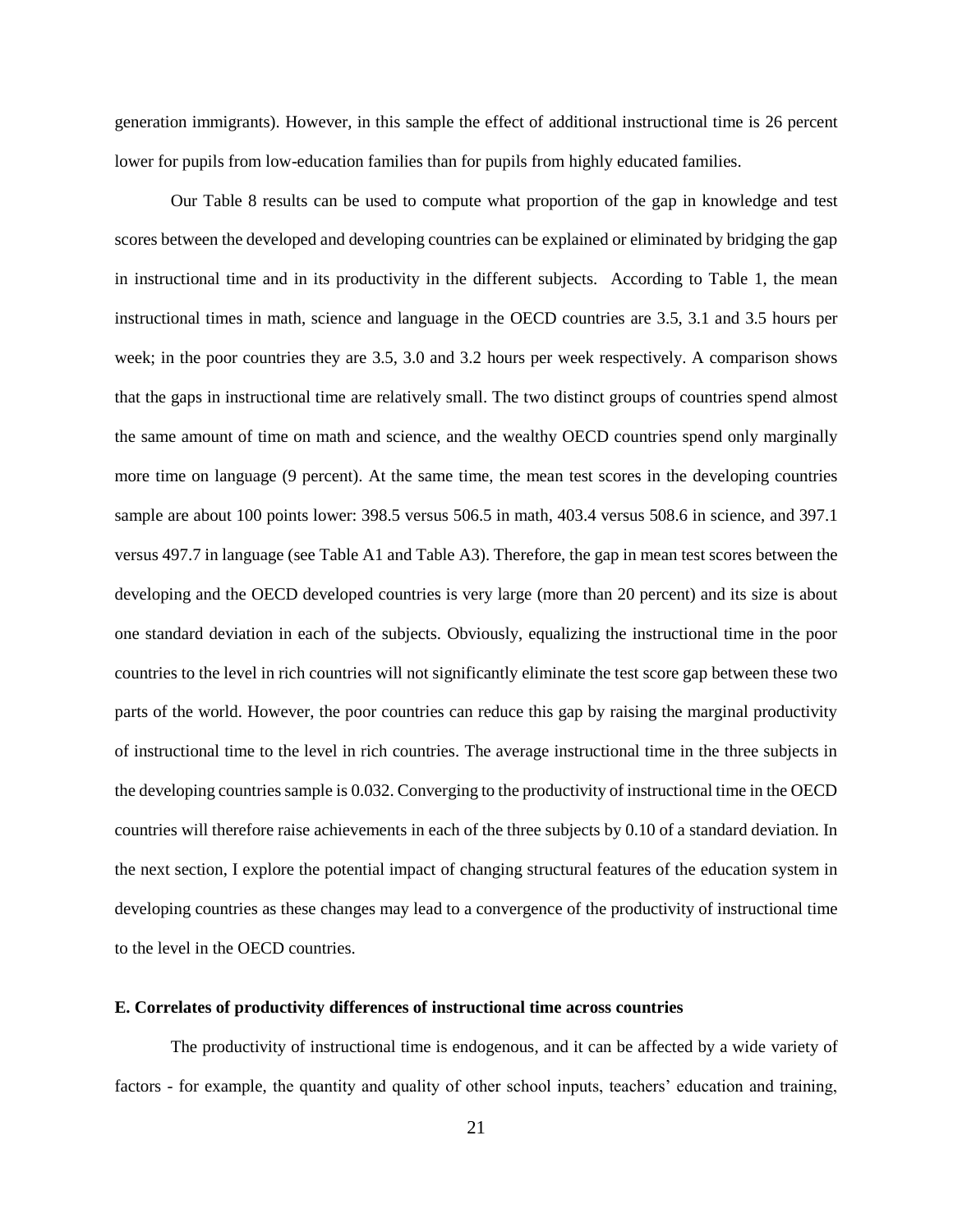class size, computers, science labs, and other similar factors. All of these inputs might interact with learning hours and shape the productivity of instructional time in school. Similarly, various structural features of the education system may affect teachers' and school principals' effort and efficiency, which should influence the productivity of instructional time. These structural features include accountability measures that publish school league tables based on national tests, or policies that use pupils' performance measures to determine school staff compensation. Another relevant structural characteristic of the education system is the degree of autonomy that schools have in hiring and dismissing teachers. We can presume that more flexibility in staffing decision might lead to a better match between teachers and schools and create an environment that induces more effort and responsibility among school staff.

Many aspects and characteristics of this dimension of the educational landscape were surveyed as part of the 2006 PISA, through a survey of school head masters and the gathering of data on various indicators in a comparable manner for all the participating countries. For instance, PISA includes three binary indicators of school accountability measures: whether achievements data are posted publicly; whether achievements data are used in evaluation of school principal performance; and whether achievements data are used in evaluation of teachers' performance. Another index ranks the school's quality of educational resources that is based on teachers' qualifications, class size, and the quality of other school inputs. Two additional indices measure the degree of school autonomy. The first measures the school's autonomy in resource allocation: hiring and firing teachers, determining teachers' starting salaries and potential raises, and determining and allocating the budget. The second index measures the school's responsibility for curriculum and assessment including school independence in deciding the courses offered and their content, the textbooks used, and the method of assessing pupil performance.

Table 9 presents the estimated coefficients from these regressions. I focus on the OECD sample since it is the largest in terms of number of countries and schools in the sample and due to the relatively large variation in structure and characteristics of schools. The first column presents the means for the school measures. The table indicates that accountability is not widespread among OECD countries as only 33.5 percent of the schools post their mean achievement publicly, and even fewer schools use them to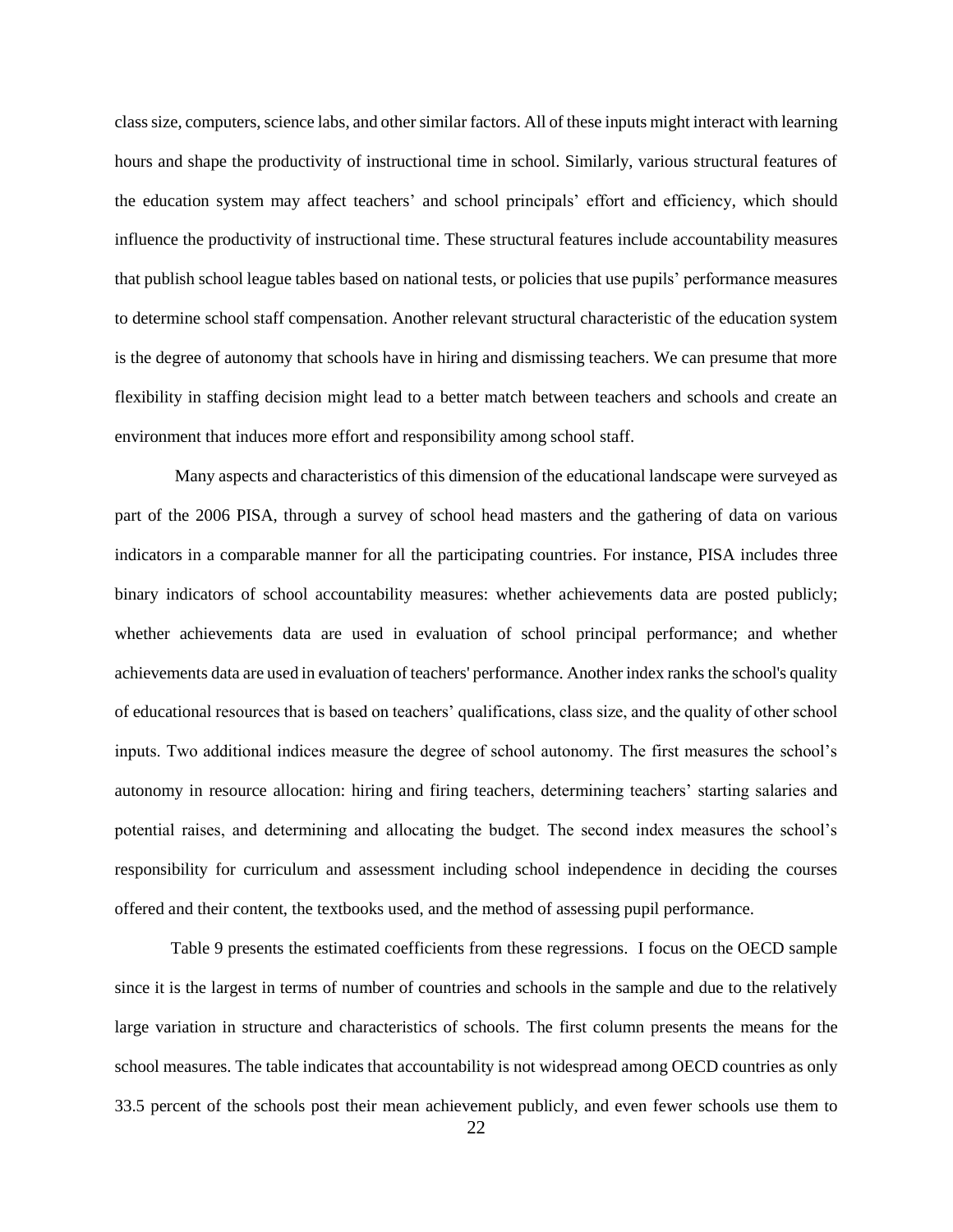evaluate school principals (22 percent) or teachers (29 percent). The relative size for the means of the other indices is harder to interpret.

In columns 2 and 3 of Table 9, I present the estimates of the main effect of instructional hours and the estimates of the interaction of instructional hours and each of the school-level indices. It should be noted that because these indices are the same in each school for all subjects, their main effect cannot be included as covariates in a regression that includes a school fixed effect. However, the interactions of these indices with instructional time can be included in the within-pupil regression of achievement. Note that while the pupil fixed effect absorbs the school fixed effect it also controls for any school- level factor that is correlated with or determines these indices. In other words, even if the distribution of these indices across schools is not random, the school fixed effect will control for such heterogeneity. Therefore, the identifying assumption for the effect of the interaction between the indices and the hours of instruction is that the heterogeneity in these indices across schools is not subject specific. In other words, the interaction of hours of instruction with, for example, accountability, can be interpreted as causal only if it is picking up observed and unobserved variation of a school characteristics that do not vary by subject.

I include the interactions one at a time, so each pair of estimates comes from a different regression. The estimated main effect of instruction hours is always positive and significant, and it does not vary much across the different regressions and from the estimate presented in Table 3. Several of the estimated effects for the interaction terms are significantly different from zero. For example, the effects of publishing achievement data and school responsibly for budget allocation are positive and significant. Furthermore, these results remain significantly different from zero and their point estimate does not change much when all the interactions simultaneously in the regression. These results, shown in column 4 of Table 9, suggest the multi-collinearity among the various indices does not prevent the estimation of the unique effect of each index.

Overall, the results suggest that the productivity of instructional time is higher in schools that implement school accountability measures, and in schools that have a degree of independence in allocating their resources. The index of quality of educational resources has a positive coefficient but it is not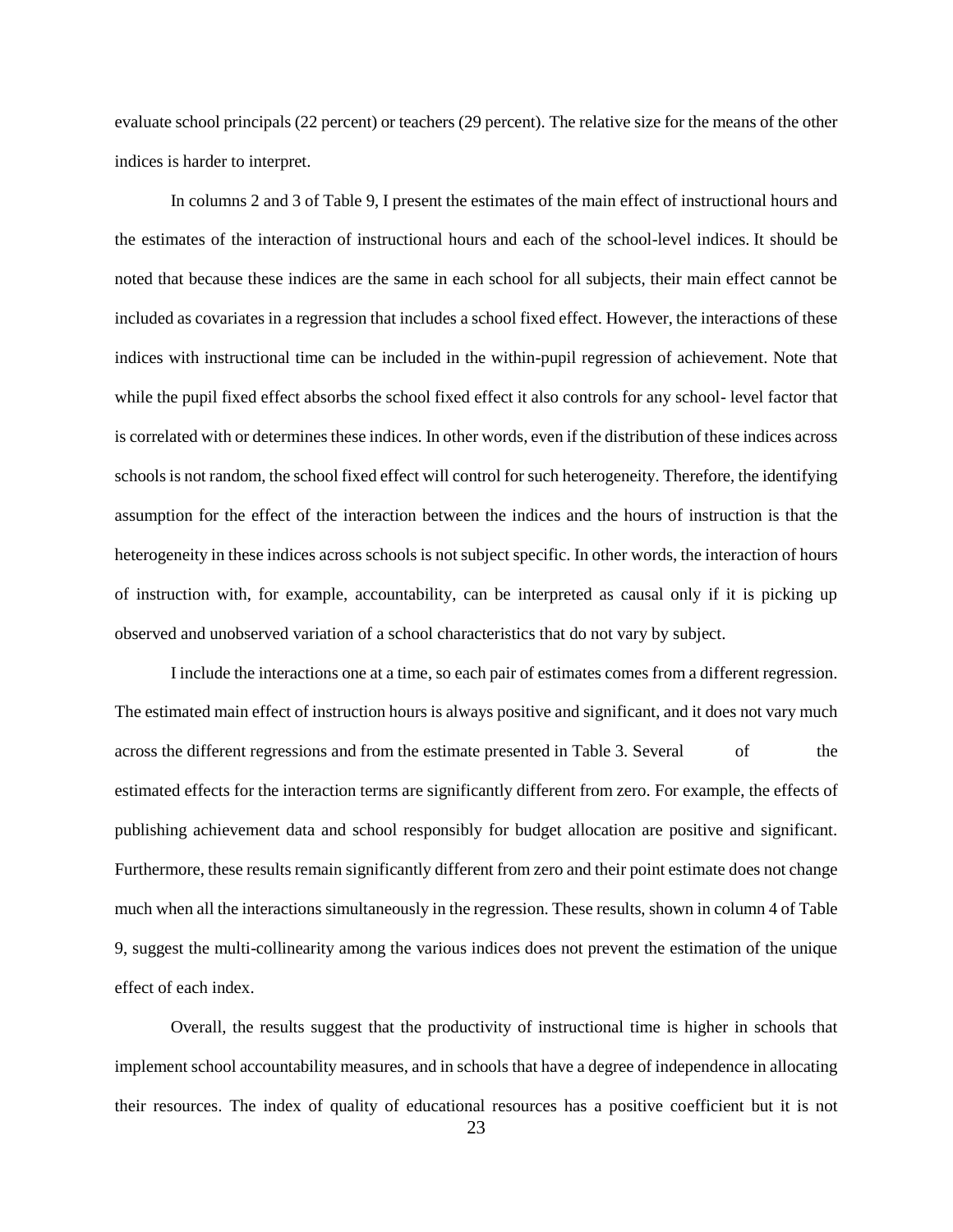precisely measured. In contrast, school flexibility in determining its curriculum and pupils' assessment measures do not have a significant effect on the productivity of instruction hours. Note that this index has no significant effect even when regressed as the sole interaction with hours of instruction. However, I should emphasize that the main effect on pupils' achievement of school pedagogical autonomy may still be positive even though it does not vary with hours of instruction across the three subjects measured in PISA.

The main effect of instructional time in the regression when all indices are included simultaneously is 0.047. In schools that post the achievements of their students publicly, this estimate is 6.64, more than 40 percent higher. A similar large effect is evident in schools that evaluate school principals according to their students' performance though no such effect is evident in schools that similarly evaluate their teachers. However, the 2006 PISA questionnaire data do not provide enough details to allow an understanding of how exactly such evaluations are done and whether they are used to reward school staff or affect their wages. As a result, we should be cautious in interpreting these results.

Another interesting feature of the school structure in PISA 2006 is governance, in particular the role of the school governing board. Four questions assess the role of the governing board in influencing staffing, the budget, and instructional content and assessment. Adding to the regression interactions terms between these four indicators and instructional hours did not change the point estimates of the already included interaction terms. Furthermore, the pattern of the estimates of these new interaction terms is interesting since the results are consistent with the evidence of the other interaction terms. First, the results indicate that having a board that influences staffing and the budget leads to a higher productivity of instructional time. Second, having a board that influences instructional content and assessment has no measurable effect on the productivity of instruction in school. This evidence (presented in column 5 of Table 9) strengthens the overall findings that school autonomy in budgetary issues is conducive to enhancing pupils' learning and achievement. At the same time, there is no evidence that school pedagogic autonomy will lead to higher productivity.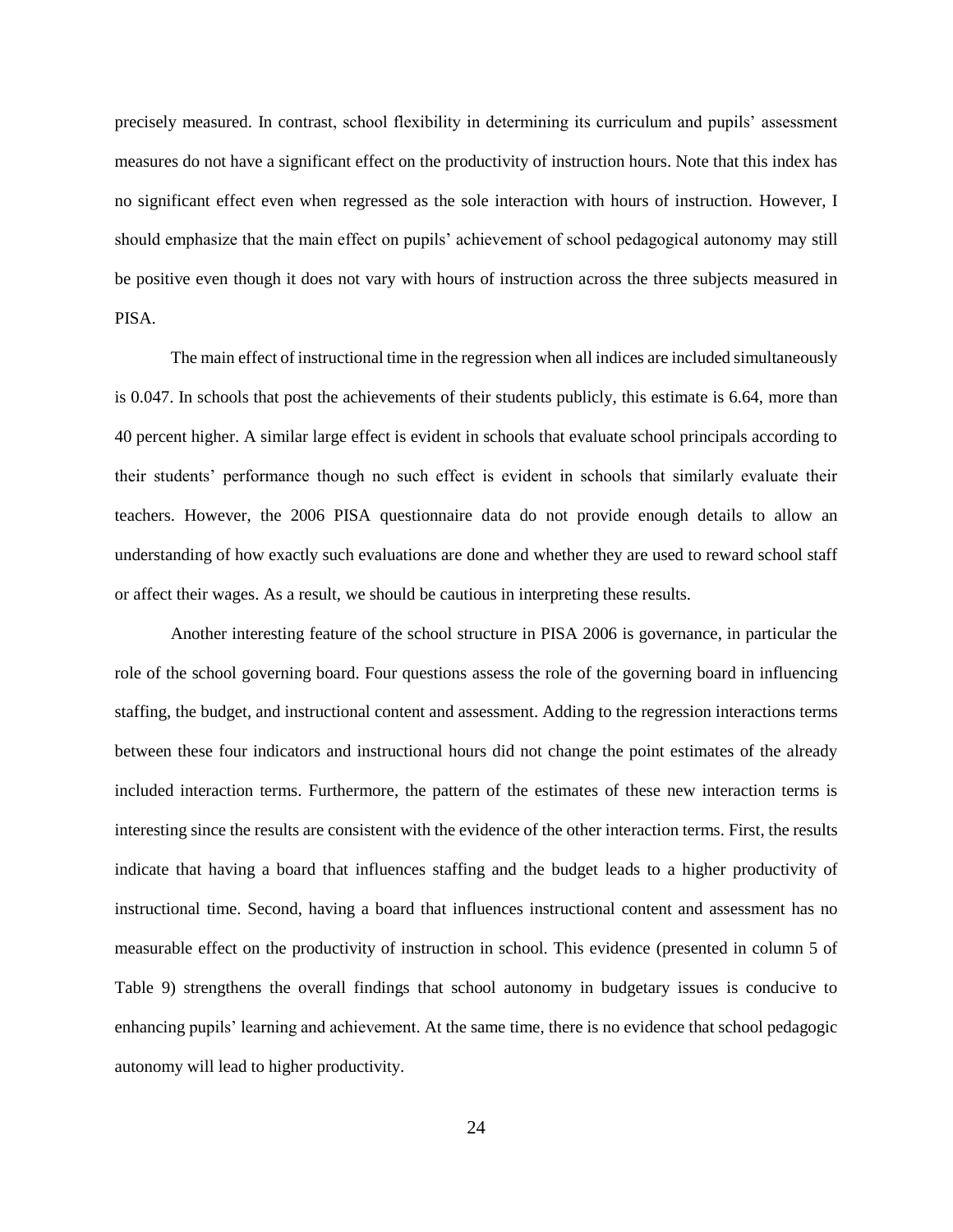#### **V. Conclusions**

In this paper, I empirically measure the effects of instructional time on students' academic achievement. The evidence from a sample of 15-year-old students from over 50 countries consistently shows that additional instructional time has a positive and significant effect on test scores. The OLS results are highly biased upward, but the within-student estimates are very similar across groups of developed and middle-income countries. Overall, the effects of instructional time are relatively large relative to other school-level interventions for which we have reliable evidence. However, we should note that the identification strategy based on within pupil variation has some limitations which may qualify the strength of the causal statements that one can make relative to evidence from randomized experiments or a quasiexperimental settings such as a regression discontinuity model.

From a policy perspective, any evaluation of the merits of adding instructional time should take into account its cost relative to other potentially beneficial inputs or interventions. Policymakers would be advised to consider that adding instructional time in a given subject may be associated with beneficial spill-over effects by leading to more demanding and advanced coursework. For example, if high school students from a different country or school spend twice as much class time on math than students from a different country or school, they are much more likely to cover algebra rather than just geometry. Such an increase in the level of challenge in coursework may have increased performance in PISA along with the effect realized solely through more time devoted to subjects. The PISA data do now allow me to disentangle these two channels of effect of change in instruction time.<sup>15</sup>

As well, our results also show that the estimated effect of additional instructional time is strikingly lower for the sample of developing countries and the gains in developing countries were only half the size of those in developed countries. The results are all the more worrying since the developing countries included in the PISA sample (such as Chile, Argentina and Thailand) are much more developed than the "typical" developing country. Possible explanations for the low productivity of instruction time in the PISA

<sup>&</sup>lt;sup>15</sup> See Goodman (2009) for a discussion of the literature on the effects of coursework on achievement and earnings.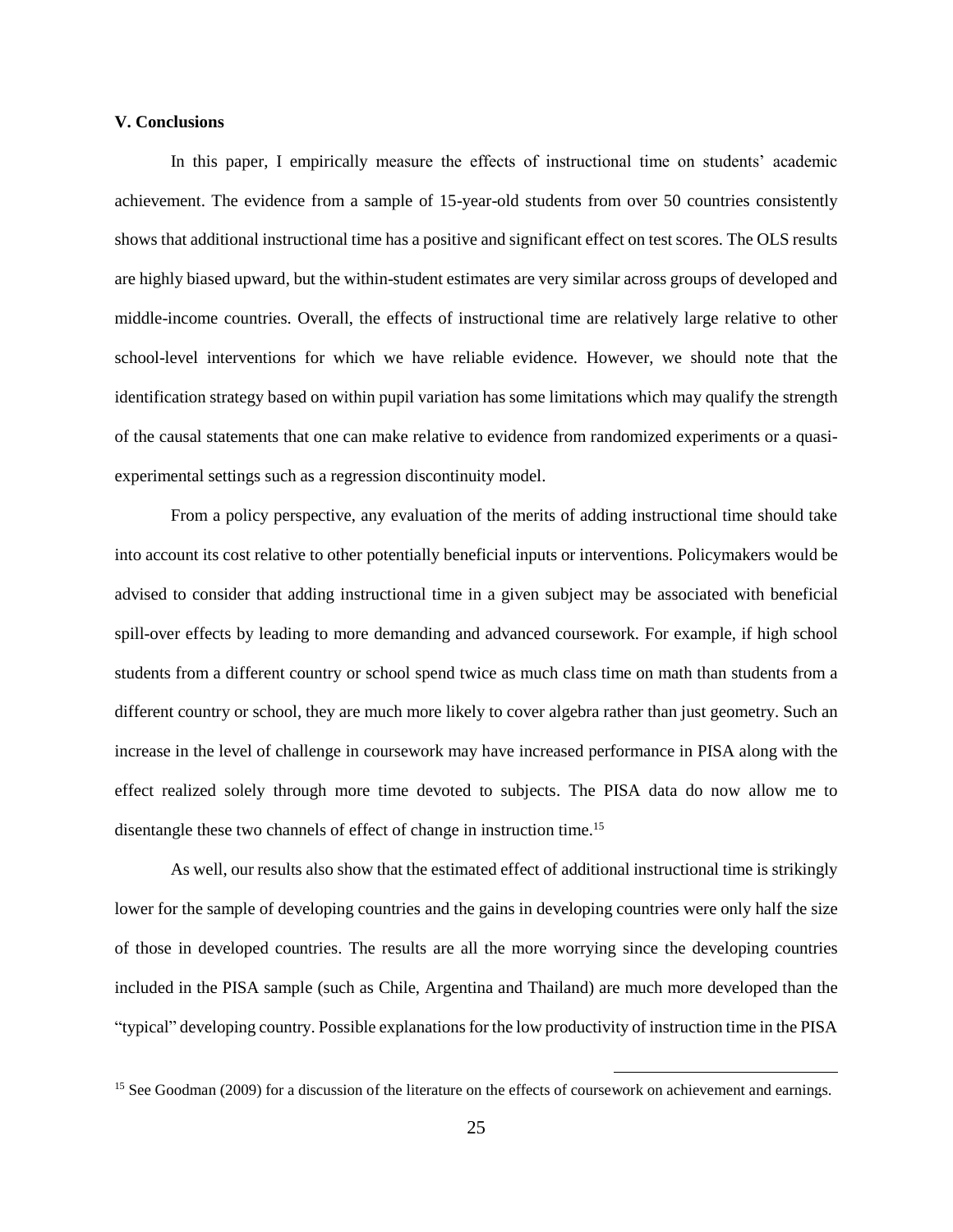developing countries sample can be drawn from the findings reported in the previous section as school accountability measures, large degree of schools' independence in allocating resources and in hiring/firing teachers and strong influence of school governing boards are much less prevalent among schools from these countries in comparison to the PISA developed countries sample. Given the recent evidence from India, Kenya and other very poor developing countries about the high rate of absenteeism of teachers, we can expect that the productivity of instructional time in the poorest developing counties in Africa and in South East Asia is even lower than in our PISA sample. The significant association between instructional time productivity and the structure and working environments of educational systems in OECD countries points toward a path for improvements in all nations. For developing countries in particular, one avenue for enhanced educational and economic progress clearly lies in closing this gap in productivity of instructional time.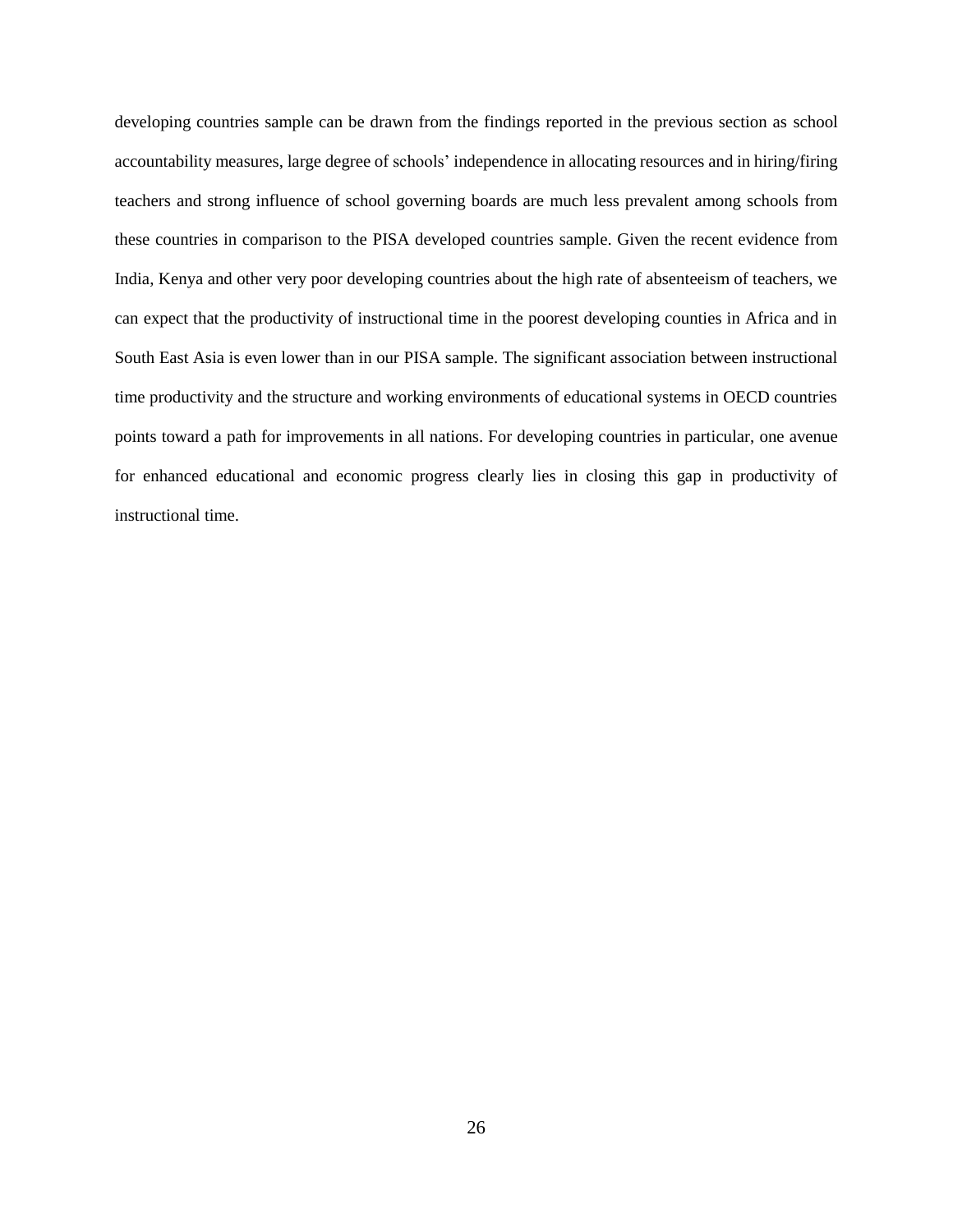#### **References**

- Allensworth Elaine and Takako Nomi, 2009, "Double-Dose Algebra as an Alternative Strategy to Remediation: Effects on Students' Academic Outcomes", *Journal of Research on Educational Effectiveness*, March, pages 111-148.
- Barrow, L., Markman, L. and C. E. Rouse. (2009). "Technology's Edge: The Educational Benefits of Computer-Aided Instruction." *American Economic Journal: Economic Policy*, Vol. 1, No. 1, February, pp. 52–74.
- Betts, J. R. and E. Johnson. (1998). "A Test of Diminishing Returns to School Spending." Unpublished Manuscript, University of California San Diego.
- Card, D. and A. Krueger. (1992). "Does School Quality Matter? Returns to Education and the Characteristics of Public Schools in the United States." *Journal of Political Economy*, pp. 1-40.
- Dee Thomas, ["A teacher like me: Does race, ethnicity or gender matter?"](http://cepa.stanford.edu/content/teacher-me-does-race-ethnicity-or-gender-matter) *American Economic Review,* 95(2), pp. 158-165. 2005.
- Dobbie, Will and Roland G. Fryer, Jr. (2011) "Getting Beneath the Veil of Effective Schools: Evidence from New York City", Harvard University.
- Eide, E. and M. H. Showalter. (1998). "The Effect of School Quality on Student Performance: A Quantile Regression Approach," *Economics Letters*, vol. 58, pp. 345-50.
- Fryer, Roland G., Jr. (2012). ["Injecting Successful Charter School Strategies into Traditional Public](http://www.economics.harvard.edu/faculty/fryer/files/charter_school_strategies.pdf)  [Schools: Early Results from an Experiment in Houston,](http://www.economics.harvard.edu/faculty/fryer/files/charter_school_strategies.pdf) January 201[2](file://faculty/fryer/files/Houston.do) [Code to Replicate Results.](file://faculty/fryer/files/Houston.do)" Harvard University.
- Goodman, Joshua. (2009). "The Labor of Division: Returns to Compulsory Math Coursework", Unpublished Manuscript, Harvard Kennedy School.
- Grogger, J. (1996). "Does School Quality Explain the Recent Black/White Wage Trend?" *Journal of Labor Economics*, vol. 14, pp. 231-53.
- Hansen, Ben. (2008) ["School Year Length and Student Performance: Quasi-Experimental Evidence"](http://benjaminhansen.yolasite.com/resources/School%20Year%20Length%20and%20Student%20Performance%20Quasi-Experimental%20Evidence.pdf), Unpublished Manuscript, University of California Santa Barbara.
- Jacob, B. and L. Lefgren. (2004). "Remedial education and student achievement: A regressiondiscontinuity analysis", *Review of Economics and Statistics*, vol. 86, pp. 226-44.
- Kane. J., Rockoff J. E. and D. O. Staiger. (2007). "What Does Certification Tell Us About Teacher Effectiveness? Evidence from New York City." NBER Working Paper 12155.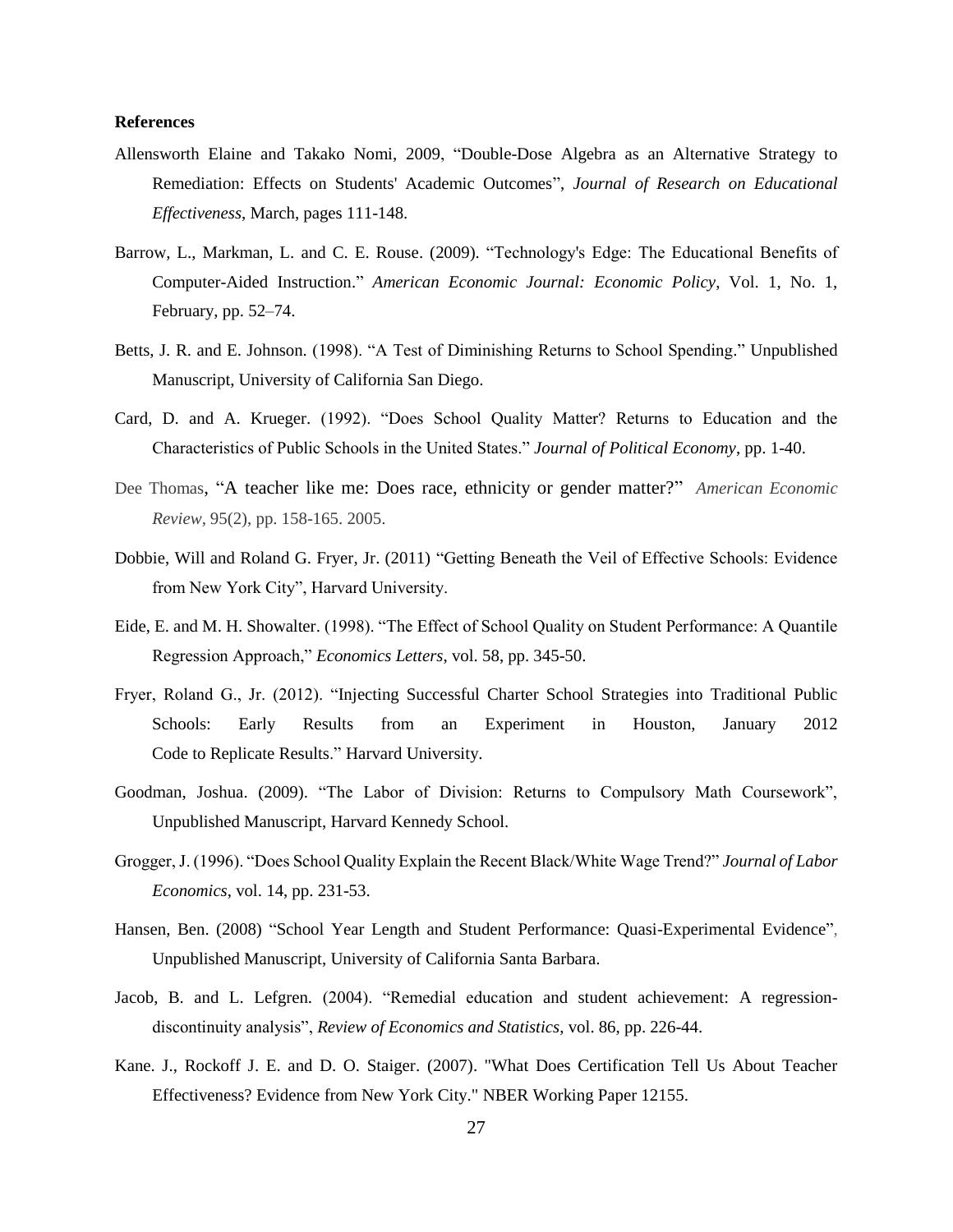- Krueger, Alan (1999) "Experimental Estimates of Education Production Functions", *Quarterly Journal of Economics* 114: 497-532.
- Lavy, Victor. (2012) "Expanding School Resources and Increasing Time on Task: Effects of a Policy Experiment in Israel on Student Academic Achievement and Behavior", NBER Working Paper Number w18369.
- Lee, J. W. and R. Barro. (2001). "School Quality in a Cross-Section of Countries.", *Economica*, vol. 68: 465-88.
- Marcotte, Dave E. and Steven Hemelt. (2008). "Unscheduled Closings and Student Performance," *Education Finance and Policy*, vol. 3, pp. 316-38.
- Pischke, Jörn-Steffen. (2007). "The Impact of Length of the School Year on Student Performance and Earnings: Evidence from the German Short School Years," *Economic Journal*, vol. 117: 1216-42.
- Rivkin. S. G, Hanushek, E. A. and J. F. Kain. (2005). "Teachers, Schools, and Academic Achievement", *Econometrica*, vol. 73, pp. 417-59.
- Rivkin. S. G, and Jeffrey C. Schiman, 2013, "Instruction Time, Classroom Quality, and Academic Achievement", NBER Working Paper 19464.
- Rockoff. J. E. (2004). "The Impact of Individual Teachers on Student Achievement: Evidence from Panel Data." *American Economic Review*, vol. 94, pp. 247-52.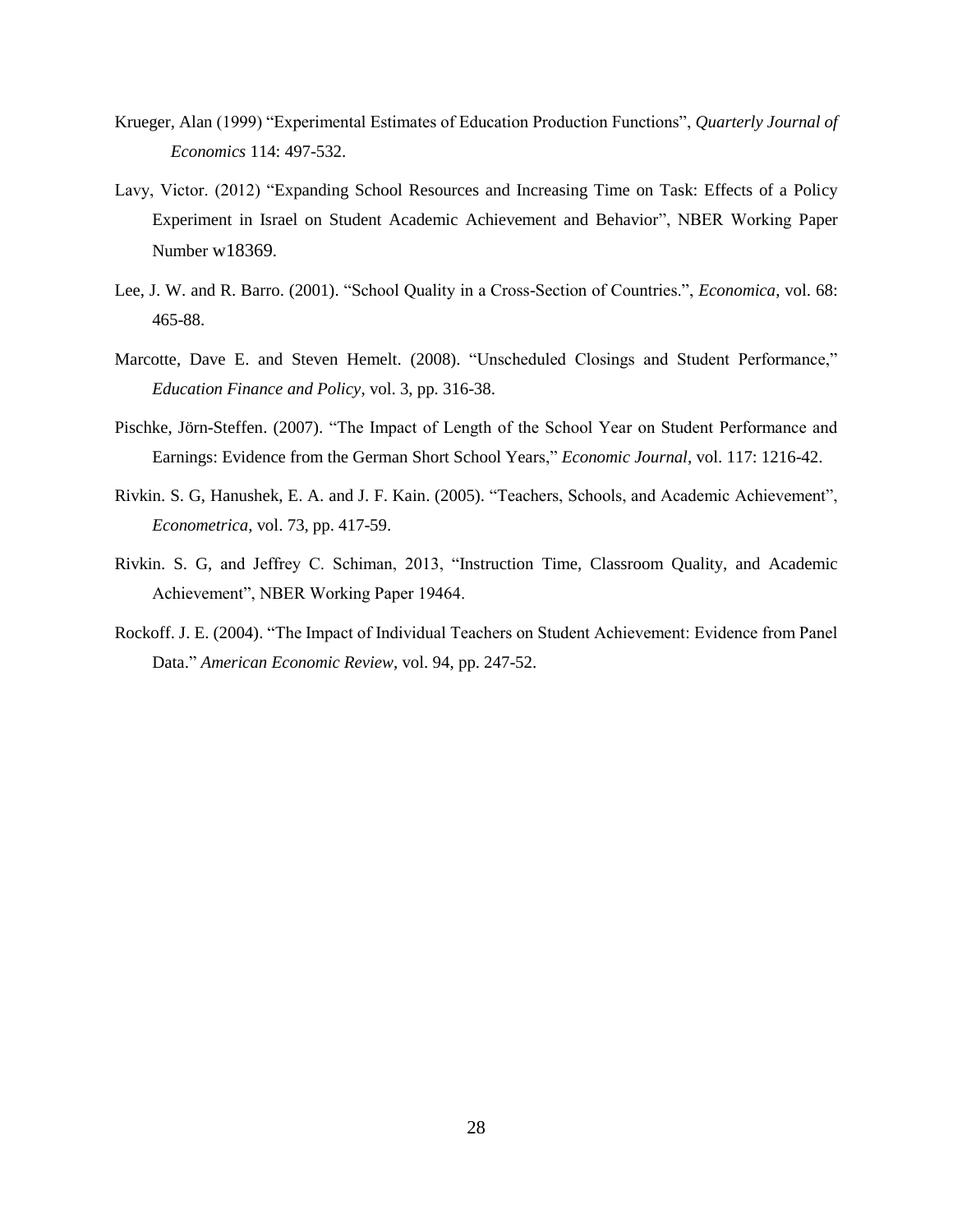|                                        |            |          | Proportion of pupils by weekly instruction time |           |           |               |  |  |  |
|----------------------------------------|------------|----------|-------------------------------------------------|-----------|-----------|---------------|--|--|--|
| Subject                                | Mean Value | Std. Dev | $<$ 2 Hours                                     | 2-3 Hours | 4-5 Hours | $6$ Hours $+$ |  |  |  |
|                                        |            |          | Panel A: 22 OECD Countries                      |           |           |               |  |  |  |
| All Subjects                           | 3.38       | (1.48)   | 13.16                                           | 40.43     | 36.45     | 9.97          |  |  |  |
| Math                                   | 3.53       | (1.38)   | 8.72                                            | 39.54     | 43.14     | 8.60          |  |  |  |
| Science                                | 3.06       | (1.57)   | 21.14                                           | 42.72     | 25.53     | 10.61         |  |  |  |
| Reading                                | 3.54       | (1.44)   | 9.61                                            | 39.02     |           | 10.71         |  |  |  |
| Panel B: 14 Eastern European Countries |            |          |                                                 |           |           |               |  |  |  |
| All Subjects                           | 3.05       | (1.56)   | 22.51                                           | 39.59     | 29.29     | 8.61          |  |  |  |
| Math                                   | 3.30       | (1.48)   | 15.36                                           | 38.97     | 37.59     | 8.08          |  |  |  |
| Science                                | 2.77       | (1.68)   | 33.38                                           | 37.21     | 17.53     | 11.88         |  |  |  |
| Reading                                | 3.08       | (1.45)   | 18.79                                           | 42.59     | 32.75     | 5.86          |  |  |  |
|                                        |            |          | Panel C: 13 Developing Countries                |           |           |               |  |  |  |
| All Subjects                           | 3.23       | (1.71)   | 22.86                                           | 34.72     | 27.51     | 14.90         |  |  |  |
| Math                                   | 3.48       | (1.69)   | 18.72                                           | 30.73     | 34.06     | 16.50         |  |  |  |
| Science                                | 2.97       | (1.74)   | 29.03                                           | 37.17     | 18.53     | 15.27         |  |  |  |
| Reading                                | 3.24       | (1.65)   | 20.85                                           | 36.27     |           | 12.95         |  |  |  |

Table 1 - Means and Standard Deviations of Instructional Time in OECD, Eastern European, and Developing Countries

Notes: The first column shows the mean of instruction time per week and the second column presents the respective standard deviations. The thrid to sixth columns presents the proportion of pupils by the amount of weekly hours of instruction time. The sample in panel A includes 22 OECD developed countries: Australia, Austria, Belgium, Canada, Germany, Denmark, Spain, Finland, France, Greece, Ireland, Iceland, Italy, Japan, Luxembourg, Netherlands, Norway, New Zealand, Portugal, Sweden, Switzerland, United Kingdom. Panel B includes 14 countries of Eastern Europe: Bulgaria, Croatia, Czech Republic, Estonia, Hungary, Latvia, Lithuania, Montenegro, Poland, Romania, Russian Federation, Serbia, Slovak Republic, Slovenia. Panel C includes 13 developing countries: Argentina, Azerbaijan, Brazil, Chile, Colombia, Indonesia, Jordan, Kyrgyzstan, Mexico, Thailand, Tunisia, Turkey, Uruguay. Standard errors are reported in parentheses.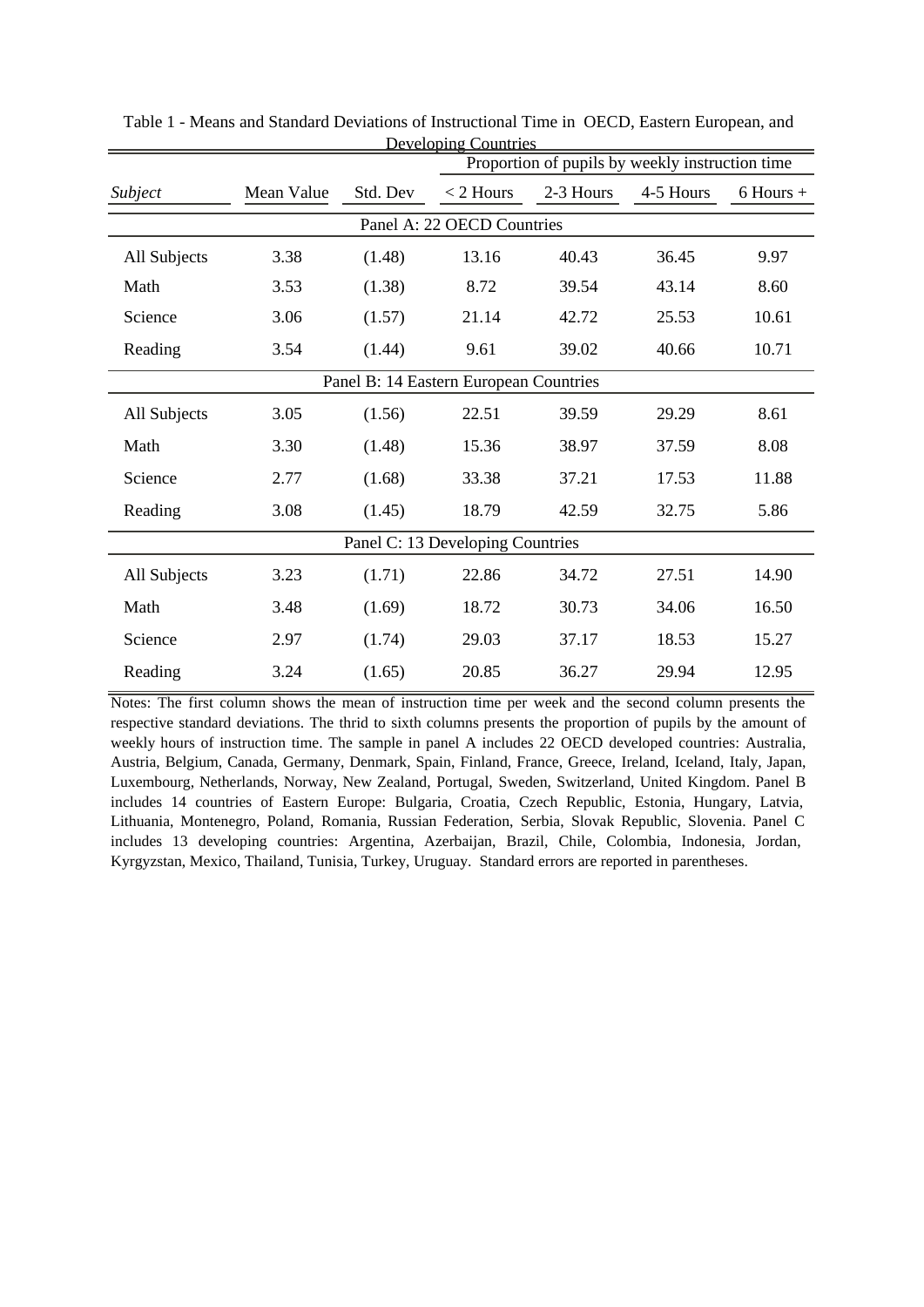|                               |         | Mathematics  |              |         | Science      |              |         | Reading      |              |  |
|-------------------------------|---------|--------------|--------------|---------|--------------|--------------|---------|--------------|--------------|--|
|                               | (1)     | (2)          | (3)          | (4)     | (5)          | (6)          | (7)     | (8)          | (9)          |  |
| I. Continuous Hours:          |         |              |              |         |              |              |         |              |              |  |
| Hours                         | 0.217   | 0.280        | 0.244        | 0.262   | 0.384        | 0.339        | 0.046   | 0.154        | 0.125        |  |
|                               | (0.010) | (0.012)      | (0.011)      | (0.008) | (0.009)      | (0.008)      | (0.010) | (0.013)      | (0.012)      |  |
| <b>II.</b> Categorical Hours: |         |              |              |         |              |              |         |              |              |  |
| 2-3 Hours                     | 0.409   | 0.480        | 0.430        | 0.447   | 0.537        | 0.485        | 0.493   | 0.507        | 0.422        |  |
|                               | (0.082) | (0.073)      | (0.067)      | (0.026) | (0.028)      | (0.025)      | (0.104) | (0.085)      | (0.077)      |  |
| $4$ Hours $+$                 | 0.637   | 0.701        | 0.619        | 0.771   | 0.905        | 0.804        | 0.557   | 0.649        | 0.534        |  |
|                               | (0.082) | (0.074)      | (0.068)      | (0.030) | (0.032)      | (0.030)      | (0.104) | (0.087)      | (0.078)      |  |
| Country dummies               |         | $\checkmark$ | $\checkmark$ |         | $\checkmark$ | $\checkmark$ |         | $\checkmark$ | $\checkmark$ |  |
| Individual characteristics    |         |              | $\checkmark$ |         |              | $\checkmark$ |         |              | $\checkmark$ |  |

Table 2 - OLS Regressions of Standardized Test Scores on Instructional Time, OECD Sample

Notes: The table shows OLS regression estimates of student test z-scores on hours of school instruction in <sup>a</sup> particular subject. Scores are standardized using <sup>a</sup> mean of 500 and <sup>a</sup> standard deviation of 100. In the first regression hours of instruction is <sup>a</sup> continuous variable. In the second regression hours enters the regression as binary variables for <sup>a</sup> particular number of hours learned per subject per week. The base (omitted) category is 1 hour. Controls on individual characteristics include binary variables for gender, fathers' and mothers' education and immigrant status. The sample includes 22 OECD developed countries (see notes to Table 1). Standard errors in parentheses are clustered at the school level. Each regression contains 137 083 observations.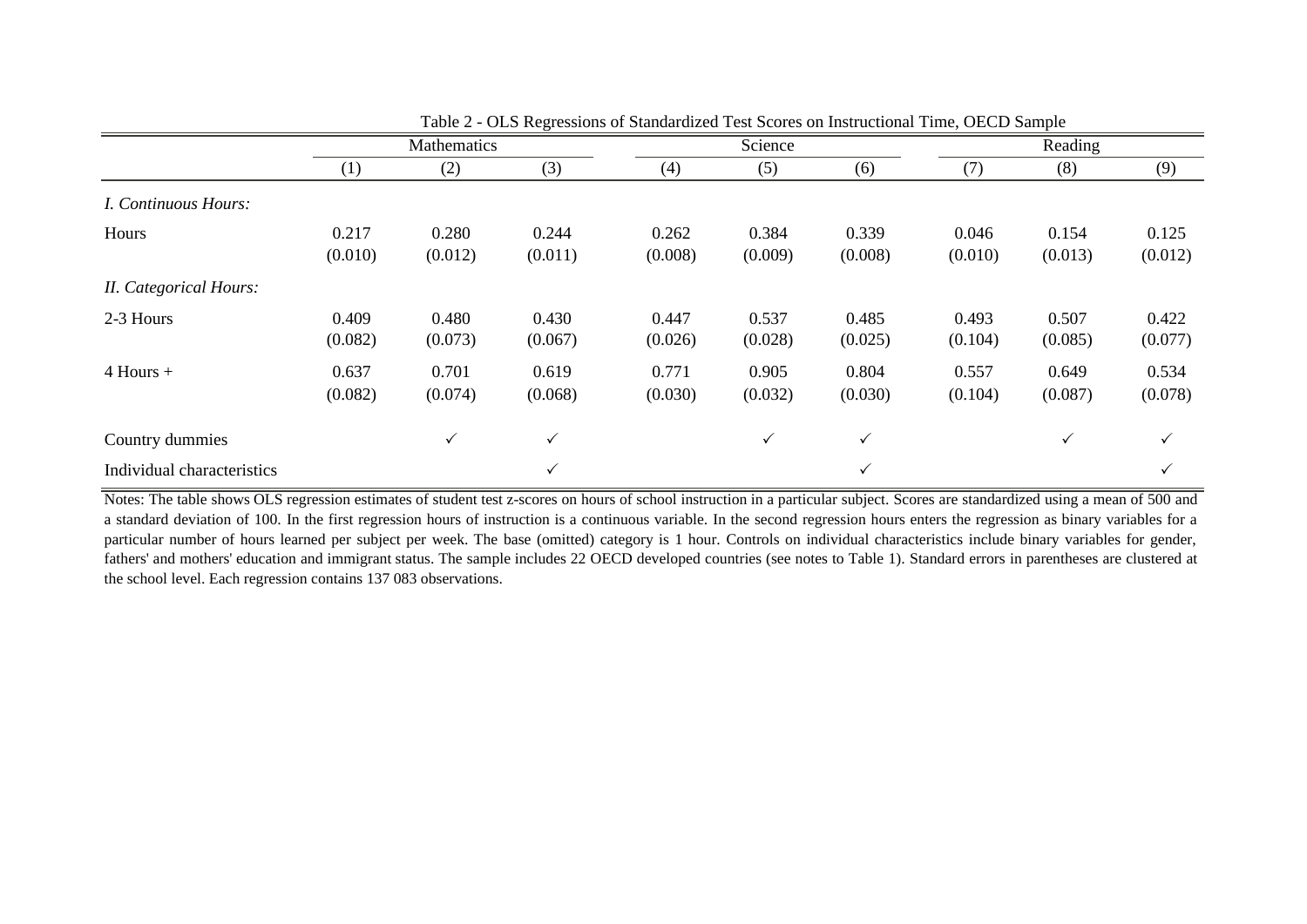|                               |            | Whole Sample | Sample Divided by School Admission Policy |            |                 |                     |  |
|-------------------------------|------------|--------------|-------------------------------------------|------------|-----------------|---------------------|--|
|                               |            |              | Academic Record is                        |            | Academic Record |                     |  |
|                               |            |              |                                           | Irrelevant |                 | Taken in to Account |  |
|                               |            | Student      |                                           | Student    |                 | Student             |  |
|                               | <b>OLS</b> | <b>FE</b>    | <b>OLS</b>                                | <b>FE</b>  | <b>OLS</b>      | <b>FE</b>           |  |
|                               | (1)        | (2)          | (3)                                       | (4)        | (5)             | (6)                 |  |
| I. Continuous Hours:          |            |              |                                           |            |                 |                     |  |
| Hours of Instructional Time   | 0.196      | 0.058        | 0.170                                     | 0.060      | 0.211           | 0.062               |  |
|                               | (0.007)    | (0.004)      | (0.009)                                   | (0.005)    | (0.017)         | (0.009)             |  |
| <b>II.</b> Categorical Hours: |            |              |                                           |            |                 |                     |  |
| 2-3 Hours                     | 0.469      | 0.063        | 0.432                                     | 0.075      | 0.558           | 0.065               |  |
|                               | (0.027)    | (0.011)      | (0.038)                                   | (0.016)    | (0.057)         | (0.024)             |  |
| $4$ Hours $+$                 | 0.679      | 0.124        | 0.627                                     | 0.141      | 0.737           | 0.131               |  |
|                               | (0.029)    | (0.013)      | (0.040)                                   | (0.018)    | (0.060)         | (0.028)             |  |
| Number of Observations        |            | 460,734      |                                           | 266,769    | 86,370          |                     |  |
|                               |            |              | B. Mathematics + Science                  |            |                 |                     |  |
| I. Continuous Hours:          |            |              |                                           |            |                 |                     |  |
| Hours of Instructional Time   | 0.255      | 0.071        | 0.218                                     | 0.086      | 0.276           | 0.076               |  |
|                               | (0.007)    | (0.006)      | (0.009)                                   | (0.008)    | (0.018)         | (0.013)             |  |
| <b>II.</b> Categorical Hours: |            |              |                                           |            |                 |                     |  |
| 2-3 Hours                     | 0.457      | 0.094        | 0.401                                     | 0.108      | 0.552           | 0.122               |  |
|                               | (0.026)    | (0.015)      | (0.035)                                   | (0.026)    | (0.051)         | (0.034)             |  |
| $4$ Hours $+$                 | 0.739      | 0.170        | 0.657                                     | 0.207      | 0.805           | 0.187               |  |
|                               | (0.028)    | (0.018)      | (0.037)                                   | (0.028)    | (0.056)         | (0.041)             |  |
| Number of Observations        | 307,156    |              |                                           | 177,846    | 57,580          |                     |  |

Table 3 - Estimated Effect of Instructional Time on Standardized Test Scores, OECD Sample

Notes: The table shows OLS and FE regressions of student z-scores on hours of instruction in a particular subject. Scores are standardized using a mean of 500 and a standard deviation of 100. Fixed effects are at the student level. Each regression also includes subject fixed effects. In the first regression hours of instruction is measured a continuous variable. In the second regression hours enters the regression as binary variables for a particular number of hours learned per subject per week. The base (omitted) category is 1 hour. The sample includes 22 OECD developed countries (see notes to Table 1). Standard errors in parentheses are clustered at the school level.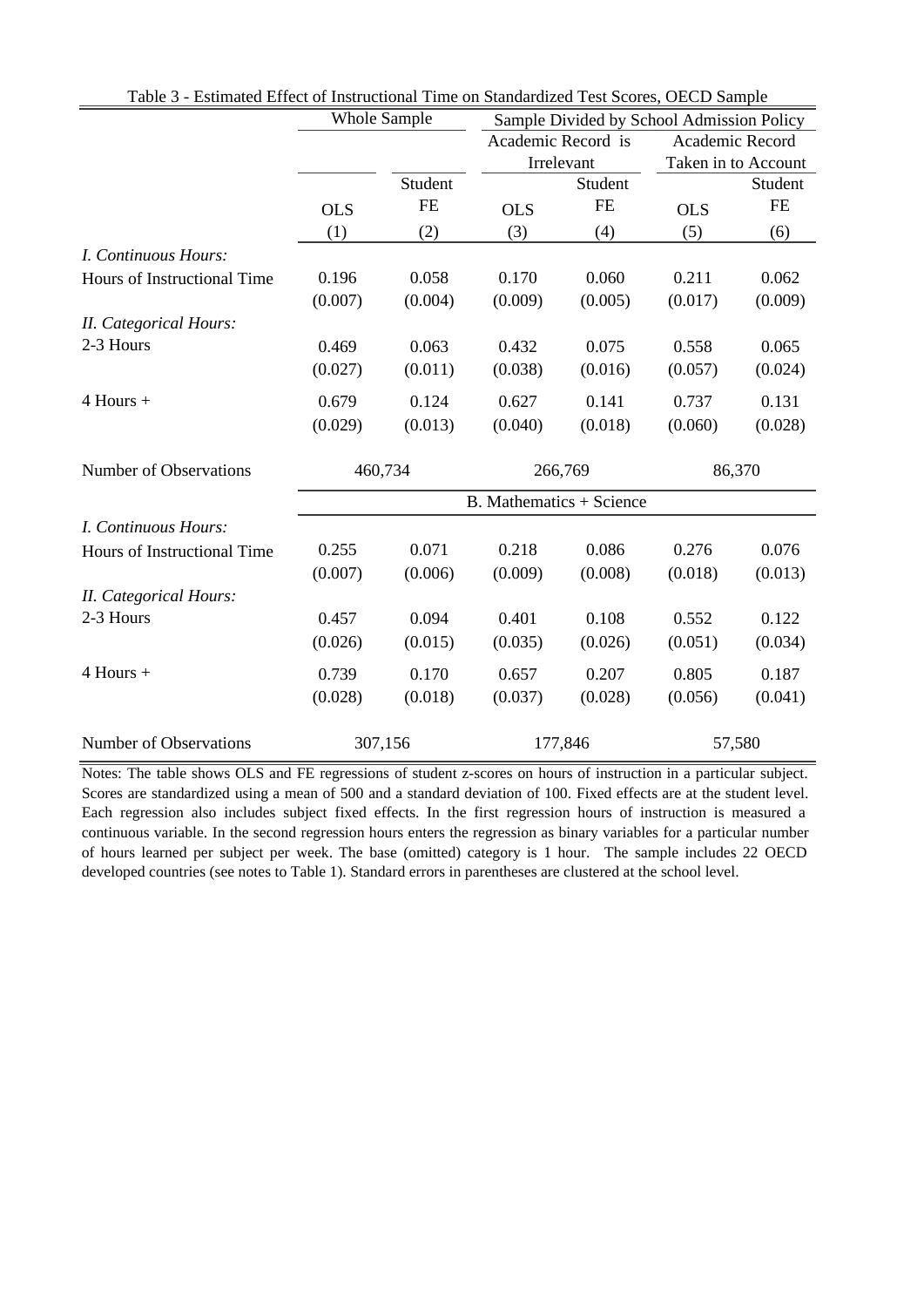| by Tracking Status          |                  |                          |                  |                       |                  |                  |  |  |  |
|-----------------------------|------------------|--------------------------|------------------|-----------------------|------------------|------------------|--|--|--|
|                             |                  | <b>Tracking By Class</b> |                  | <b>Track In Class</b> | No Tracking      |                  |  |  |  |
|                             | Student          |                          |                  | Student               |                  | Student          |  |  |  |
|                             | <b>OLS</b>       | FE                       | <b>OLS</b>       | FE                    | <b>OLS</b>       | FE               |  |  |  |
|                             | $\left(1\right)$ | (2)                      | (3)              | (4)                   | (5)              | (6)              |  |  |  |
| Hours of Instructional Time | 0.199<br>(0.011) | 0.066<br>(0.005)         | 0.190<br>(0.010) | 0.062<br>(0.006)      | 0.200<br>(0.014) | 0.052<br>(0.007) |  |  |  |
| Number of Observations      | 212,169          |                          |                  | 201,138               | 160,188          |                  |  |  |  |

Table 4 - Estimated Effect of Instructional Time on Standardized Test Scores

Notes: Table 4 replicates Table 3 in samples defined by tracking status - whether the school tracks students by classes, within classes, or not at all. The table shows OLS and FE regressions of student z-scores on hours of instruction in a particular subject. Scores are standardized using a mean of 500 and a standard deviation of 100. Fixed effects are at the student level. Each regression also includes subject fixed effects. Hours of learning is a continuous variable. The sample includes 22 OECD developed countries (see notes to Table 1). Standard errors in parentheses are clustered at the school level.

| Table 5 - Estimated Effects of Instruction Time on Standardized Test Scores, |
|------------------------------------------------------------------------------|
| with Controls Included in the Regressions for Special Science Activities in  |
| School and for Scarcity of Teachers in Each Subject                          |

|                             | <b>Control Added For</b> |                                         |                  |                  |  |  |  |  |  |
|-----------------------------|--------------------------|-----------------------------------------|------------------|------------------|--|--|--|--|--|
|                             |                          | Scarcity of Teachers<br>Special Science |                  |                  |  |  |  |  |  |
|                             |                          | Student                                 |                  | Student          |  |  |  |  |  |
|                             | <b>OLS</b>               | FE                                      | <b>OLS</b>       | FE               |  |  |  |  |  |
|                             | (1)                      | (2)                                     | (3)              | (4)              |  |  |  |  |  |
| Hours of Instructional Time | 0.184<br>(0.007)         | 0.056<br>(0.004)                        | 0.196<br>(0.007) | 0.058<br>(0.004) |  |  |  |  |  |
| Number of Observations      | 460,734                  |                                         | 224,508          |                  |  |  |  |  |  |

Notes: The table shows OLS and FE regressions of student z-scores on hours of instruction in a particular subject. Scores are standardized using a mean of 500 and a standard deviation of 100. Fixed effects are at the student level. Each regression also includes subject fixed effects. Hours of instruction is a continuous variable. The sample includes 22 OECD developed countries (see notes to Table 1). Standard errors in parentheses are clustered at the school level.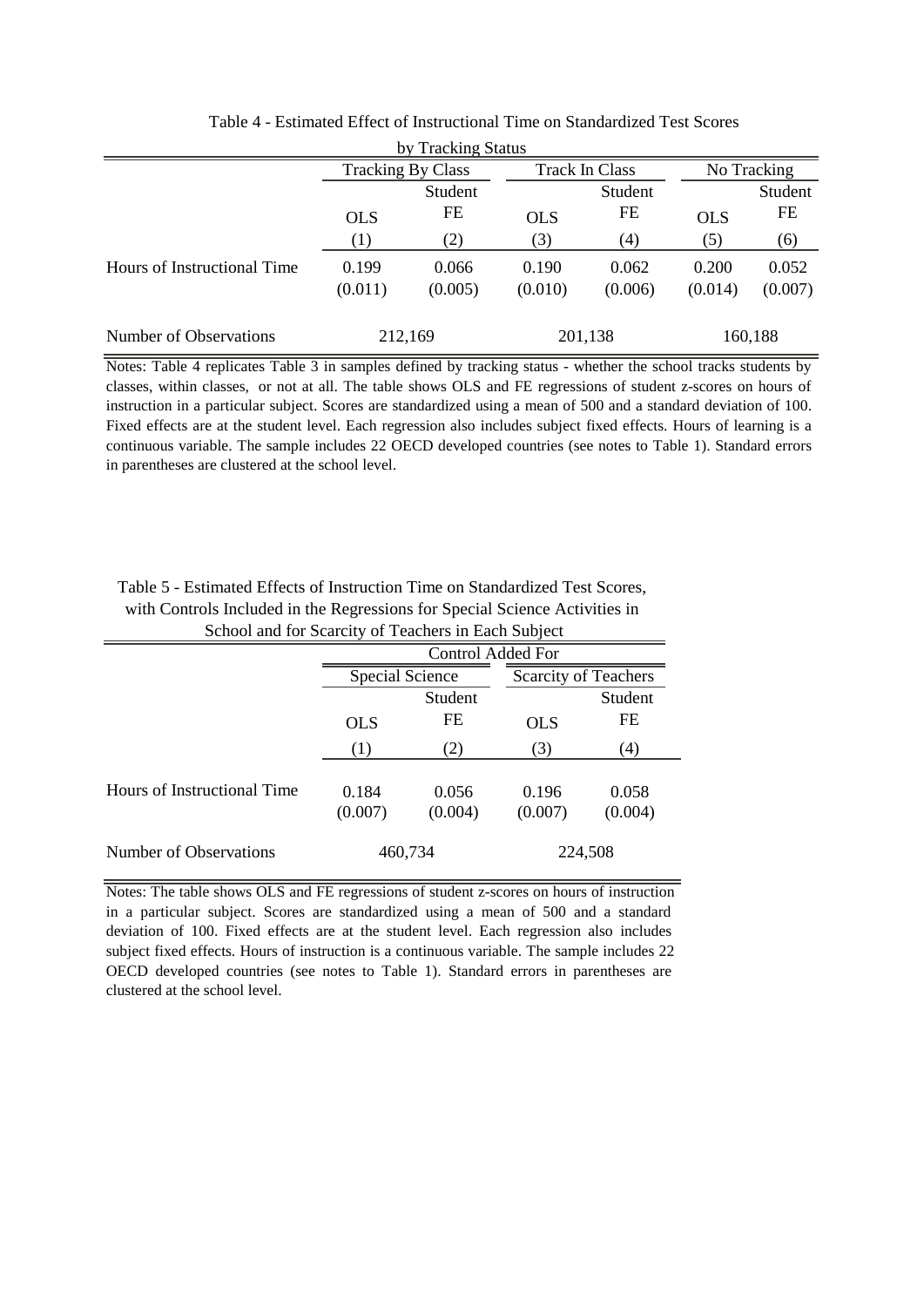|                             |            | <b>Boys</b> | Girls      |         |  |
|-----------------------------|------------|-------------|------------|---------|--|
|                             |            | Student     |            | Student |  |
|                             | <b>OLS</b> | FE          | <b>OLS</b> | FE      |  |
|                             |            | (2)         | (3)        | (4)     |  |
| Hours of Instructional Time | 0.202      | 0.050       | 0.186      | 0.056   |  |
|                             | (0.009)    | (0.004)     | (0.008)    | (0.004) |  |
| Number of Observations      |            | 224,508     |            | 236,226 |  |

#### Table 6 - Estimated Effect of Instructional Time on Standardized Test Scores, by Gender, OECD Sample

Notes: The table shows OLS and FE regressions of student z-scores on hours of instruction in a particular subject. Scores are standardized using a mean of 500 and a standard deviation of 100. Fixed effects are at the student level. Each regression also includes subject fixed effects. Hours of instruction is a continuous variable. The sample includes 22 OECD developed countries (see notes to Table 1). Standard errors in parentheses are clustered at the school level.

Table 7 - Heterogeneity in Estiamted Effect of Instructional Time on Standardized Test Scores, OECD Sample.

|                             | <b>High Parental</b> |         | Low Parental |           |            | Immigrants - First | Immigrants -             |         |
|-----------------------------|----------------------|---------|--------------|-----------|------------|--------------------|--------------------------|---------|
|                             | Education            |         |              | Education |            | Generation         | <b>Second Generation</b> |         |
|                             | <b>OLS</b>           | Stud.FE |              | Stud.FE   | <b>OLS</b> | Stud.FE            | <b>OLS</b>               | Stud.FE |
|                             | (1)                  | (2)     | (3)          | (4)       | (5)        | (6)                | (7)                      | (8)     |
| Hours of Instructional Time | 0.196                | 0.048   | 0.178        | 0.065     | 0.399      | 0.064              | 0.376                    | 0.076   |
|                             | (0.009)              | (0.004) | (0.007)      | (0.004)   | (0.020)    | (0.009)            | (0.020)                  | (0.009) |
| Number of Observations      | 235,539              |         | 225,195      |           | 23,103     |                    | 22,092                   |         |

Notes: The table reports estimates of the effect of instruction time on test z-scores for the following sub-samples: pupils from high edcuation families, pupils from low education families, first generation immigrants, and second generation immigrants. Scores are standardized using a mean of 500 and a standard deviation of 100. Fixed effects are at the student level. Each regression also includes subject fixed effects. Hours of instruction is a continuous variable. The sample includes 22 OECD developed countries (see notes in Table 1). Standard errors in parentheses are clustered at the school level.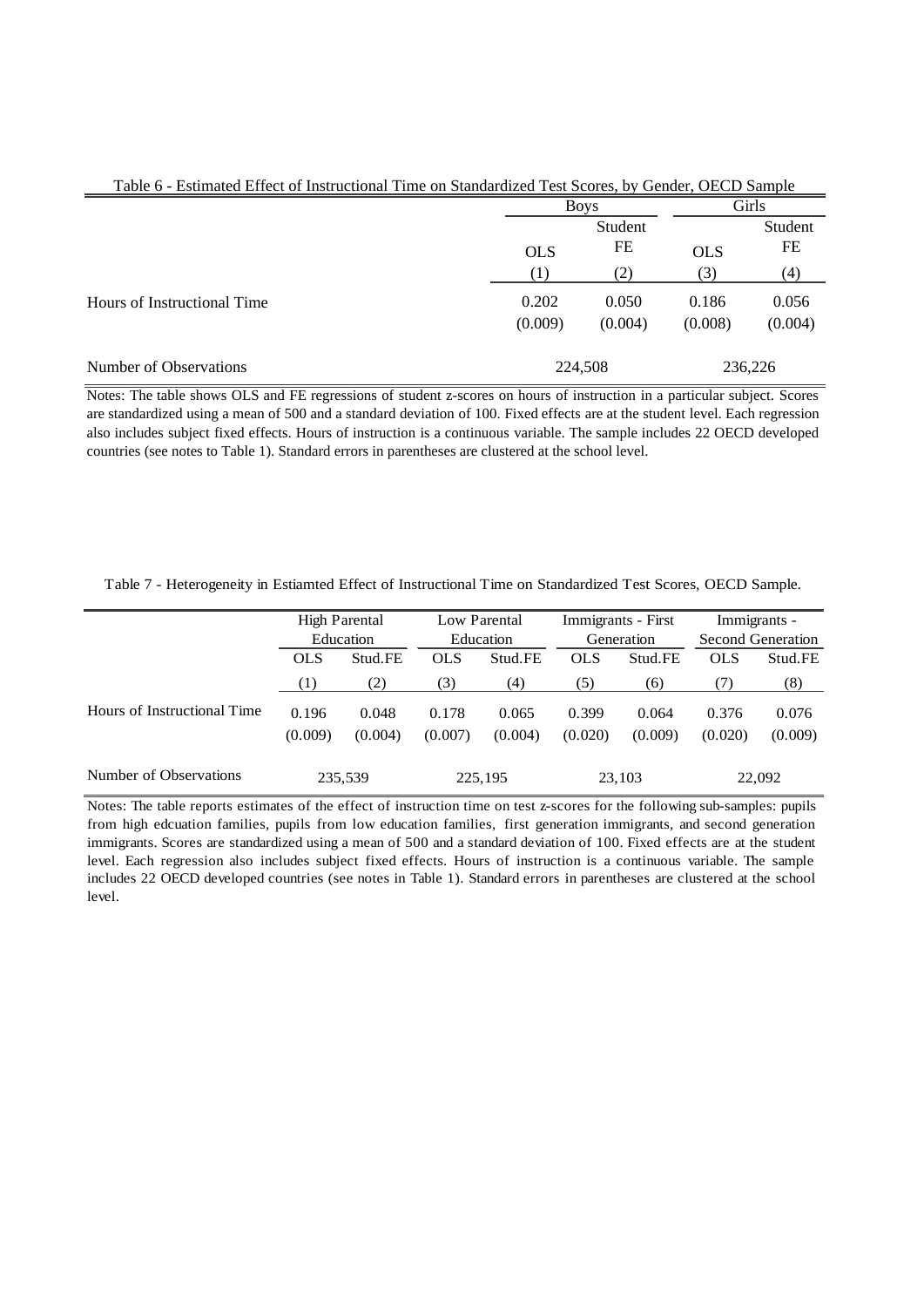|                        |                  |                    |                  | $\beta$ of $\beta$ and $\beta$ and $\beta$ and $\beta$ and $\beta$ and $\beta$ and $\beta$ and $\beta$ |                                     |                              |                              |
|------------------------|------------------|--------------------|------------------|--------------------------------------------------------------------------------------------------------|-------------------------------------|------------------------------|------------------------------|
|                        | All<br>(1)       | <b>Boys</b><br>(2) | Girls<br>(3)     | High<br>Parental<br>Education<br>(4)                                                                   | Low<br>Parental<br>Education<br>(5) | Immigrant<br>1st Gen.<br>(6) | Immigrant<br>2nd Gen.<br>(7) |
|                        |                  |                    |                  | <b>Eastern European Countries</b>                                                                      |                                     |                              |                              |
|                        |                  |                    |                  |                                                                                                        |                                     |                              |                              |
|                        | 0.382            | 0.389              | 0.372            | 0.412                                                                                                  | 0.334                               | 0.263                        | 0.357                        |
| <b>OLS</b>             | (0.013)          | (0.014)            | (0.014)          | (0.016)                                                                                                | (0.013)                             | (0.033)                      | (0.027)                      |
|                        | 0.061            | 0.051              | 0.065            | 0.050                                                                                                  | 0.067                               | 0.055                        | 0.073                        |
| <b>Fixed Effects</b>   | (0.006)          | (0.006)            | (0.006)          | (0.007)                                                                                                | (0.006)                             | (0.021)                      | (0.019)                      |
| Number of Observations | 177,015          | 84,612             | 92,403           | 78,006                                                                                                 | 99,009                              | 3,525                        | 5,604                        |
|                        |                  |                    |                  | Developing Countries                                                                                   |                                     |                              |                              |
|                        | 0.366            | 0.382              | 0.352            | 0.433                                                                                                  | 0.296                               | 0.581                        | 0.515                        |
| <b>OLS</b>             | (0.012)          | (0.014)            | (0.012)          | (0.014)                                                                                                | (0.012)                             | (0.053)                      | (0.042)                      |
| <b>Fixed Effects</b>   | 0.030<br>(0.008) | 0.024<br>(0.009)   | 0.033<br>(0.009) | 0.034<br>(0.009)                                                                                       | 0.026<br>(0.009)                    | 0.186<br>(0.047)             | 0.111<br>(0.039)             |
| Number of Observations | 238,938          | 108,927            | 130,011          | 76,970                                                                                                 | 82,322                              | 1,642                        | 2,210                        |

## Table 8 - Estimates of Effect of Instructional Time on Standardized Test Scores,

Samples of Eastern European and Developing and Countries

Notes: The table shows OLS and fixed effect regressions of z-scores on hours of instructional time (continuous measure) for two samples. The first sample includes the following 14 Eastern European countries: Bulgaria, Croatia, Czech Republic, Estonia, Hungary, Latvia, Lithuania, Montenegro, Poland, Romania, Russian Federation, Serbia, Slovak Republic, Slovenia. The second sample includes the following 13 developing countries: Argentina, Azerbaijan, Brazil, Chile, Colombia, Indonesia, Jordan, Kyrgyzstan, Mexico, Thailand, Tunisia, Turkey, Uruguay. Scores are standardized using a mean of 500 and a standard deviation of 100.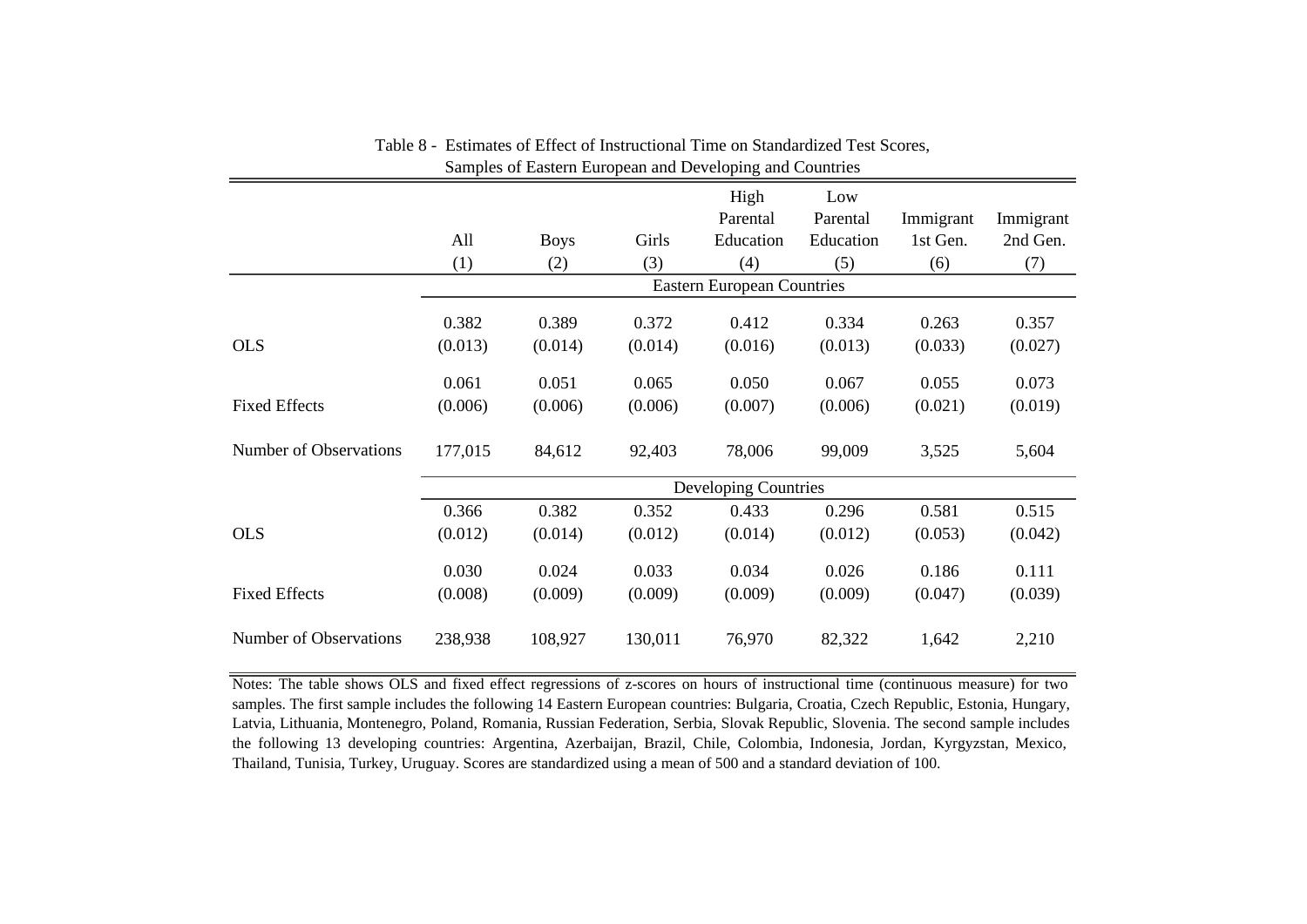|                                                   |         |         | Separate Spec. |           | Joint Spec. |
|---------------------------------------------------|---------|---------|----------------|-----------|-------------|
|                                                   |         |         | Hours          | Hours     | Hours       |
|                                                   |         | Hours   | interact-      | interact- | interact-   |
|                                                   | Index's | Main    | ed with        | ed with   | ed ith      |
| <b>Index</b>                                      | Mean    | Effect. | Index          | Index     | Index       |
|                                                   | (1)     | (2)     | (3)            | (4)       | (5)         |
| Achievement data are posted publicly (e.g. in the | .335    | .050    | .027           | .020      | .025        |
| media). (Binary Variable)                         | (.472)  | (.004)  | (.008)         | (.009)    | (.009)      |
|                                                   |         |         |                |           |             |
| Achievement data are used in evaluation of the    | .216    | .052    | .021           | .022      | .023        |
| principal's performance (Binary Variable)         | (.411)  | (.004)  | (.009)         | (.011)    | (.011)      |
| Achievement data are used in evaluation of        | .294    | .055    | .003           | $-.012$   | $-.009$     |
| teachers' performance (Binary Variable)           | (.456)  | (.005)  | (.008)         | (.010)    | (.010)      |
| Quality of Educational Resources: Index, (Range - | .150    | .058    | .001           | .004      | .004        |
| 3.45 to $2.1$ )                                   | (.989)  | (.004)  | (.004)         | (.004)    | (.004)      |
|                                                   |         |         |                |           |             |
| School Responsibility for Resource Allocation:    | $-.058$ | .059    | .012           | .008      | .009        |
| Index, (Range $-1.1$ to 2.0)                      | (.946)  | (.004)  | (.004)         | (.004)    | (.004)      |
| School Responsibility for Curriculum &            | .052    | .058    | $-.002$        | $-.005$   | $-.006$     |
| Assessment: Index (Range -1.4 to 1.3)             | (.964)  | (.004)  | (.004)         | (.004)    | (.004)      |
|                                                   | .363    | .050    | .026           |           | .012        |
| School Governing Board Influences Staffing        |         |         |                |           |             |
| (Binary Variable)                                 | (.481)  | (.005)  | (.008)         |           | (.009)      |
| School Governing Board Influences Budget          | .706    | .038    | .030           |           | .018        |
| (Binary Variable)                                 | (.455)  | (.007)  | (.008)         |           | (.009)      |
| School Governing Board Influences Instructional   | .162    | .060    | $-.006$        |           | $-.002$     |
| Content (Binary Variable)                         | (.368)  | (.004)  | (.010)         |           | (.011)      |
|                                                   |         |         |                |           |             |
| School Governing Board Influences Assessment      | .219    | .060    | $-.008$        |           | $-.008$     |
| (Binary Variable)                                 | (.413)  | (.005)  | (.008)         |           | (.009)      |
| Hours Main Effect                                 |         |         |                | .047      | .033        |
|                                                   |         |         |                | (.007)    | (.010)      |
|                                                   |         |         |                |           |             |

Table 9 - Estimated Effects of School Characteristics Interacted with Instructional Hours, OECD Countries.

Notes: This table presents the continuous effect of hours of instruction when it is interacted with various school characteristics (means of hours characteristics are shown in column 1). The estimates presented in columns 2 and 3 are based on regressions when each characteristic enters the regression separately. In columns 4 and 5 all characteristics are jointly included. Regressions include hours of instruction, interaction between hours and the school characteristic, subject dummies, subject dummies interacted with school characteristics, and pupil fixed effects. The dependent variable is standardized test scores. The scores are standardized using a mean of 500 and a standard deviation of 100. The sample includes 22 OECD developed countries that are listed in the notes of Table 3.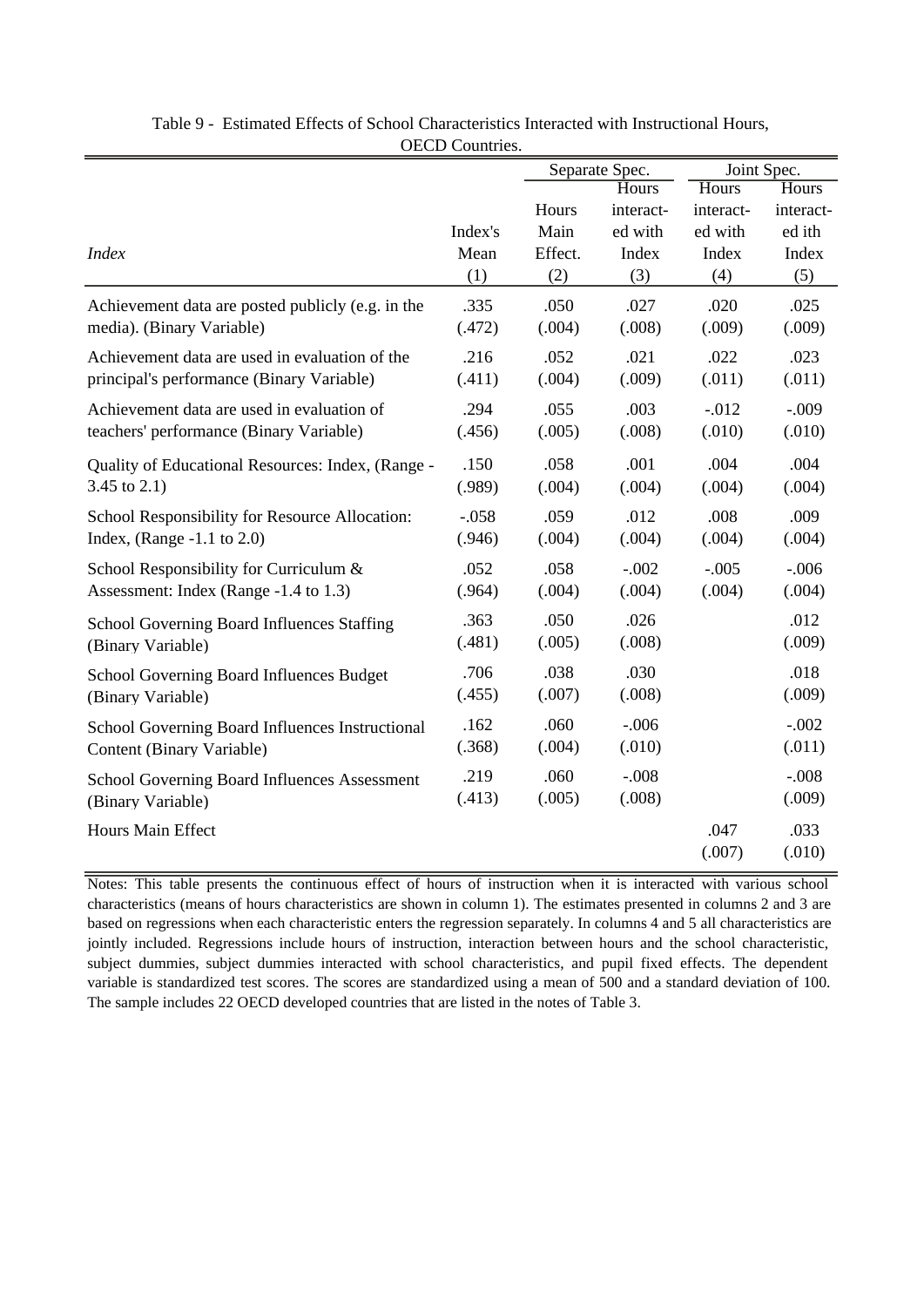|      |                           |             |             |         | Hours of Instruction per week |             | Trough Hours of Histractional Thine and Tisa Scores, for Olicio Countries |         | Pisa Score |                             | Number of |
|------|---------------------------|-------------|-------------|---------|-------------------------------|-------------|---------------------------------------------------------------------------|---------|------------|-----------------------------|-----------|
| $\#$ | Country                   | Code        | Mathematics | Science | Reading                       | All $(sum)$ | Mathematics                                                               | Science | Reading    | $\overline{Al}$ l (average) | Students  |
|      | Australia                 | <b>AUS</b>  | 3.5         | 2.8     | 3.5                           | 9.8         | 516.2                                                                     | 523.0   | 508.3      | 515.8                       | 14,170    |
| 2    | Austria                   | <b>AUT</b>  | 2.8         | 2.2     | 2.4                           | 7.4         | 509.3                                                                     | 513.8   | 494.0      | 505.7                       | 4,927     |
| 3    | Belgium                   | <b>BEL</b>  | 3.2         | 2.3     | 3.1                           | 8.6         | 526.9                                                                     | 516.2   | 506.9      | 516.6                       | 8,857     |
| 4    | Canada                    | CAN         | 3.9         | 3.5     | 3.9                           | 11.3        | 517.4                                                                     | 522.5   | 512.4      | 517.5                       | 22,646    |
| 5.   | Switzerland               | <b>CHE</b>  | 3.5         | 2.0     | 3.4                           | 8.9         | 527.8                                                                     | 507.6   | 496.2      | 510.5                       | 12,192    |
| 6    | Germany                   | <b>DEU</b>  | 3.4         | 2.7     | 3.2                           | 9.3         | 503.7                                                                     | 516.0   | 496.2      | 505.3                       | 4,891     |
|      | Denmark                   | <b>DNK</b>  | 3.9         | 2.8     | 4.8                           | 11.5        | 512.4                                                                     | 495.1   | 494.1      | 500.5                       | 4,532     |
| 8    | Spain                     | <b>ESP</b>  | 3.1         | 2.8     | 3.2                           | 9.1         | 501.4                                                                     | 504.4   | 479.7      | 495.2                       | 19,604    |
| 9    | Finland                   | ${\rm FIN}$ | 3.0         | 2.7     | 2.7                           | 8.4         | 549.9                                                                     | 563.7   | 547.2      | 553.6                       | 4,714     |
| 10   | France                    | <b>FRA</b>  | 3.4         | 2.5     | 3.6                           | 9.5         | 497.0                                                                     | 496.1   | 488.6      | 493.9                       | 4,716     |
|      | <b>United Kingdom</b>     | <b>GBR</b>  | 3.4         | 3.7     | 3.4                           | 10.5        | 497.5                                                                     | 514.3   | 496.0      | 502.6                       | 13,152    |
| 12   | Greece                    | <b>GRC</b>  | 3.0         | 2.8     | 2.8                           | 8.6         | 461.9                                                                     | 476.8   | 462.1      | 466.9                       | 4,873     |
| 13   | Ireland                   | <b>IRL</b>  | 3.2         | 2.2     | 3.1                           | 8.5         | 502.2                                                                     | 509.4   | 518.8      | 510.1                       | 4,585     |
| 14   | Iceland                   | <b>ISL</b>  | 4.2         | 2.6     | 4.0                           | 10.7        | 505.2                                                                     | 490.8   | 484.3      | 493.4                       | 3,789     |
| 15   | Italy                     | <b>ITA</b>  | 3.2         | 2.5     | 3.9                           | 9.6         | 473.8                                                                     | 487.2   | 477.4      | 479.4                       | 21,773    |
| 16   | Japan                     | <b>JPN</b>  | 3.7         | 2.3     | 3.3                           | 9.4         | 525.8                                                                     | 534.1   | 500.1      | 520.0                       | 5,952     |
|      | Luxembourg                | <b>LUX</b>  | 3.4         | 2.1     | 3.1                           | 8.5         | 490.5                                                                     | 487.0   | 480.5      | 486.0                       | 4,567     |
| 18   | Netherlands               | NLD         | 2.5         | 2.0     | 2.5                           | 7.1         | 537.2                                                                     | 530.4   | 513.8      | 527.1                       | 4,871     |
| 19   | Norway                    | <b>NOR</b>  | 2.9         | 2.3     | 3.1                           | 8.4         | 489.9                                                                     | 486.4   | 484.5      | 486.9                       | 4,692     |
| 20   | New Zealand               | <b>NZL</b>  | 3.9         | 3.6     | 3.9                           | 11.4        | 523.0                                                                     | 532.3   | 523.3      | 526.2                       | 4,823     |
| 21   | Portugal                  | PRT         | 3.2         | 2.9     | 2.8                           | 8.9         | 470.2                                                                     | 478.7   | 476.6      | 475.2                       | 5,109     |
| 22   | Sweden                    | <b>SWE</b>  | 2.6         | 2.4     | 2.7                           | 7.7         | 503.3                                                                     | 504.3   | 508.5      | 505.4                       | 4,443     |
|      | Average                   |             | 3.3         | 2.6     | 3.3                           | 9.2         | 506.5                                                                     | 508.6   | 497.7      | 504.3                       | 8358.1    |
|      | <b>Standard Deviation</b> |             | 0.4         | 0.5     | 0.6                           | 1.3         | 21.5                                                                      | 21.1    | 19.0       | 19.6                        | 6089.3    |
|      | Total                     |             |             |         |                               |             |                                                                           |         |            |                             | 183,878   |

Table A1 - Average Hours of Instructional Time and Pisa Scores, for OECD Countries

Notes: The table shows, for each OECD country, average hours of instruction per week, for Mathematics, Science and Reading, and the total for all three subjects. Average Scores are also shown for these categories.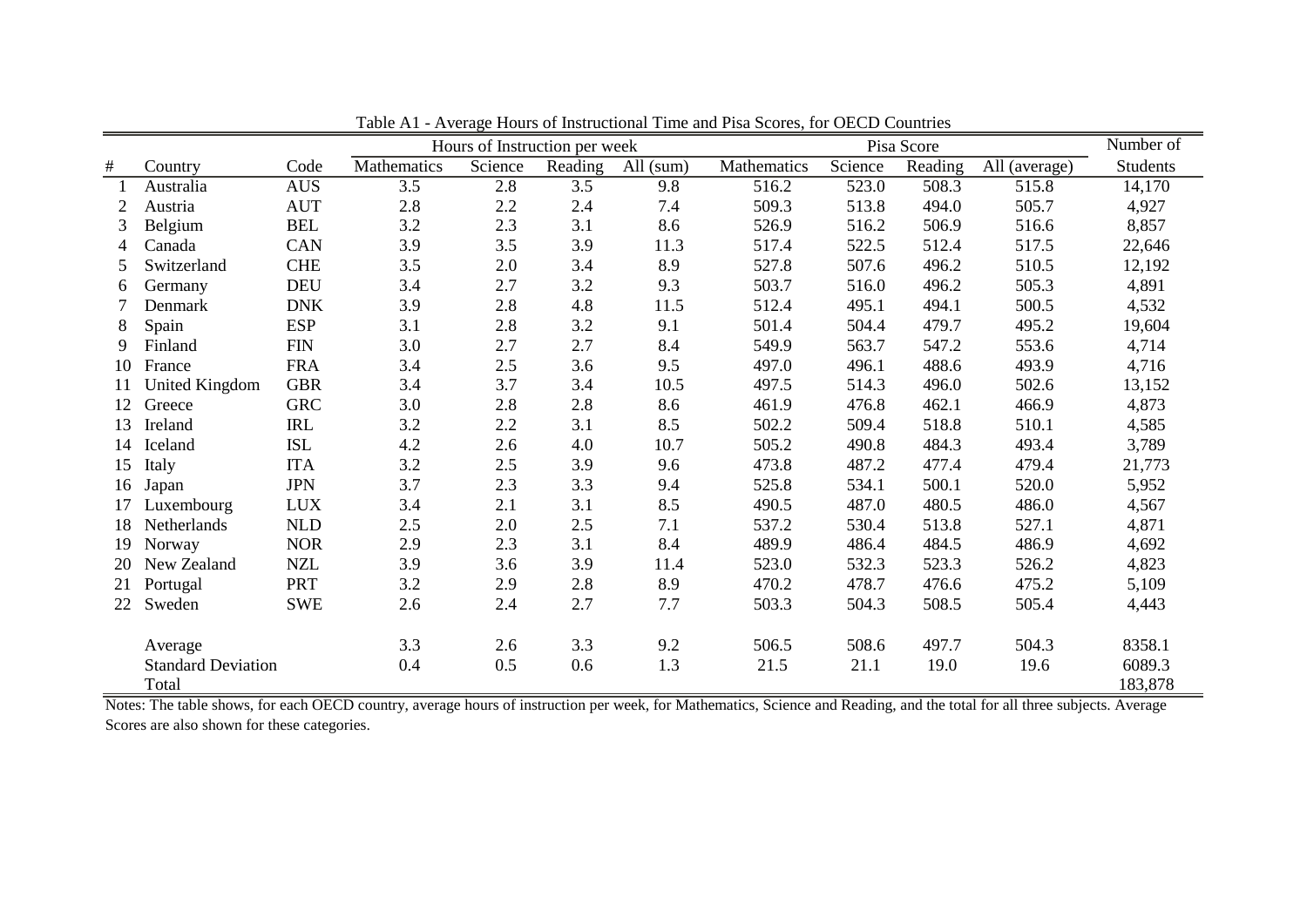|    |                               |            | 1001012     |         | Hours of Instruction per week |             | Trouge Hould of montachonal Thine and I fou becros, for Eastern European Countries |         | Pisa Score |                            | Number of |
|----|-------------------------------|------------|-------------|---------|-------------------------------|-------------|------------------------------------------------------------------------------------|---------|------------|----------------------------|-----------|
| #  | Country                       | Code       | Mathematics | Science | Reading                       | All $(sum)$ | Mathematics                                                                        | Science | Reading    | $\overline{All}$ (average) | Students  |
|    | Bulgaria                      | <b>BGR</b> | 2.6         | 2.3     | 2.6                           | 7.5         | 417.2                                                                              | 439.4   | 407.2      | 421.3                      | 4,498     |
|    | Czech Republic                | <b>CZE</b> | 3.5         | 3.0     | 3.2                           | 9.7         | 536.0                                                                              | 537.7   | 510.0      | 527.9                      | 5,932     |
| 3. | Estonia                       | <b>EST</b> | 3.7         | 2.9     | 3.1                           | 9.7         | 517.2                                                                              | 534.5   | 502.9      | 518.2                      | 4,865     |
|    | Croatia                       | <b>HRV</b> | 2.7         | 1.8     | 2.9                           | 7.3         | 467.3                                                                              | 493.3   | 477.1      | 479.2                      | 5,213     |
|    | Hungary                       | <b>HUN</b> | 2.9         | 2.2     | 2.8                           | 7.9         | 496.7                                                                              | 508.9   | 488.4      | 498.0                      | 4,490     |
|    | Lithuania                     | <b>LTU</b> | 3.1         | 2.4     | 3.2                           | 8.7         | 485.3                                                                              | 486.5   | 468.7      | 480.1                      | 4,744     |
|    | Latvia                        | <b>LVA</b> | 3.9         | 2.5     | 3.2                           | 9.7         | 491.1                                                                              | 493.7   | 484.6      | 489.8                      | 4,719     |
| 8. | Montenegro                    | <b>MNE</b> | 2.7         | 2.5     | 2.6                           | 7.8         | 395.2                                                                              | 408.8   | 387.8      | 397.3                      | 4,455     |
| 9  | Poland                        | POL        | 3.9         | 2.4     | 4.1                           | 10.4        | 500.3                                                                              | 503.0   | 512.7      | 505.3                      | 5,547     |
| 10 | Romania                       | <b>ROU</b> | 2.5         | 1.9     | 2.8                           | 7.3         | 415.0                                                                              | 416.3   | 392.0      | 407.7                      | 5,118     |
|    | <b>Russian Federation RUS</b> |            | 3.2         | 3.3     | 1.8                           | 8.3         | 478.6                                                                              | 481.4   | 442.3      | 467.4                      | 5,799     |
| 12 | Serbia                        | <b>SRB</b> | 2.8         | 2.5     | 2.8                           | 8.1         | 436.1                                                                              | 436.8   | 403.0      | 425.3                      | 4,798     |
| 13 | Slovak Republic               | <b>SVK</b> | 2.9         | 2.2     | 2.7                           | 7.8         | 494.7                                                                              | 491.1   | 470.2      | 485.3                      | 4,731     |
| 14 | Slovenia                      | <b>SVN</b> | 2.8         | 2.2     | 2.7                           | 7.7         | 482.3                                                                              | 494.3   | 468.9      | 481.8                      | 6,595     |
|    | Average                       |            | 3.1         | 2.4     | 2.9                           | 8.4         | 472.4                                                                              | 480.4   | 458.3      | 470.3                      | 5107.4    |
|    | <b>Standard Deviation</b>     |            | 0.5         | 0.4     | 0.5                           | 1.0         | 41.3                                                                               | 40.2    | 44.0       | 41.3                       | 640.5     |
|    | Total                         |            |             |         |                               |             |                                                                                    |         |            |                            | 71,504    |

Table A2 - Average Hours of Instructional Time and Pisa Scores, for Eastern European Countries

Notes: The table shows, for 14 Eastern European countries, average hours of instruction per week, for Mathematics, Science and Reading, and the total for all three subjects. Average Scores are also shown for these categories. The sample includes 14 countries of Eastern Europe: Bulgaria, Croatia, Czech Republic, Estonia, Hungary, Latvia, Lithuania, Montenegro, Poland, Romania, Russian Federation, Serbia, Slovak Republic, Slovenia.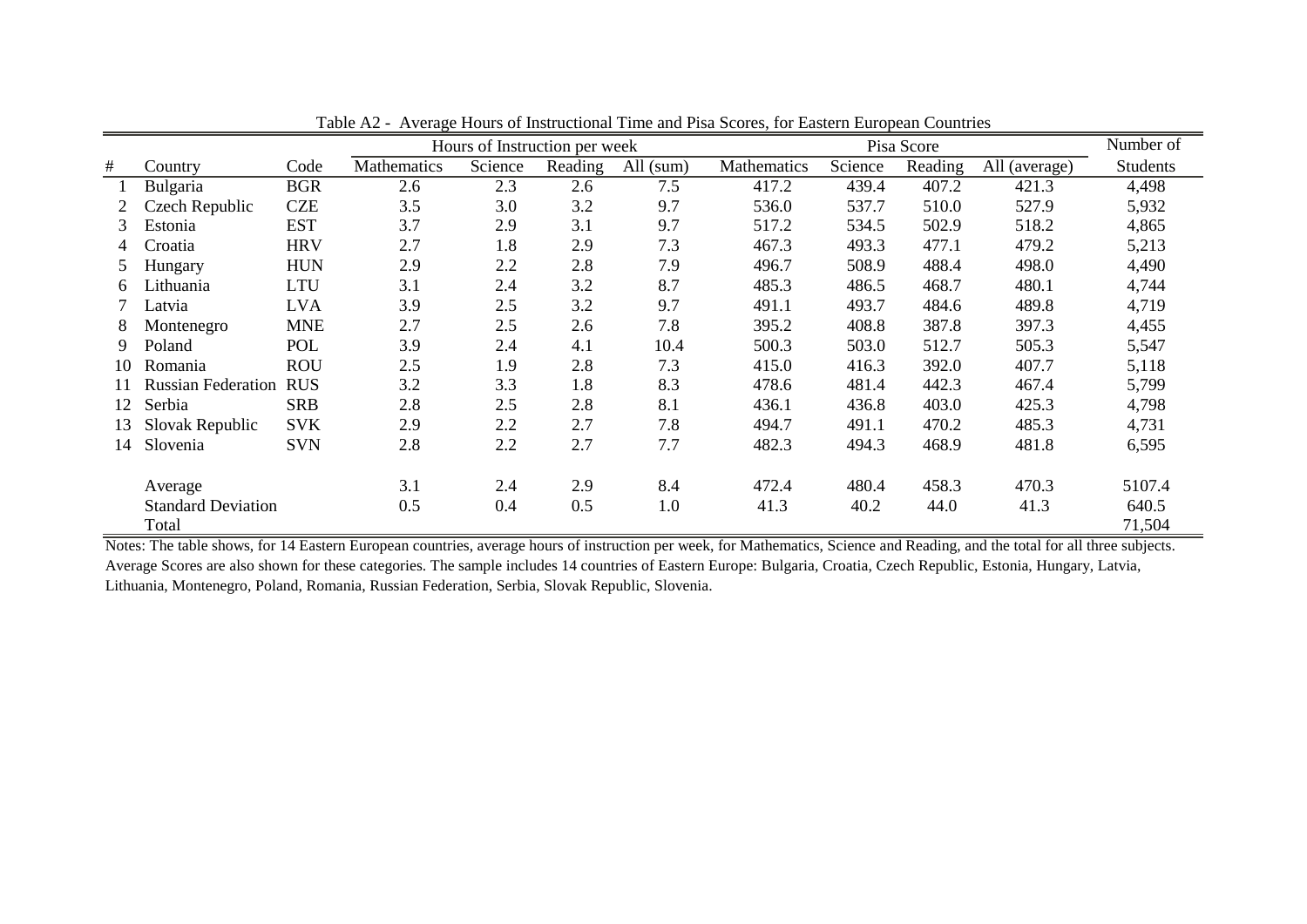|                           |               |            | 1 avit <i>1</i> 10<br>Trends Trouts of modulational Trine and Trou Deores, for Developing Countries<br>Hours of Instruction per week |         |         |             | Pisa Score  |         |         |               | Number of       |
|---------------------------|---------------|------------|--------------------------------------------------------------------------------------------------------------------------------------|---------|---------|-------------|-------------|---------|---------|---------------|-----------------|
| #                         | Country       | Code       | Mathematics                                                                                                                          | Science | Reading | All $(sum)$ | Mathematics | Science | Reading | All (average) | <b>Students</b> |
|                           | Argentina     | ARG        | 2.6                                                                                                                                  | 2.0     | 2.1     | 6.8         | 388.3       | 398.9   | 384.4   | 390.5         | 4,339           |
|                           | Azerbaijan    | AZE        | 3.3                                                                                                                                  | 2.5     | 3.2     | 9.0         | 476.6       | 385.3   | 355.2   | 405.7         | 5,184           |
| 3                         | <b>Brazil</b> | <b>BRA</b> | 2.7                                                                                                                                  | 2.0     | 2.6     | 7.3         | 365.8       | 385.5   | 389.9   | 380.4         | 9,295           |
|                           | Chile         | <b>CHL</b> | 3.1                                                                                                                                  | 2.1     | 3.1     | 8.3         | 417.5       | 442.6   | 447.8   | 435.9         | 5,233           |
|                           | Columbia      | <b>COL</b> | 3.7                                                                                                                                  | 3.0     | 3.4     | 10.2        | 373.5       | 391.5   | 390.9   | 385.3         | 4,478           |
| 6.                        | Indonesia     | <b>IDN</b> | 3.5                                                                                                                                  | 2.7     | 3.2     | 9.5         | 380.7       | 384.8   | 383.6   | 383.0         | 10,647          |
|                           | Jordan        | <b>JOR</b> | 3.1                                                                                                                                  | 2.9     | 3.2     | 9.2         | 388.9       | 427.0   | 409.4   | 408.4         | 6,509           |
| 8.                        | Kyrgyzstan    | KGZ        | 2.6                                                                                                                                  | 1.9     | 2.5     | 7.0         | 316.0       | 326.4   | 290.9   | 311.1         | 5,904           |
|                           | Mexico        | <b>MEX</b> | 3.5                                                                                                                                  | 2.7     | 3.3     | 9.5         | 420.8       | 422.5   | 427.6   | 423.6         | 30,971          |
| 10                        | Thailand      | <b>THA</b> | 3.4                                                                                                                                  | 3.4     | 2.7     | 9.5         | 425.2       | 430.0   | 425.3   | 426.8         | 6,192           |
|                           | Tunisia       | <b>TUN</b> | 3.0                                                                                                                                  | 2.3     | 2.8     | 8.0         | 363.5       | 384.3   | 378.5   | 375.4         | 4,640           |
|                           | Turkey        | <b>TUR</b> | 3.4                                                                                                                                  | 2.6     | 3.5     | 9.5         | 428.0       | 427.9   | 453.4   | 436.5         | 4,942           |
| 13                        | Uruguay       | <b>URY</b> | 3.0                                                                                                                                  | 2.2     | 2.4     | 7.6         | 435.2       | 438.1   | 425.0   | 432.8         | 4,839           |
|                           | Average       |            | 3.1                                                                                                                                  | 2.5     | 2.9     | 8.6         | 398.5       | 403.4   | 397.1   | 399.7         | 7936.4          |
| <b>Standard Deviation</b> |               | 0.4        | 0.5                                                                                                                                  | 0.4     | 1.1     | 41.0        | 32.2        | 43.0    | 34.8    | 7177.6        |                 |
|                           | Total         |            |                                                                                                                                      |         |         |             |             |         |         |               | 103,173         |

Table A3 - Average Hours of Instructional Time and Pisa Scores, for Developing Countries

Notes: The table shows, for 13 Developing Countries, average hours of instruction per week, for Mathematics, Science and Reading, and the total for all three subjects. Average Scores are also shown for these categories. The sample includes 13 developing countries: Argentina, Azerbaijan, Brazil, Chile, Colombia, Indonesia, Jordan, Kyrgyzstan, Mexico, Thailand, Tunisia, Turkey, Uruguay.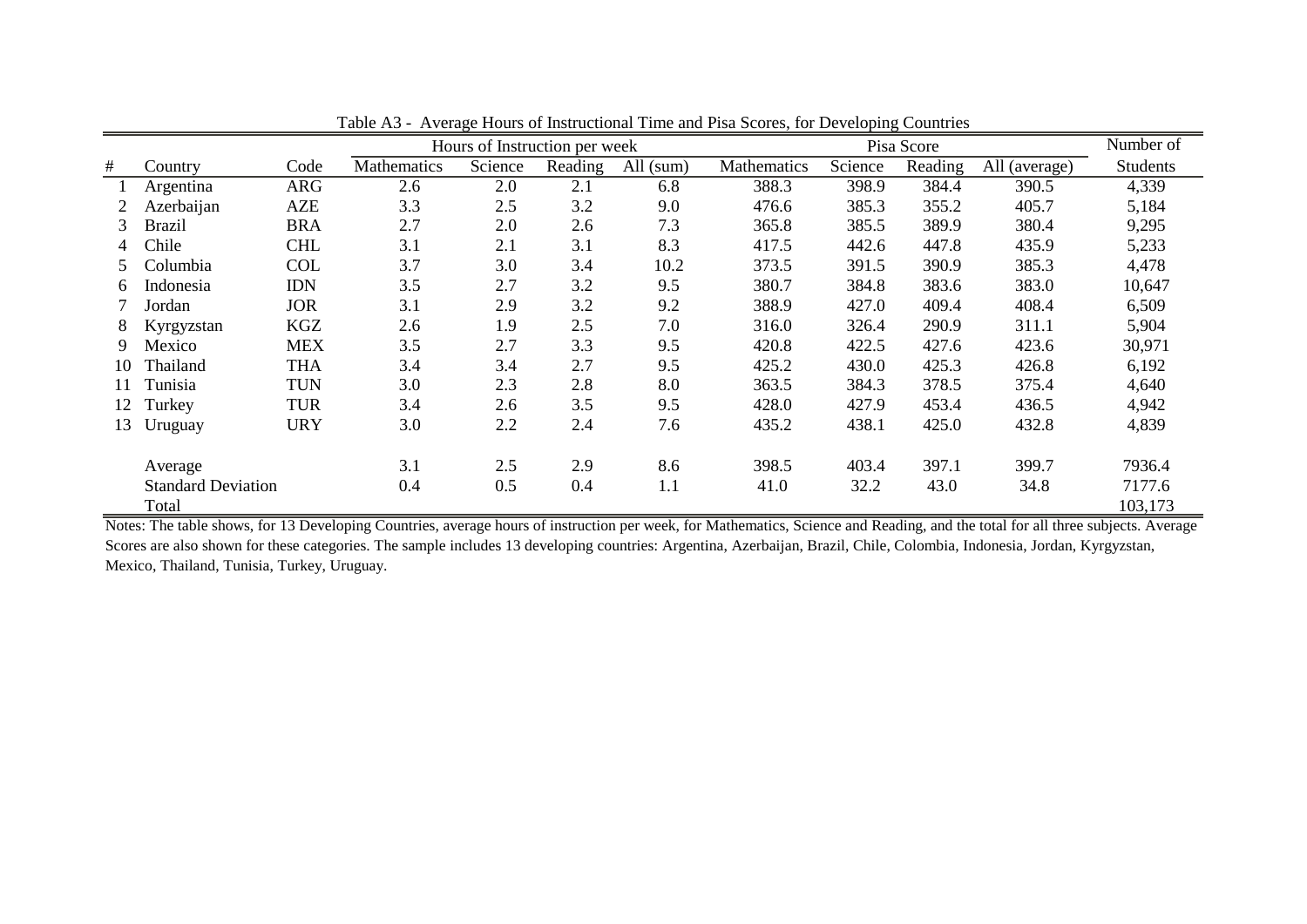|                                             | 1001011   | Descriptive Diamstres |                   | <b>Test Deore and moderational Thine</b> |                    |                   |
|---------------------------------------------|-----------|-----------------------|-------------------|------------------------------------------|--------------------|-------------------|
|                                             |           | Test scores           |                   |                                          | Instructional time |                   |
|                                             | OECD      | Eastern               | <b>Developing</b> | <b>OECD</b>                              | Eastern            | <b>Developing</b> |
|                                             | Developed | Europe                | countries         | Developed                                | Europe             | countries         |
| Mean                                        | 513.4     | 485.6                 | 413.5             | 3.38                                     | 3.05               | 3.23              |
| <b>Standard Deviation</b><br>between pupils | 84.4      | 86.9                  | 75.1              | 1.02                                     | 0.88               | 1.22              |
| <b>Standard Deviation</b><br>within pupils  | 38.8      | 40.9                  | 46.7              | 1.08                                     | 1.28               | 1.19              |

Table A4 - Descriptive Statistics - Test Score and Instructional Time

Notes: The table contains means, and the standard deviation within and between pupils, for 3 different samples: OECD countries, Eastern Europe, and Developing Countries.